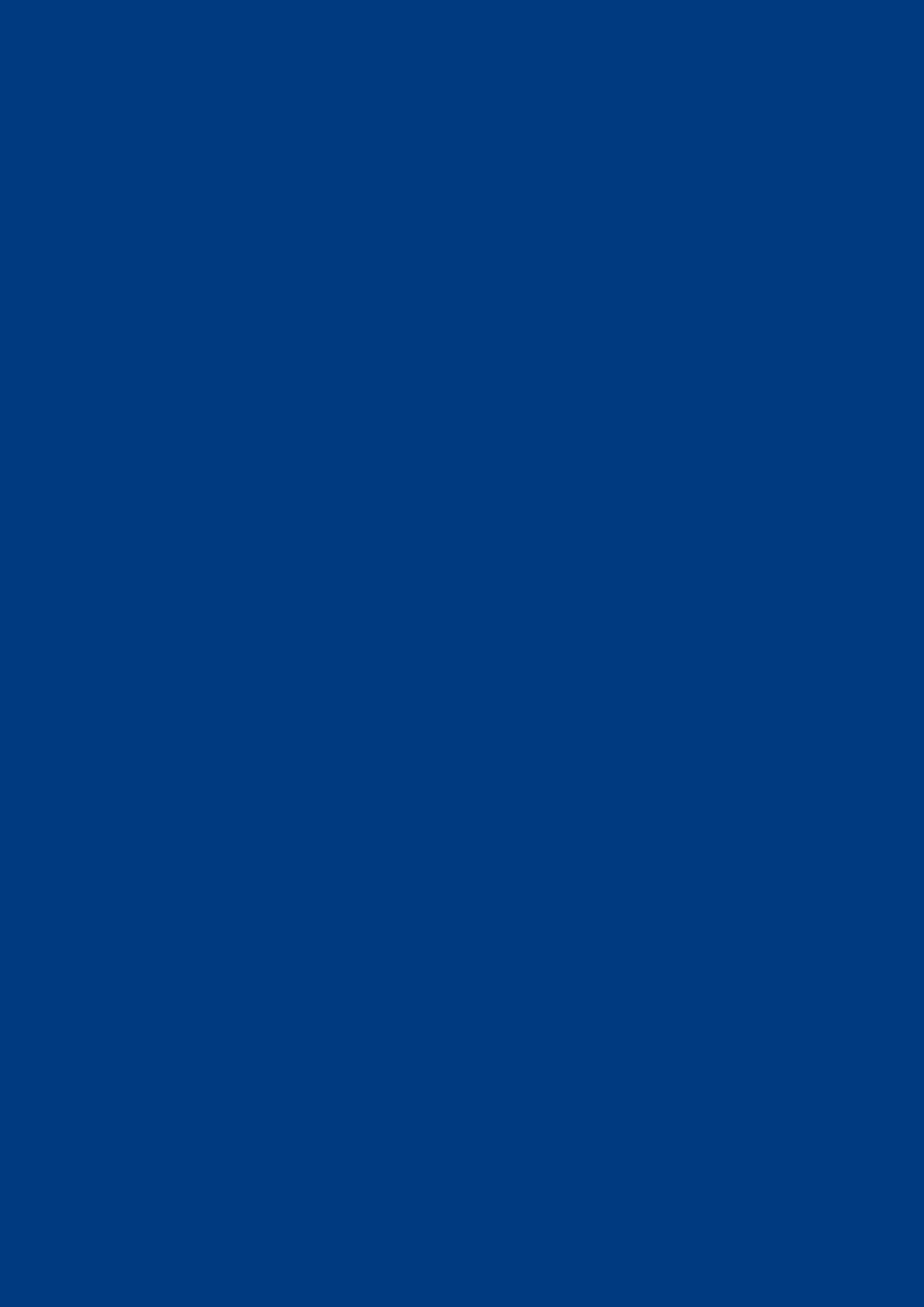## **Contents**

| <b>Executive summary</b>                      |    |  |
|-----------------------------------------------|----|--|
| The regulatory context                        |    |  |
| The importance of training                    | 07 |  |
| Reviews and developments                      | 07 |  |
| Regulatory policy development                 |    |  |
| Developing the proposals for recognising      | 09 |  |
| and approving trainers                        |    |  |
| The difference between recognition            | 11 |  |
| and approval                                  |    |  |
| <b>Objectives for recognising and</b>         | 12 |  |
| approving trainers                            |    |  |
| The scope: who needs to be recognised         |    |  |
| or approved?                                  |    |  |
| What is a medical trainer?                    | 15 |  |
| Who will be covered by the arrangements?      | 15 |  |
| Undergraduate education                       | 15 |  |
| Postgraduate training                         | 16 |  |
| Other points to consider in recognising       | 18 |  |
| trainers                                      |    |  |
| Training roles outside the scope of           | 19 |  |
| recognition                                   |    |  |
| What counts: GMC standards, AoME areas,<br>20 |    |  |
| <b>EO</b> criteria                            |    |  |
| What trainers need to do                      | 22 |  |
| <b>LEPs managing trainers</b><br>24           |    |  |
| Information about trainers                    | 25 |  |
| Running systems, meeting standards            | 26 |  |
| Job planning for training                     | 27 |  |

| <b>EOs recognising trainers</b>         |    |  |  |
|-----------------------------------------|----|--|--|
| Setting criteria                        | 31 |  |  |
| Making decisions about trainers         | 31 |  |  |
| Coordinating responsibilities           | 32 |  |  |
| Quality management of training          | 32 |  |  |
| The GMC's role in regulating trainers   |    |  |  |
| Standards and guidance                  | 34 |  |  |
| Quality assurance                       | 34 |  |  |
| Considering trainers for approval       | 35 |  |  |
| The information to be submitted about   | 36 |  |  |
| trainers requiring GMC approval         |    |  |  |
| The scope of practice and revalidation  | 37 |  |  |
| Indicating approval                     | 37 |  |  |
| <b>Implementing recognition</b>         | 38 |  |  |
| <b>Appendices</b>                       | 40 |  |  |
| Appendix A: What the Medical Act says   | 41 |  |  |
| Appendix B: Mapping of the seven AoME   | 42 |  |  |
| areas against GMC educational standards |    |  |  |
| <b>References</b>                       |    |  |  |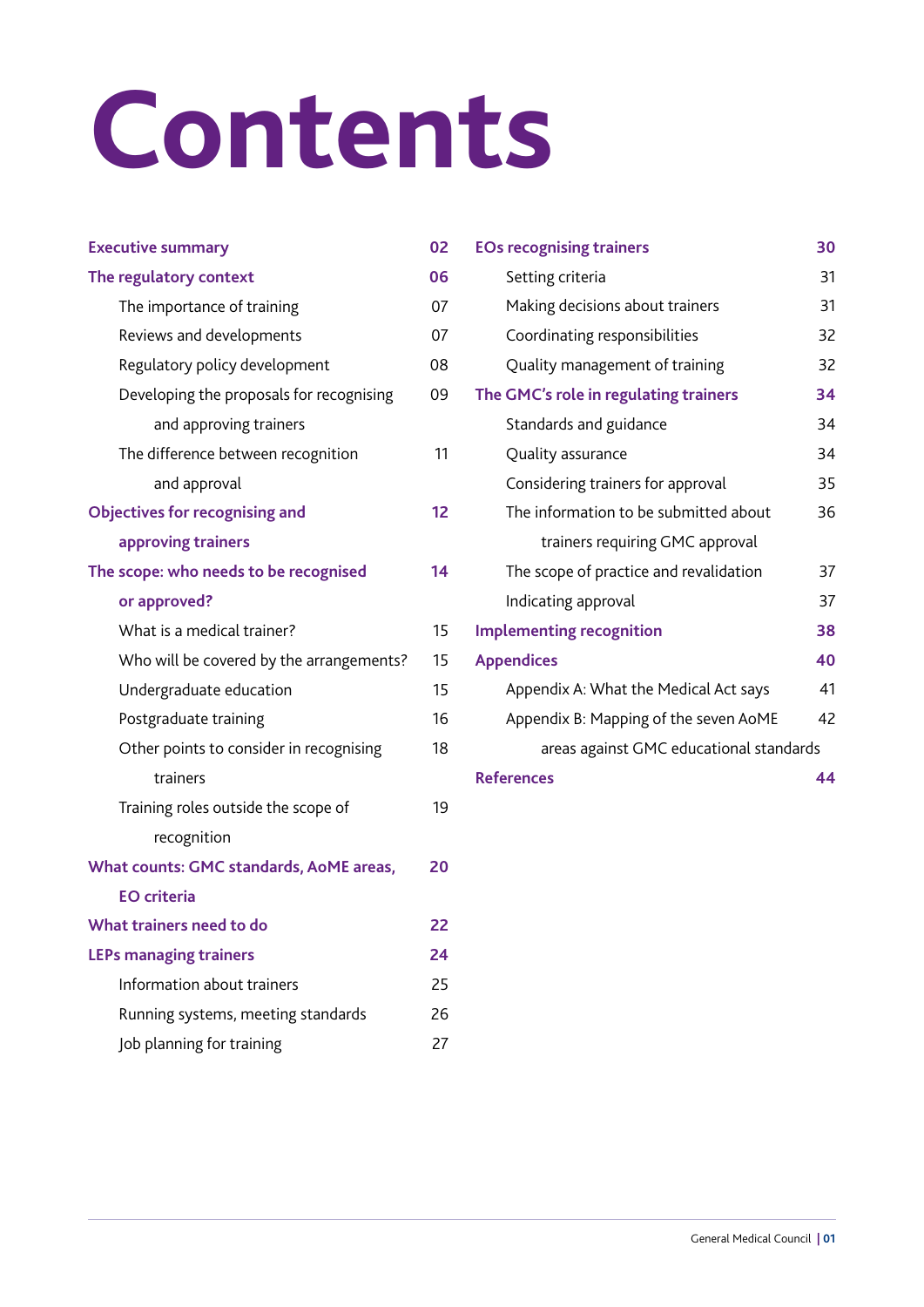## <span id="page-3-0"></span>**Executive** summary

- **1** New arrangements for the recognition of trainers will be in place from 2013–14. The statutory requirements for GMC approval of GP trainers remain in place. In addition, postgraduate deans and medical schools will formally recognise medical trainers playing four specific roles.
- **2** The arrangements relate to the following.

#### **Undergraduate education**

- **n** Those responsible for overseeing students' progress at each medical school
- Lead coordinators at each local education provider (LEP)

#### **Postgraduate training**

- Named educational supervisors
- Named clinical supervisors
- **3** Therefore, the arrangements will not cover other doctors whose practice contributes to the teaching, training or supervision of students or trainee doctors. That essential contribution needs to be properly resourced and supported by local education providers, postgraduate deans and medical schools; but their roles will not need to be formally recognised. The GMC aims to provide regulation that is focused, proportionate and pragmatic.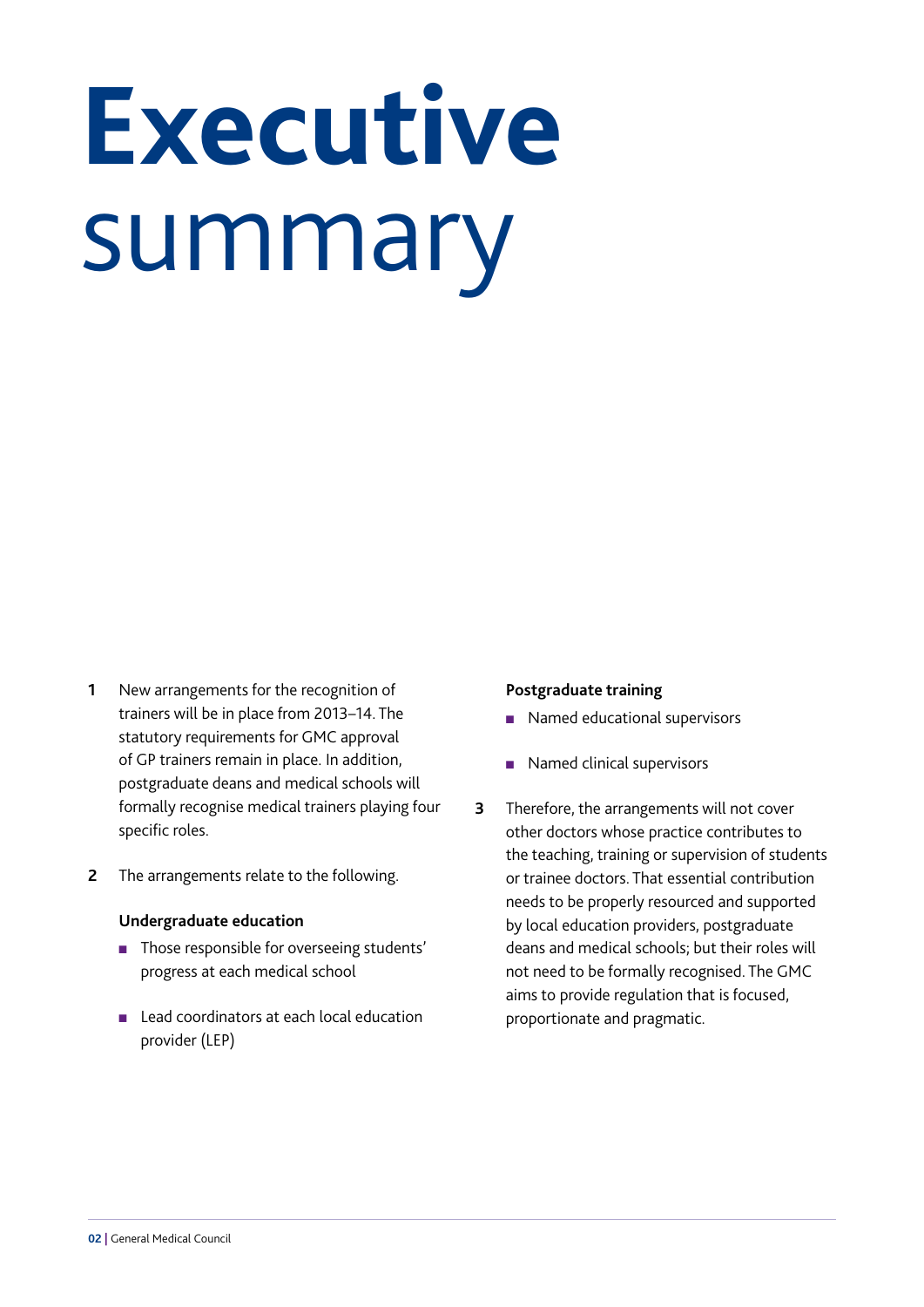**4** This diagram summarises the arrangements.

## **Recognition and approval of trainers**



- **5** We will use our existing standards for postgraduate training set out in *[The Trainee](http://www.gmc-uk.org/education/postgraduate/standards_and_guidance.asp)  [Doctor](http://www.gmc-uk.org/education/postgraduate/standards_and_guidance.asp)*<sup>1</sup> and for undergraduate education in *[Tomorrow's Doctors](http://www.gmc-uk.org/education/undergraduate/tomorrows_doctors.asp)*<sup>2</sup> (see [Appendix B\)](#page-43-0). In addition, medical trainers must follow the GMC's professional guidance as trainers and more generally as doctors – they must be positive role models demonstrating good medical practice.
- **6** We propose to use seven areas originally set out by the Academy of Medical Educators (AoME) to provide a structure:
- **a** ensuring safe and effective patient care through training
- **b** establishing and maintaining an environment for learning
- **c** teaching and facilitating learning
- **d** enhancing learning through assessment
- **e** supporting and monitoring educational progress
- **f** guiding personal and professional development
- **g** continuing professional development as an educator.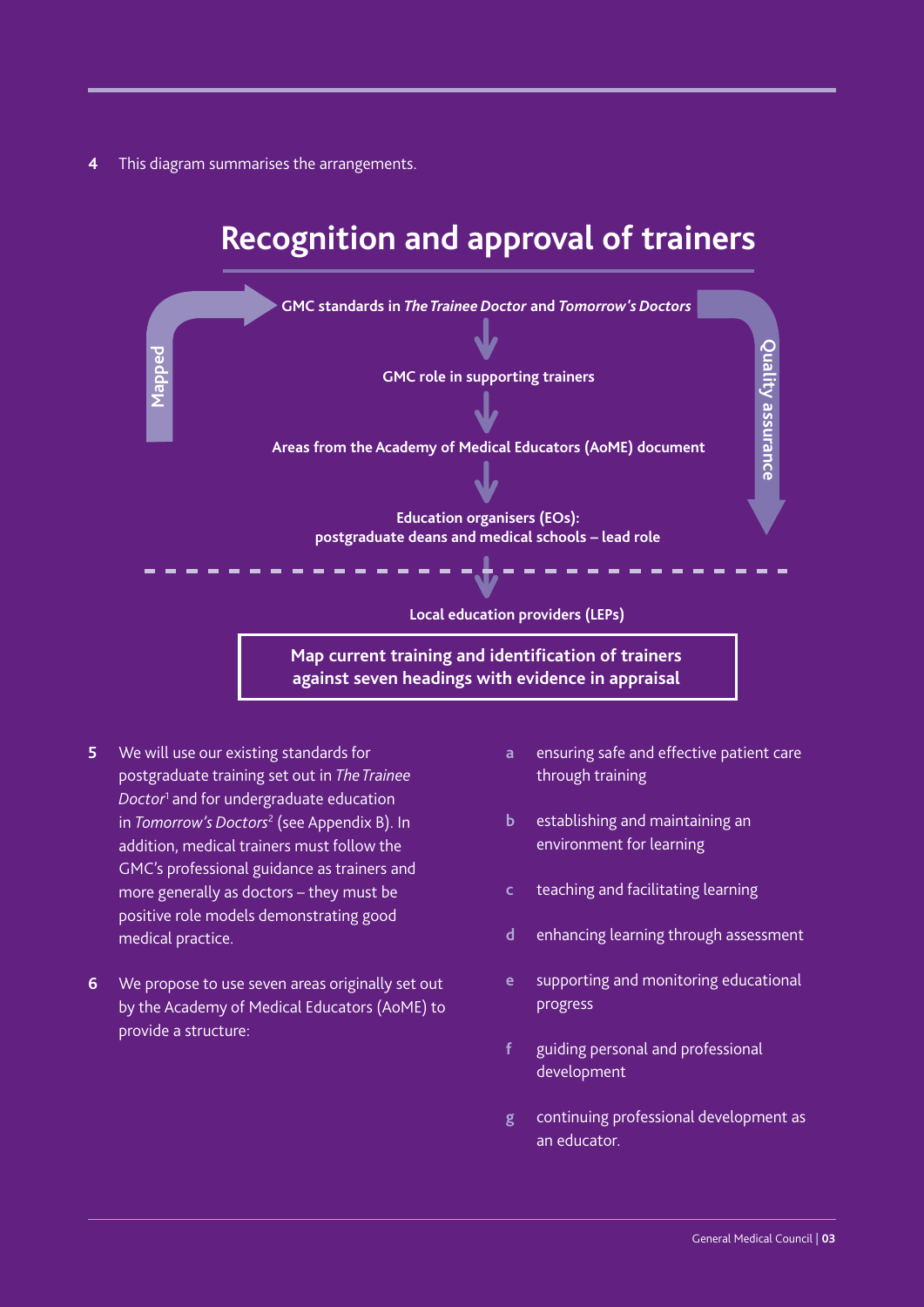- **7** To implement the arrangements locally, key responsibilities lie with two sets of organisations. In most cases, the recognised trainers will be managed by LEPs such as NHS hospitals. However, the lead responsibility for recognising trainers will lie with education organisers (EOs), ie medical schools for the undergraduate trainers and postgraduate deans for the postgraduate trainers. In practice there will be substantial overlap between these two groups of trainers. The EOs will need to work together to share information and minimise inconvenience to the trainers concerned.
- **8** The LEPs' responsibilities cover the following.
	- **a** Identifying trainers currently in the roles requiring recognition and choosing recognised trainers to perform the four roles.
	- **b** Ensuring that sufficient trainers are in post and available to train.
	- **c** Supporting trainers through:
		- **i** job plans
		- **ii** appraisal and revalidation
		- **iii** support for the training and professional development of trainers
		- **iv** dealing effectively with concerns and difficulties.
	- **d** Taking effective action where training is poor and remediation is not sufficient.
	- **e** Mapping their arrangements against the seven areas of AoME's *[A Framework for the](http://www.medicaleducators.org/index.cfm/linkservid/C575BBE4-F39B-4267-31A42C8B64F0D3DE/showMeta/0/)  [Professional Development of Postgraduate](http://www.medicaleducators.org/index.cfm/linkservid/C575BBE4-F39B-4267-31A42C8B64F0D3DE/showMeta/0/)  [Medical Supervisors](http://www.medicaleducators.org/index.cfm/linkservid/C575BBE4-F39B-4267-31A42C8B64F0D3DE/showMeta/0/)*<sup>3</sup> and ensuring that the GMC's standards are met.
- **f** Liaising with EOs in accordance with agreed arrangements eg on establishing databases of recognised trainers which can be accessed by both LEPs and EOs.
- **g** Being accountable for the use of the resources received to support medical education and training.
- **9** The responsibilities of the EOs include:
	- **a** Taking the lead role in recognising trainers, including establishing criteria and processes consistent with the GMC's standards and requirements.
	- **b** Reaching agreements with local education providers on respective roles and responsibilities.
	- **c** Quality managing training arrangements at local education providers and their job planning for training in light of the GMC's standards and the seven AoME areas.
	- **d** Reviewing available information before deciding to recognise individual trainers.
	- **e** Passing on information to the GMC about the GP trainers identified; and, once the GMC has the necessary statutory powers, also passing on information about other trainers requiring GMC approval.
	- **f** Reporting regularly to the GMC on the adequacy of the job planning at each LEP in their area and generally cooperating with quality assurance by the GMC.
- **10** We are content for LEPs and EOs to agree a different allocation of responsibilities between themselves but EOs will need to ensure that all the tasks are performed.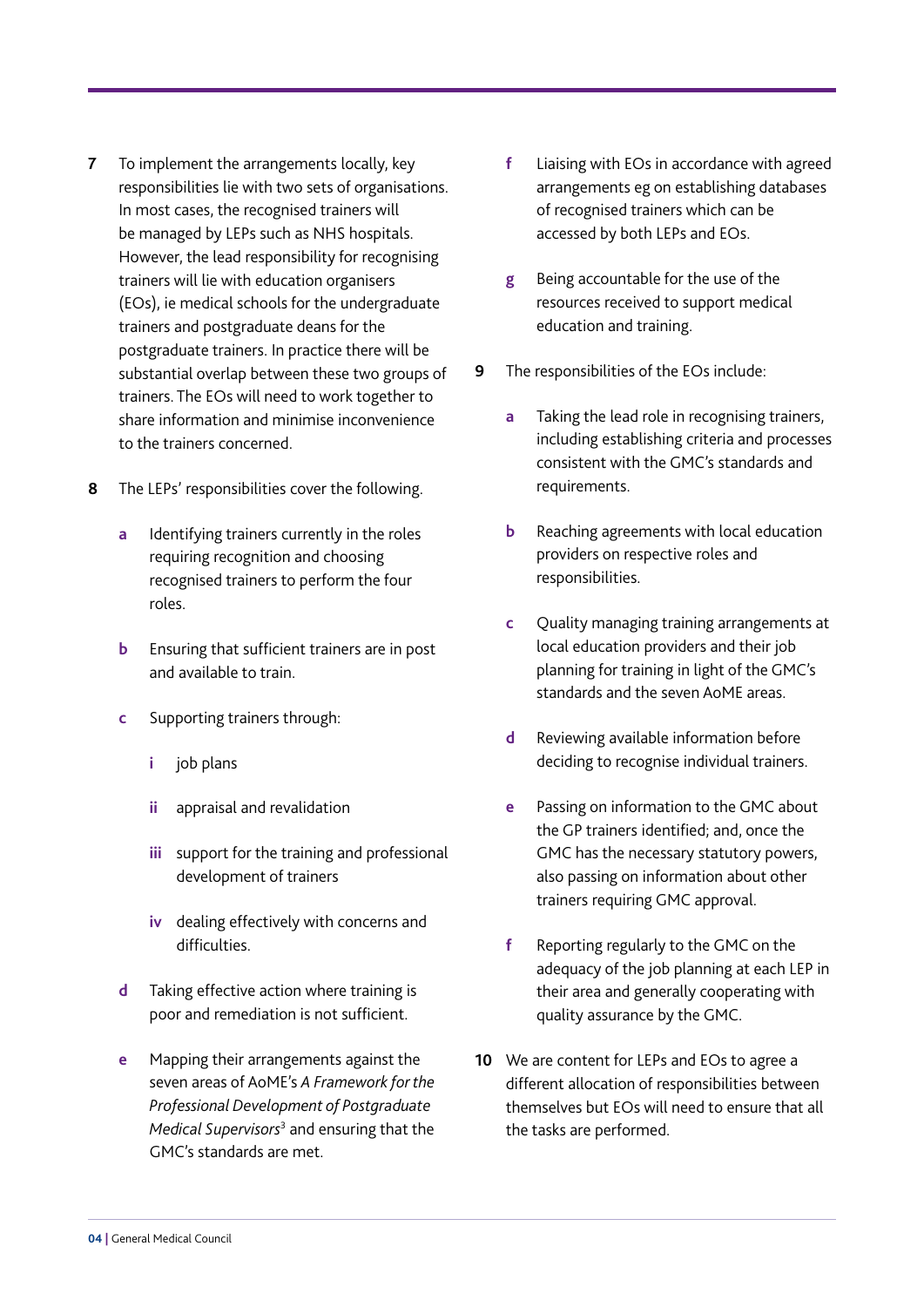- **11** The new arrangements build on the existing procedures by which we approve the GP trainers of GP registrars. We will need new legal powers to be able to approve other trainers. In the meantime, we believe that more formal arrangements for recognising trainers will help to make sure that local education providers, postgraduate deans and medical schools are meeting our standards for the seven areas. We do not intend to hold the names of the recognised non-GP trainers but would ensure that the medical schools and the deaneries were doing so. The key regulatory relationship will be between the GMC and EOs but we will look to EOs to make sure that LEPs are meeting their responsibilities to support trainers and provide training of a high quality.
- **12** We do not expect that it will be possible for EOs to demonstrate in the first year that all the trainers in the four roles are fully compliant with the criteria and systems that they will be establishing. But it is important, quickly, to establish those criteria and systems, to identify the trainers who will need to be recognised, to provide support to them to collate required information and to collect the relevant information about them. Initially, that will constitute 'provisional recognition' of the trainers concerned. But that status will be timelimited. In any case, as now, all medical trainers must meet the standards for trainers laid down by the GMC and the education organisers must take urgent action if they understand that specific trainers fall short, without waiting for the new systems to be established.
- **13** The GMC has identified the following milestones for EOs:
	- **a** to submit to the GMC a timeline for implementation for trainer recognition – by 31 December 2012
	- **b** to confirm that criteria and systems are in place and ready for data entry – by 31 July 2013
	- **c** to confirm that full information has been entered for all medical trainers in the four roles in light of the EO criteria and that the trainers have all been categorised as provisionally or fully recognised – by 31 July 2014
	- **d** to confirm that all medical trainers in the four roles, or entering any of the four roles, are fully recognised, ie have met the EO criteria, without use of interim concessions – by 31 July 2016.
- **14** Particularly at a time of resource constraint, we aim to protect and enhance the status of training. We believe that the new arrangements build on existing arrangements and provide a structure that will add value while requiring limited additional effort for trainers or resource for our partner organisations.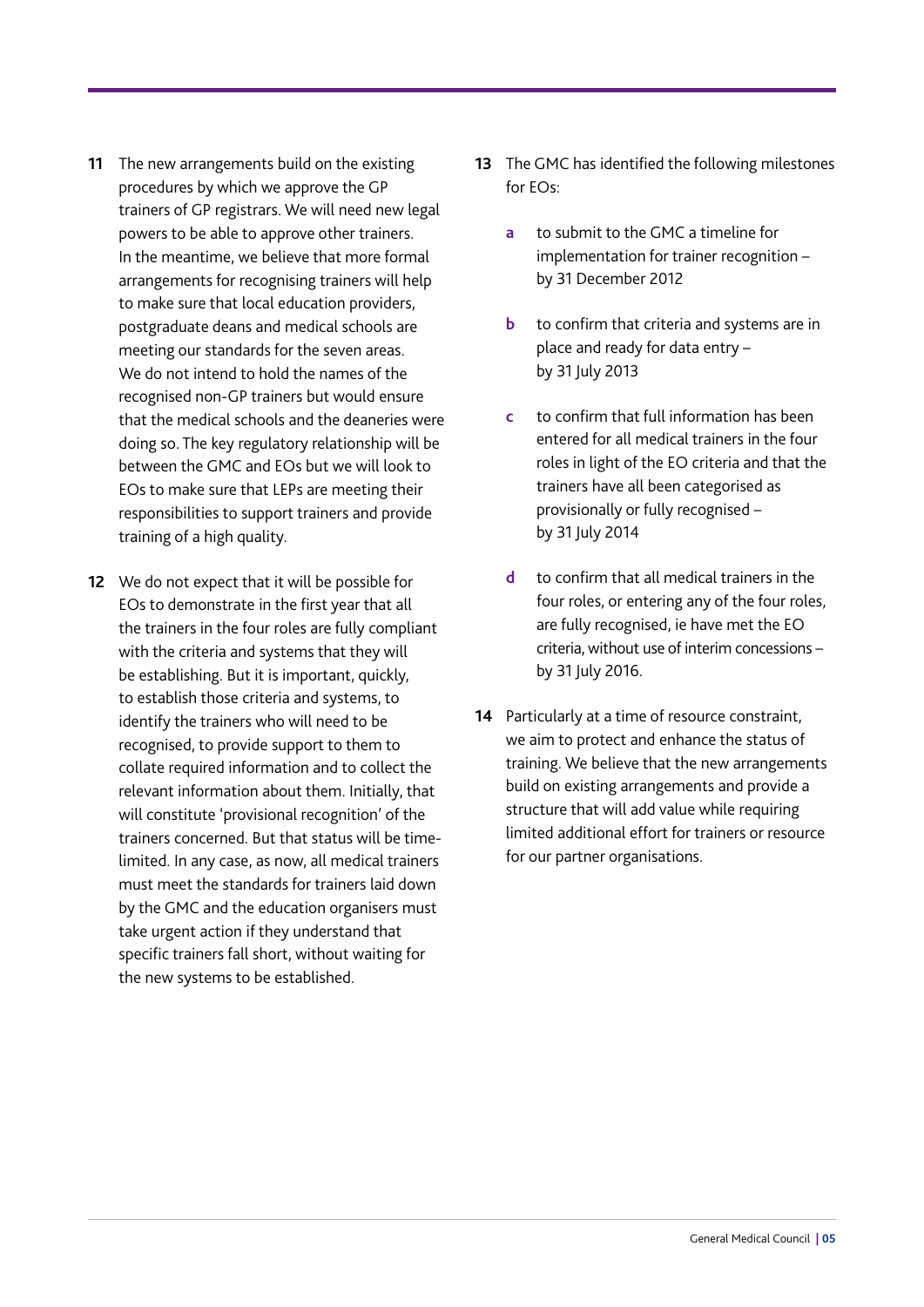## <span id="page-7-0"></span>**The regulatory**  context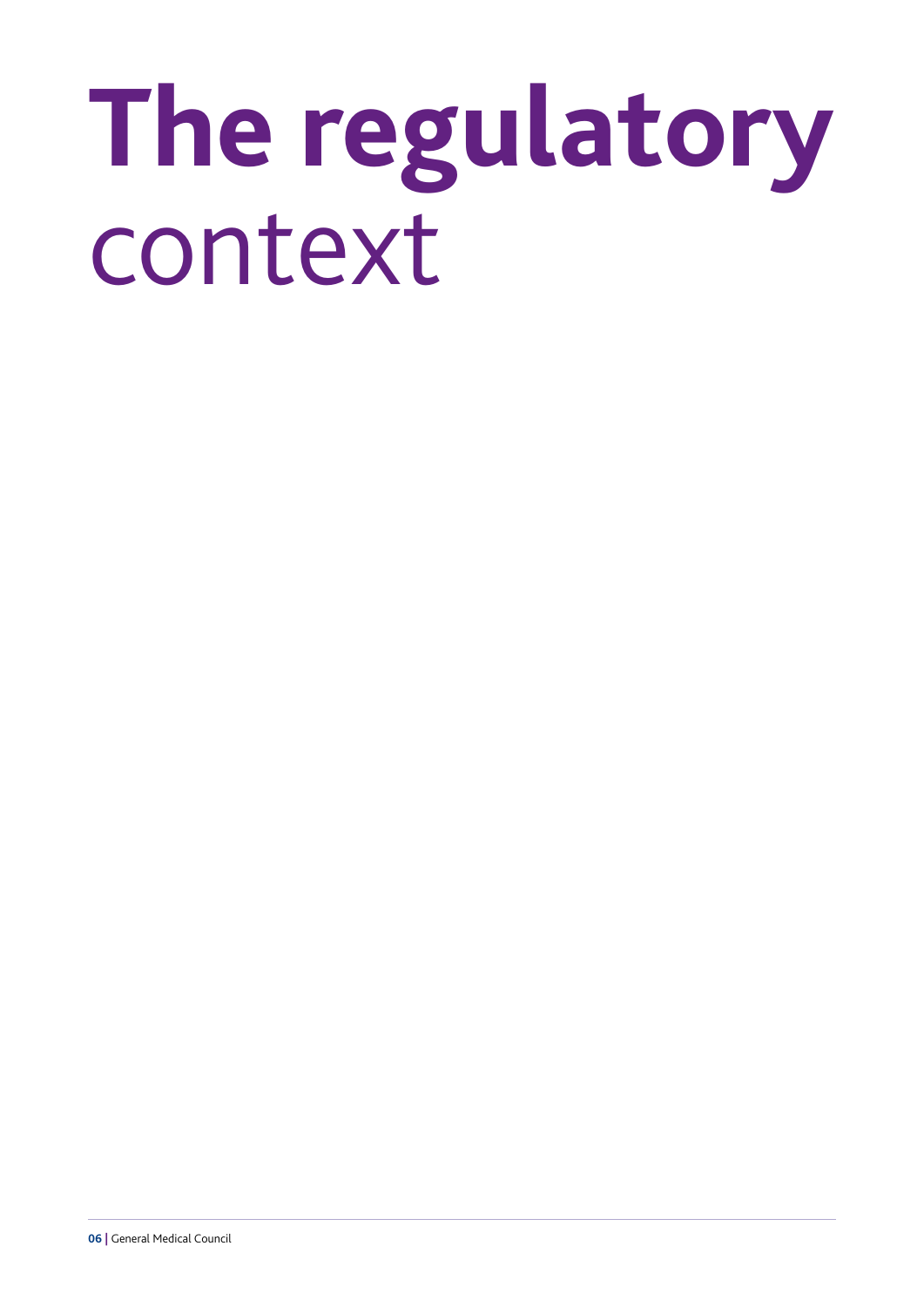### <span id="page-8-0"></span>**The importance of training**

- **15** The quality of medical practice and the safety of patients are crucially dependent on the quality of the training provided to medical students and trainees.
- **16** Training involves developing the knowledge and skills of students and trainees and making links between specific medical tasks and their scientific underpinning. It also involves developing the professionalism of students and trainees including how they relate to patients and to colleagues. It involves explaining, demonstrating, supervising and, perhaps above all, being a good role model of the values and principles set out in our core guidance *[Good](http://www.gmc-uk.org/guidance/good_medical_practice.asp)  [Medical Practice](http://www.gmc-uk.org/guidance/good_medical_practice.asp)*. 4
- **17** Most trainees are satisfied with their training and their practical experience, largely due to the commitment and enthusiasm of the trainers. Trainers are taught the theory and practice of medical education, and are supported and developed through systems of appraisal and periodic review. They are supported by a range of expert bodies including medical schools, postgraduate deans, medical royal colleges and faculties, the Higher Education Academy, the Academy of Medical Educators and the National Association of Clinical Tutors (NACT UK), as well as the GMC.
- **18** General practice has led the way in developing a systematic approach to securing high quality training. This is thanks to the efforts over several years of GP postgraduate education directors/ GP Deans in postgraduate deaneries, the Royal College of General Practitioners (RCGP) and the former Joint Committee on Postgraduate Training for General Practice (JCPTGP). Also, the GMC formally approves GP trainers and holds

a list of approved GP trainers as part of our regulation of medical education and training. We now need to move towards the same kind of system for trainers outside general practice.

### **Reviews and developments**

- **19** Although standards of education and training are generally high and major progress has been made in recent years, there is still room for improvement.
- **20** Some reports have drawn attention to the challenges and shortcomings. We commissioned research from Dr Jan Illing and others on how prepared medical graduates were for starting work as a doctor, and their report stressed the importance of effective training in clinical placements. Professor John Collins made wide-ranging recommendations in his report *[Foundation for excellence – an evaluation of](http://www.mee.nhs.uk/pdf/401339_MEE_FoundationExcellence_acc.pdf)  [the Foundation Programme](http://www.mee.nhs.uk/pdf/401339_MEE_FoundationExcellence_acc.pdf)*. 5 There have also been reports on specialty training particularly in relation to restrictions on working hours. Dr Ian Wilson reported on *[Maintaining quality](http://www.mee.nhs.uk/PDF/Quality%20of%20Training%20FINAL.pdf)  [of training in a reduced training opportunity](http://www.mee.nhs.uk/PDF/Quality%20of%20Training%20FINAL.pdf)  [environment](http://www.mee.nhs.uk/PDF/Quality%20of%20Training%20FINAL.pdf)*<sup>6</sup> in 2009. Professor Sir John Temple reported on *[Time for training – a review](http://www.mee.nhs.uk/PDF/14274%20Bookmark%20Web%20Version.pdf)  [of the impact of the European Working Time](http://www.mee.nhs.uk/PDF/14274%20Bookmark%20Web%20Version.pdf)  [Directive on the quality of training](http://www.mee.nhs.uk/PDF/14274%20Bookmark%20Web%20Version.pdf)*<sup>7</sup> in 2010 and recommended: 'Consultants formally and directly involved in training should be identified'; and 'They must be trained, accredited and supported'. Underlying these reports is a concern that effective educational support, training and supervision can be compromised by pressures on the health services.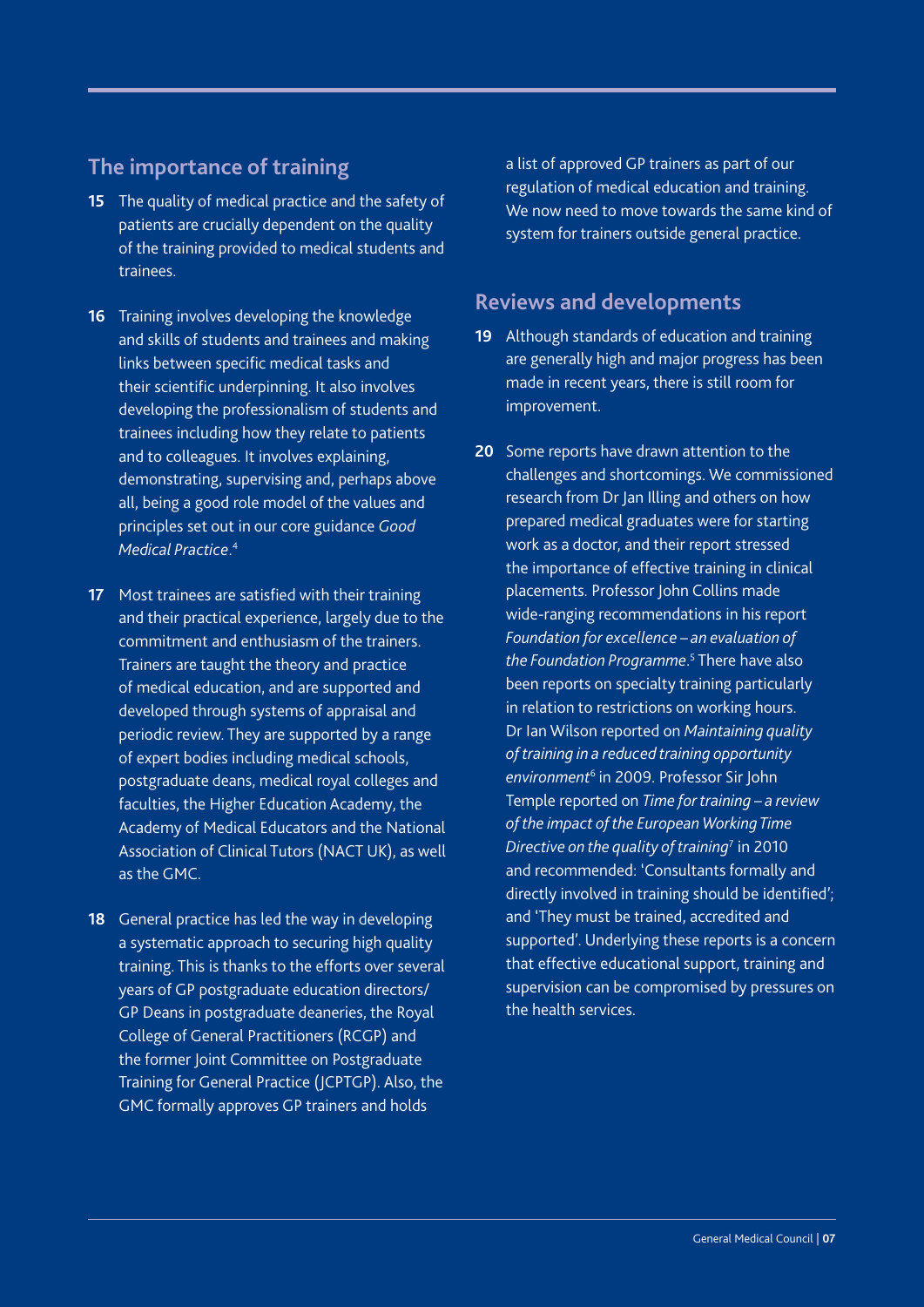- <span id="page-9-0"></span>**21** Concerns have also been documented through the quality assurance activities of the GMC and previously the Postgraduate Medical Education and Training Board (PMETB). Our annual national training surveys, which allow individual trainers and trainees to highlight issues, have identified areas of concern and for improvement while demonstrating widespread trainee satisfaction.
- **22** The Secretary of State for Health (England) asked Medical Education England (MEE) to consider options through the Better Training, Better Care programme. A task force was established including representatives from the GMC and from Northern Ireland, Scotland and Wales.
- **23** In April 2011, MEE circulated a set of draft quality indicators for the commissioning of medical education and training in England. They covered board level engagement in education and training, safe supervision, time for trainers to train and the selection, appointment and review of trainers.
- **24** In developing the GMC's approach to recognising and approving trainers, we drew also on documents and procedures such as:
	- **a** guidance for trainers including a competence framework produced by the Northern Ireland Medical and Dental Training Agency (NIMDTA)
	- **b** the responsibilities of educational supervisors and clinical supervisors as identified by NHS Education for Scotland (NES)
	- **c** development of an agreement setting out the responsibilities of the Wales Deanery, local health boards and individual educational supervisors.

**25** In short, the arrangements to recognise and approve trainers build on our standards for training and our quality assurance activities and on processes already developed across the UK. The new arrangements will help to address some of the concerns that have been raised. They will fit well with the rest of the Better Training, Better Care programme and with the development of quality indicators.

### **Regulatory policy development**

- **26** Alongside approving GP trainers, the GMC and PMETB (until it merged with the GMC) have for some time set standards for trainers including how they should be trained.
- **27** The arrangements for recognising and approving trainers grew out of PMETB's Future Doctors review. The importance of bringing the regulation of specialty trainers into line with that of GP trainers was addressed by working groups on educating tomorrow's doctors and on the role of the regulator. The *[Future Doctors](http://www.gmc-uk.org/Future_Doctors_Policy_Statement_20090923.pdf_30375088.pdf)* policy statement, published in October 2009, included a commitment: 'PMETB will develop a process for the accreditation of all trainers, including those in hospital settings. PMETB will work with interested stakeholders, including the medical Royal Colleges and Faculties, the postgraduate deans and the Academy of Medical Educators.'8
- **28** The issue was then picked up in the GMC and PMETB review of the regulation of medical education and training led by Lord Patel. The final report, published in March 2010, discussed the 'perceived inequality' in the arrangements for GP trainers and for trainers in secondary care: '…the learning environment and systems of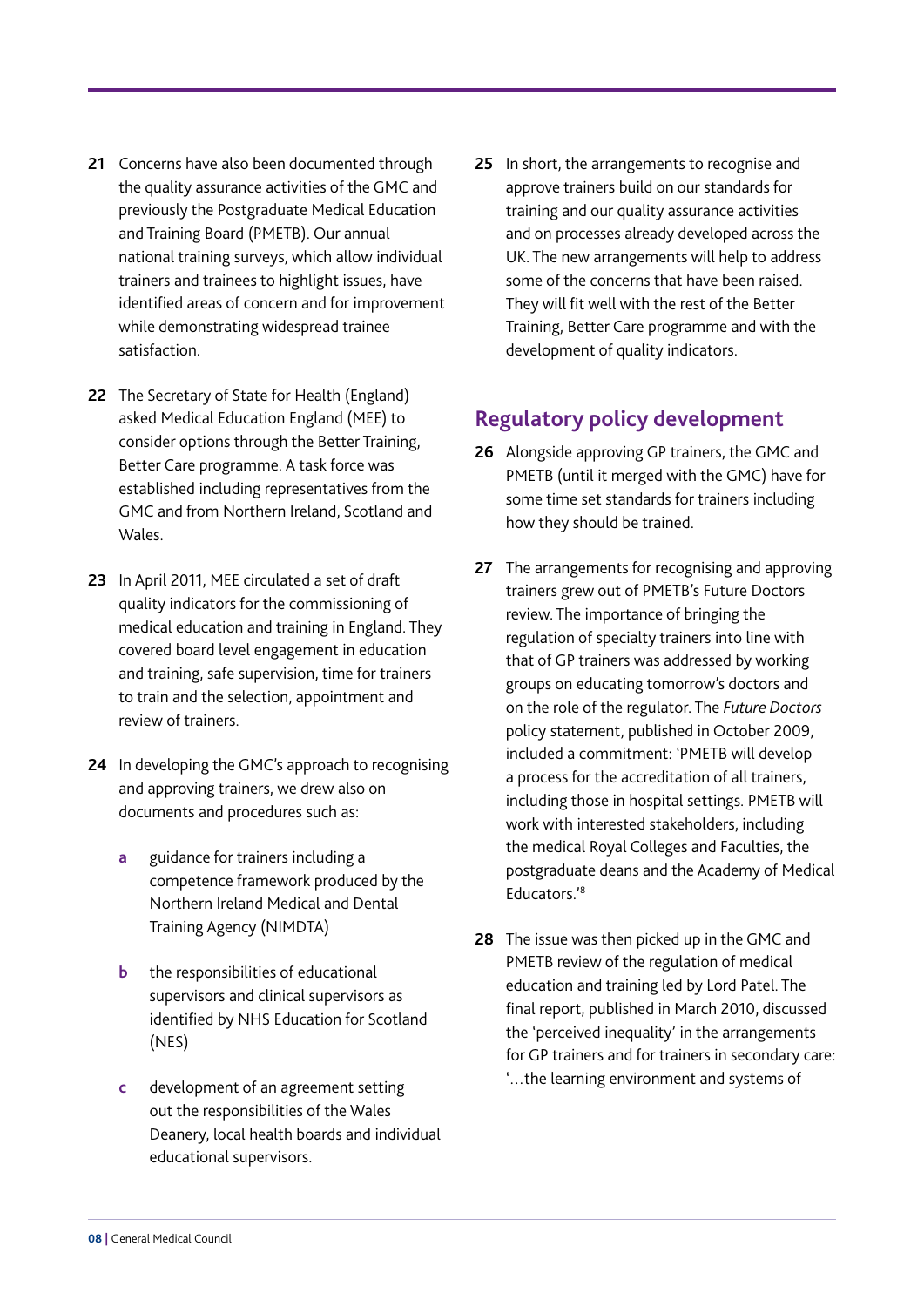<span id="page-10-0"></span>supervision should be the same in educational terms. Further, those who are recognised as trainers need to be allocated the time and resources necessary for their role, and must be accountable for the way they carry it out… Work towards the accreditation of trainers should build on that already undertaken by the Academy of Medical Educators and others in this area. It must also be proportionate and avoid imposing regulatory burdens which might deter good trainers from involvement in teaching and training.'

- **29** Following the merger, the GMC maintained this direction of travel in our *[Education Strategy](http://www.gmc-uk.org/education/key_resources.asp)  [2011–2013](http://www.gmc-uk.org/education/key_resources.asp)*: 'By 2013, we will have developed and implemented an approvals framework for all trainers of undergraduate and postgraduate learners, building on the process for selecting, training and appraising GP trainers. It will promote and enhance the value of training both in individual job plans and within the organisations that employ doctors involved in training.'9
- **30** The *Education Strategy 2011–2013* also stated that we would decide whether we should approve the educational environments in which doctors train. We will take this forward separately as part of our review of our framework for quality assuring medical education and training.

### **Developing the proposals for recognising and approving trainers**

- **31** We set up a task and finish group to develop proposals for the approval of trainers. The group was chaired by Mrs Enid Rowlands, a member of the GMC's Council. The group included members from all four nations of the UK. It brought together representatives of the GMC, medical schools, postgraduate deaneries, medical royal colleges and faculties including the Trainee Doctors Group of the Academy of Medical Royal Colleges, the British Medical Association (BMA), employers, NACT UK, foundation school directors and AoME.
- **32** In addition, we met with a range of UK-wide bodies. These include the BMA Staff, Associate Specialists and Specialty Doctor Committee (the SAS Committee), the RCGP and the Committee of General Practice Education Directors (COGPED), the Conference of Postgraduate Medical Deans (COPMeD) and data managers for the postgraduate deaneries, the Medical Schools Council Education Sub-Committee, NACT UK and the Medical Workforce Forum.
- **33** The work was supported by desk research into the extensive work of many organisations including:
	- **a** postgraduate deaneries in England and Wales
	- **b** NIMDTA
	- **c** NES
	- **d** medical schools
	- **e** medical royal colleges and faculties
	- **f** NHS Employers
	- **g** the BMA
	- **h** NACT UK
	- **i** AoME.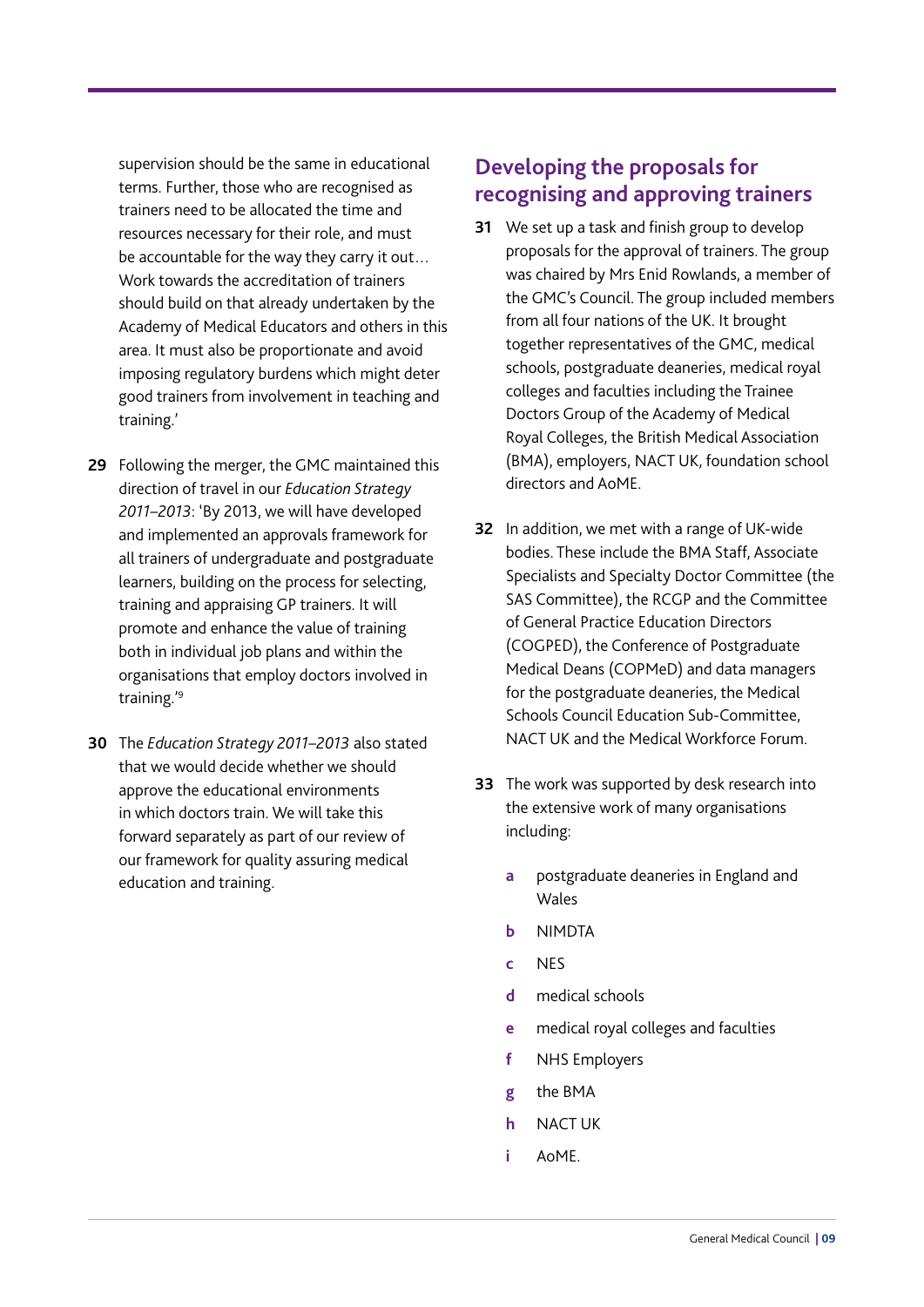- **34** We also considered the resource implications of established arrangements, drawing on our own training surveys and an additional survey by NACT UK.
- **35** In developing the arrangements for recognising trainers, we have taken on board the various contexts in which training takes place including primary, secondary and other professional environments; clinical and non-clinical aspects of medical practice; within and beyond the NHS; undergraduate and postgraduate learners; trainers at various grades; and the four nations of the UK.
- **36** This work helped to define the focus of our arrangements for recognising trainers. The group agreed to rely upon the GMC's existing standards for trainers and the top-level structure of seven areas suggested in a document prepared by AoME, itself developed through extensive research and development.
- **37** We piloted our proposals with postgraduate deaneries and medical schools. The results suggested that our proposals were pragmatic, feasible and affordable, subject to the investment that the medical schools and the postgraduate deaneries, and the local education providers, have already made in supporting and training trainers. In any case, the proposals build on the very successful arrangements for approving GP trainers developed largely by the RCGP and COGPED. The pilot report is available on our website [\(www.gmc-uk.org/education](http://www.gmc-uk.org/education/10264.asp)).
- **38** The GMC's Council agreed publication of proposals for consultation from 6 January to 30 March 2012. We received and analysed 270 responses. In addition, we organised a series of seven events to discuss the proposals and other issues, which were attended by 187 participants. The responses and comments largely supported the proposals. A report of the consultation was considered by the GMC's Council on 18 July 2012 and is available on our website[. The Council](http://www.gmc-uk.org/7a_Report_on_Outcome_of_Consultation_on_Approval_of_Trainers_bg.pdf_49342403.pdf)  [also agreed the way forward as set out in this](http://www.gmc-uk.org/7a_Report_on_Outcome_of_Consultation_on_Approval_of_Trainers_bg.pdf_49342403.pdf)  implementation plan.
- **39** Throughout the policy development, we have carefully considered the implications for equality and diversity. We have for example been concerned to ensure that SAS doctors are appropriately supported and appreciated for their contribution to training. Respondents to the consultation stressed the importance of ensuring that the arrangements do not disadvantage trainers who are female or who work less than full time. A full equality analysis has been prepared and is available on [our](http://www.gmc-uk.org/education/10264.asp)  [website.](http://www.gmc-uk.org/education/10264.asp)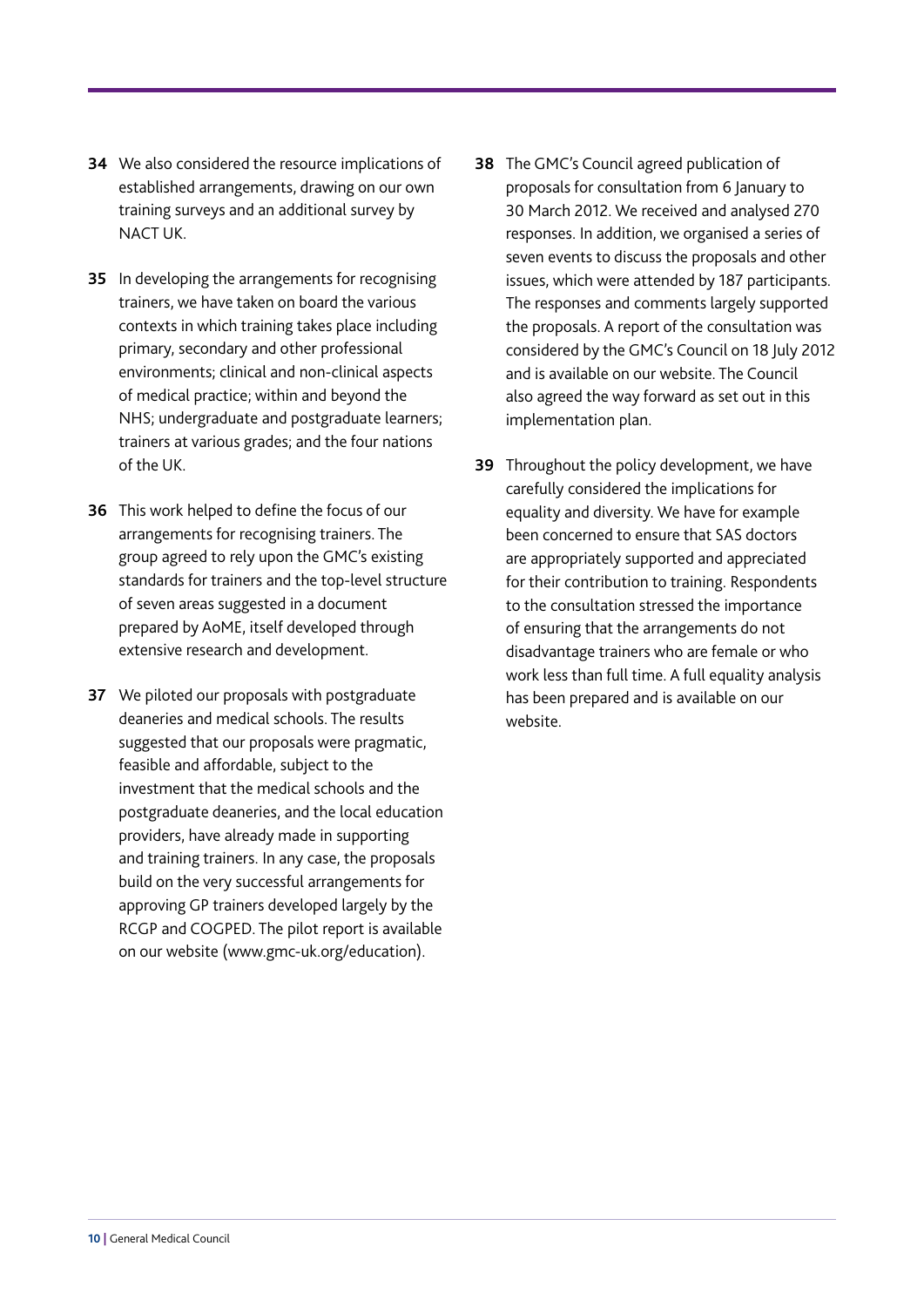### <span id="page-12-0"></span>**The difference between recognition and approval**

- **40** The GMC does not currently have statutory powers to approve trainers other than GPs providing training for GP registrars. However, we have powers to promote and establish standards, to secure effective instruction for medical students, to recognise programmes for training provisionally registered doctors and to approve courses and programmes for postgraduate training. These powers are enough for us to take significant steps to enhance the recognition of trainers while we obtain the legal authority to approve trainers beyond those working in general practice (see [Appendix A\)](#page-42-0).
- **41** Once we have secured the additional legal powers to do so, we will approve and hold the names of non-GP trainers as well as the GP trainers. In the meantime, we do not intend to hold the names of the recognised non-GP trainers but will ensure that the medical schools and the postgraduate deans are doing so.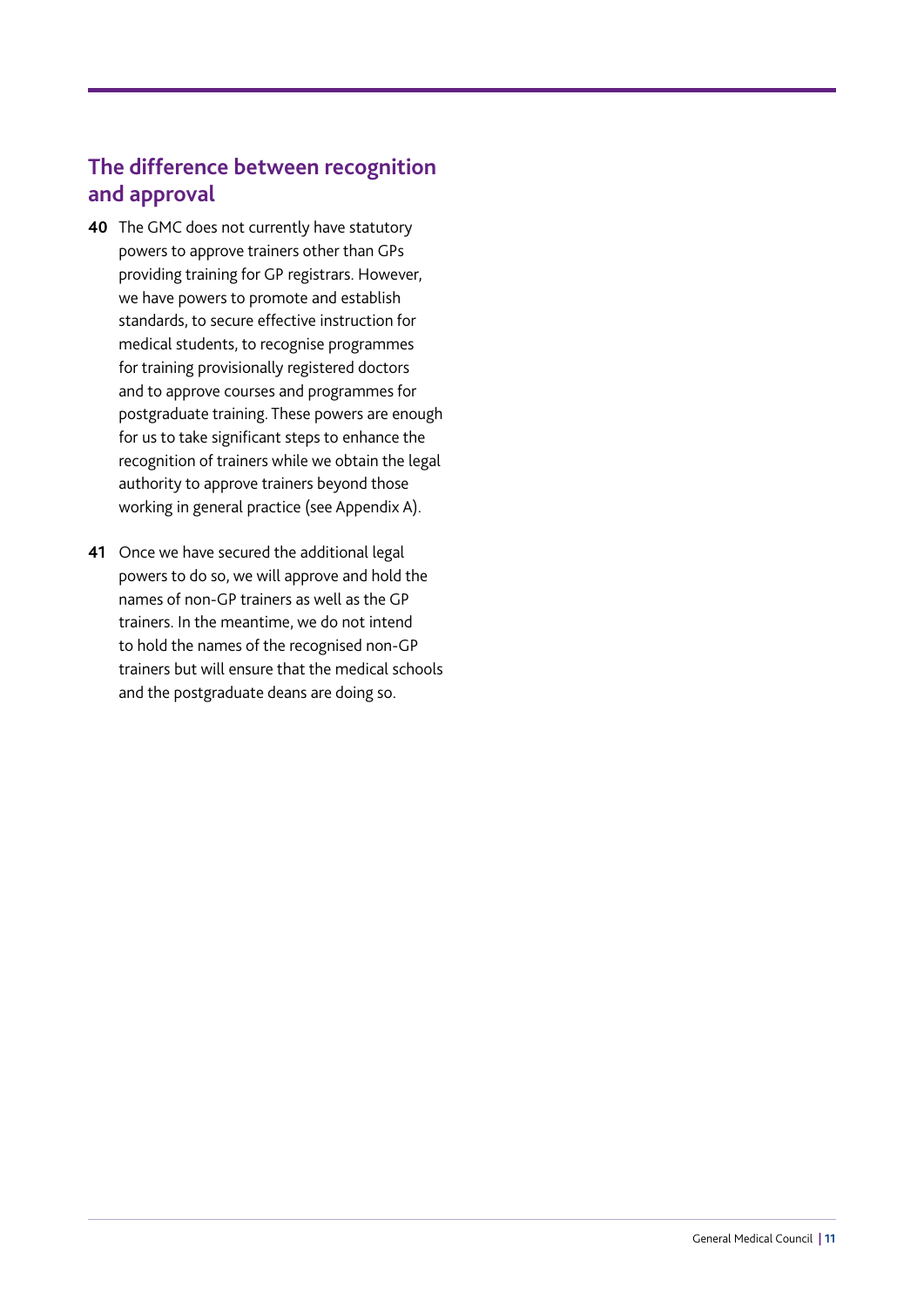<span id="page-13-0"></span>**Objectives** for recognising and approving trainers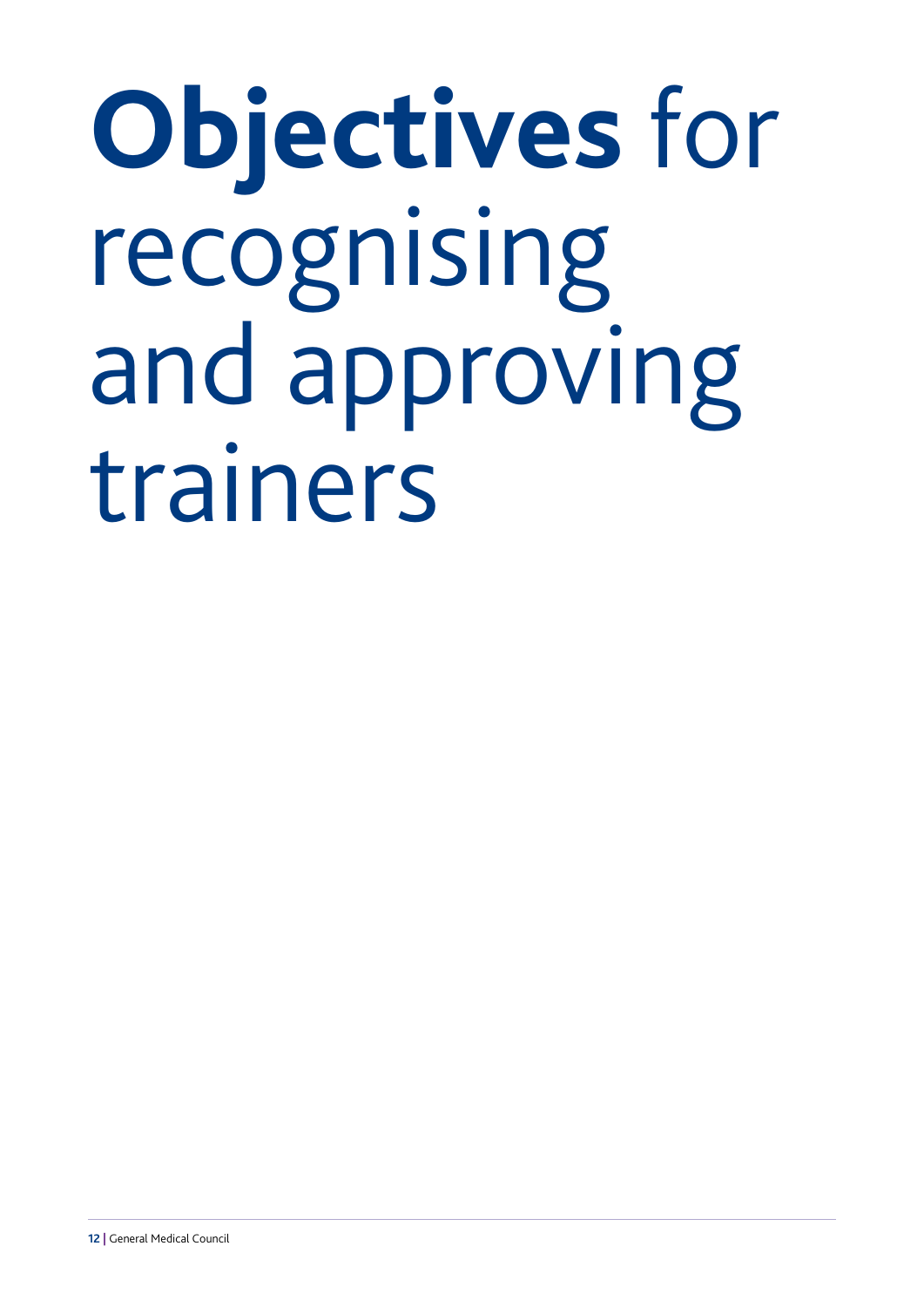- **42** Having a formal way to recognise and approve trainers is an important step forward. Our objectives are to:
	- **a** help to ensure the safety of patients as well as students and trainees, and enhance the training environment
	- **b** improve the quality of training particularly in relation to:
		- **i** trainers as positive role models, demonstrating good medical practice
		- **ii** teaching and feedback
		- **iii** assessment decisions
		- **iv** the training of and support for trainers
- **c** improve links between the regulator and the education organisers ie postgraduate deans and undergraduate medical schools
- **d** clarify lines of accountability and responsibility for training and the roles of the education organisers, local education providers and other professional and educational bodies
- **e** enhance the perceived value and visibility of the training role and focus attention on the professional time needed and on the transparency of the resources available
- **f** minimise the regulatory burden on individual trainers and training organisations in the context of appraisal and revalidation.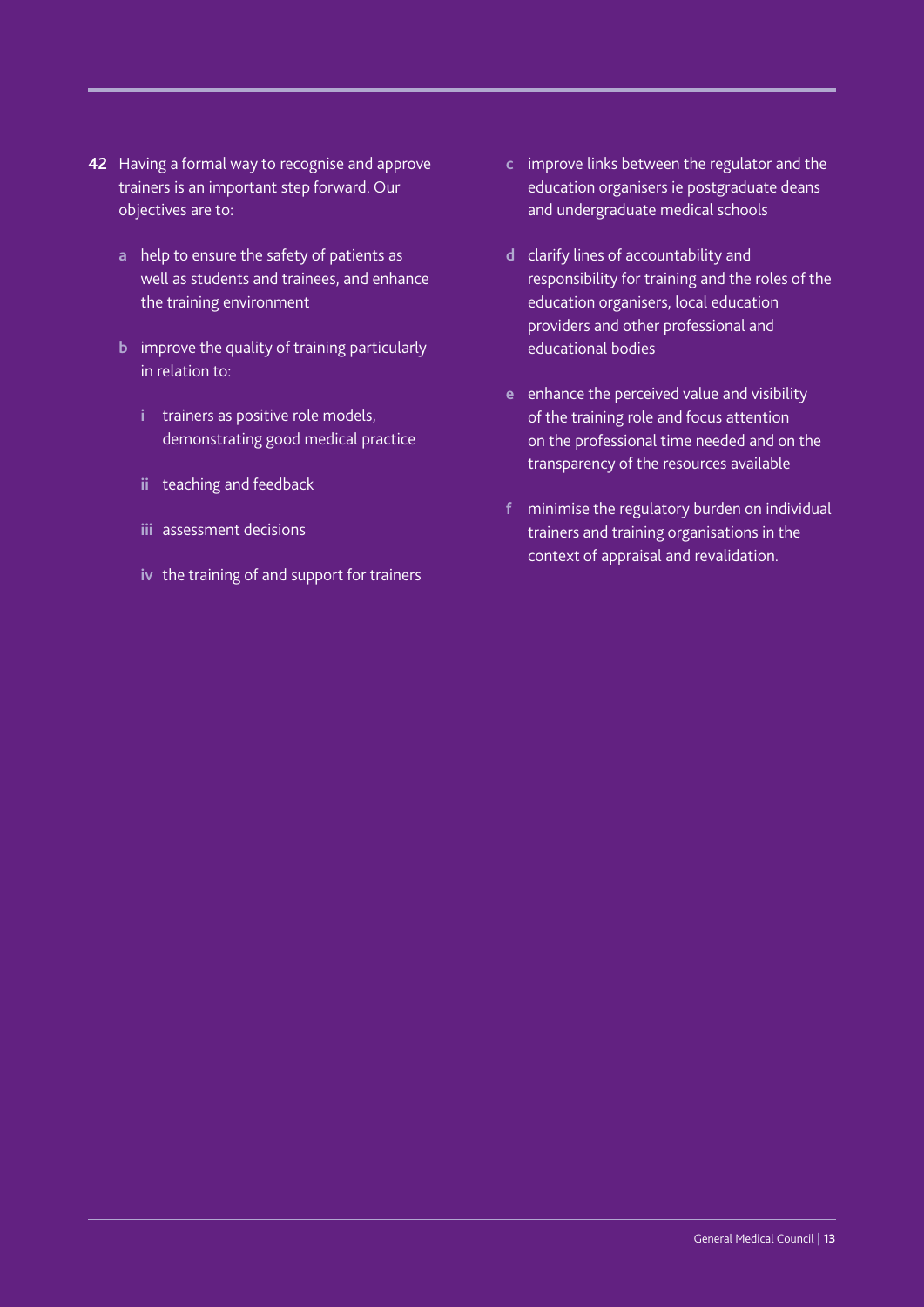# <span id="page-15-0"></span>**The scope:**  who needs to be recognised or approved?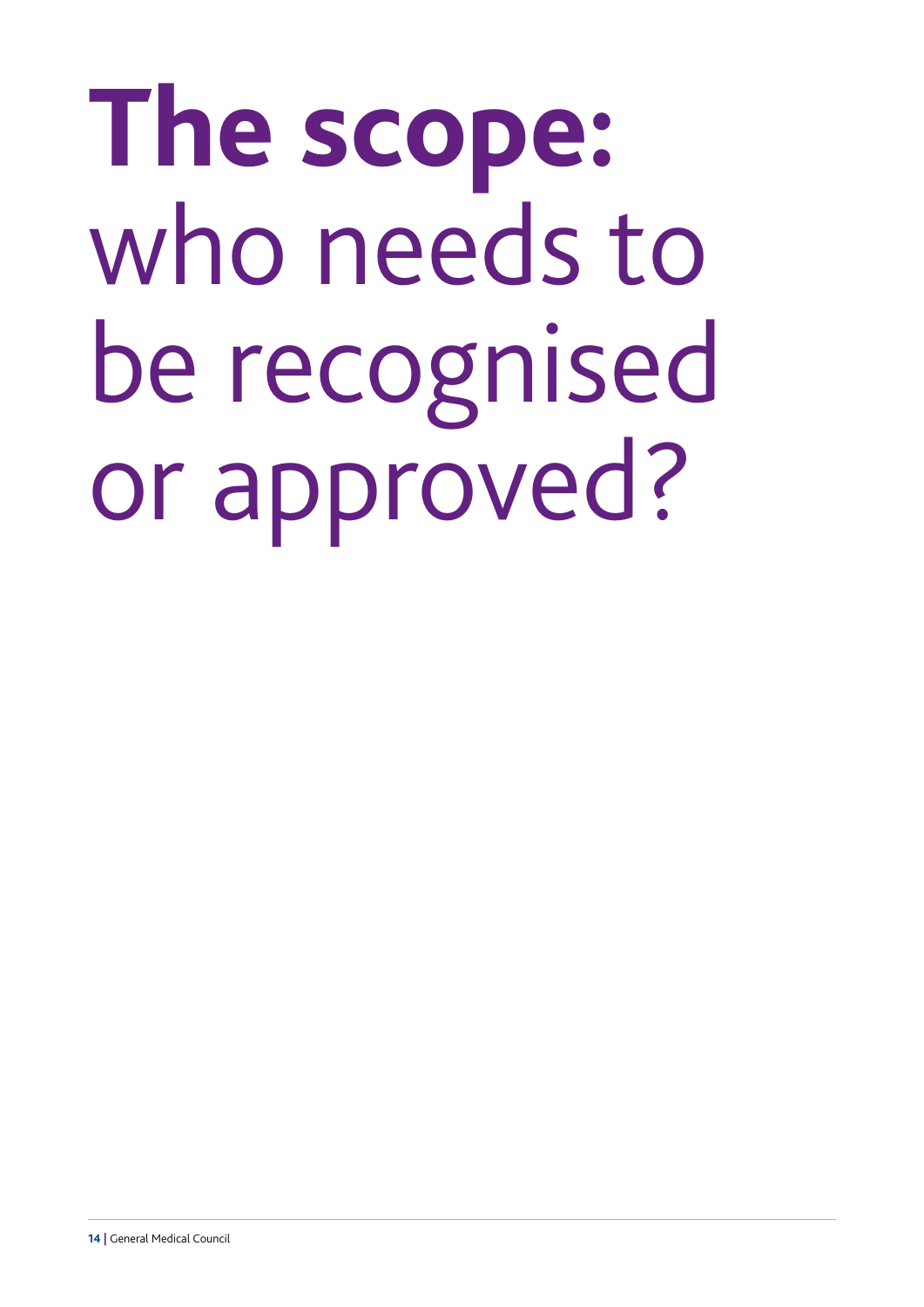- <span id="page-16-0"></span>**43** The arrangements to recognise and approve trainers need to be proportionate. They deliberately do not cover all doctors involved in training in the course of their daily clinical or medical practice. Nor do they cover the essential role of trainers from other healthcare professions and walks of life. The crucial contribution of trainers outside the scope of recognition and approval, and the importance of developing their training skills, also need to be acknowledged and supported by education organisers and local education providers.
- **44** However, the arrangements do need to reflect the variety of training environments, wherever medical students and trainees are placed for clinical or medical practice. So the scope is not limited to the NHS but will also cover any placements in the public, private or voluntary sectors. It covers placements across the range of medical practice including hospital, GP and community settings, public health, occupational medicine, pharmaceutical medicine and so on.

#### **What is a medical trainer?**

- **45** A medical trainer is an appropriately trained and experienced doctor who is responsible for the education and training of medical students and/ or postgraduate medical trainees which takes place in an environment of medical practice.
- **46** A medical trainer provides supervision appropriate to the competence and experience of the student or trainee and training environment. He or she is involved in and contributes to the learning culture and environment, provides feedback for learning and may have specific responsibility for appraisal and/or assessment.

#### **Who will be covered by the arrangements?**

**47** Four medical trainer roles – two in undergraduate education and two in postgraduate training – will be performed only by recognised or approved trainers who are registered medical practitioners holding a licence to practise.

#### **Undergraduate education**

- **n** Those responsible for overseeing students' progress at each medical school
- **n** Lead coordinators at each local education provider

#### **Postgraduate training**

- Named educational supervisors
- Named clinical supervisors

#### **Undergraduate education**

- **48** Medical schools will identify and recognise one or more doctors at the school who are responsible for overseeing students' trajectories of learning and educational progress. They might be NHS consultants or clinical academics acting as block or course coordinators.
- **49** Medical schools will also identify and recognise one or more doctors at each local education provider responsible for coordinating the training of students, supervising their activities and ensuring these activities are of educational value.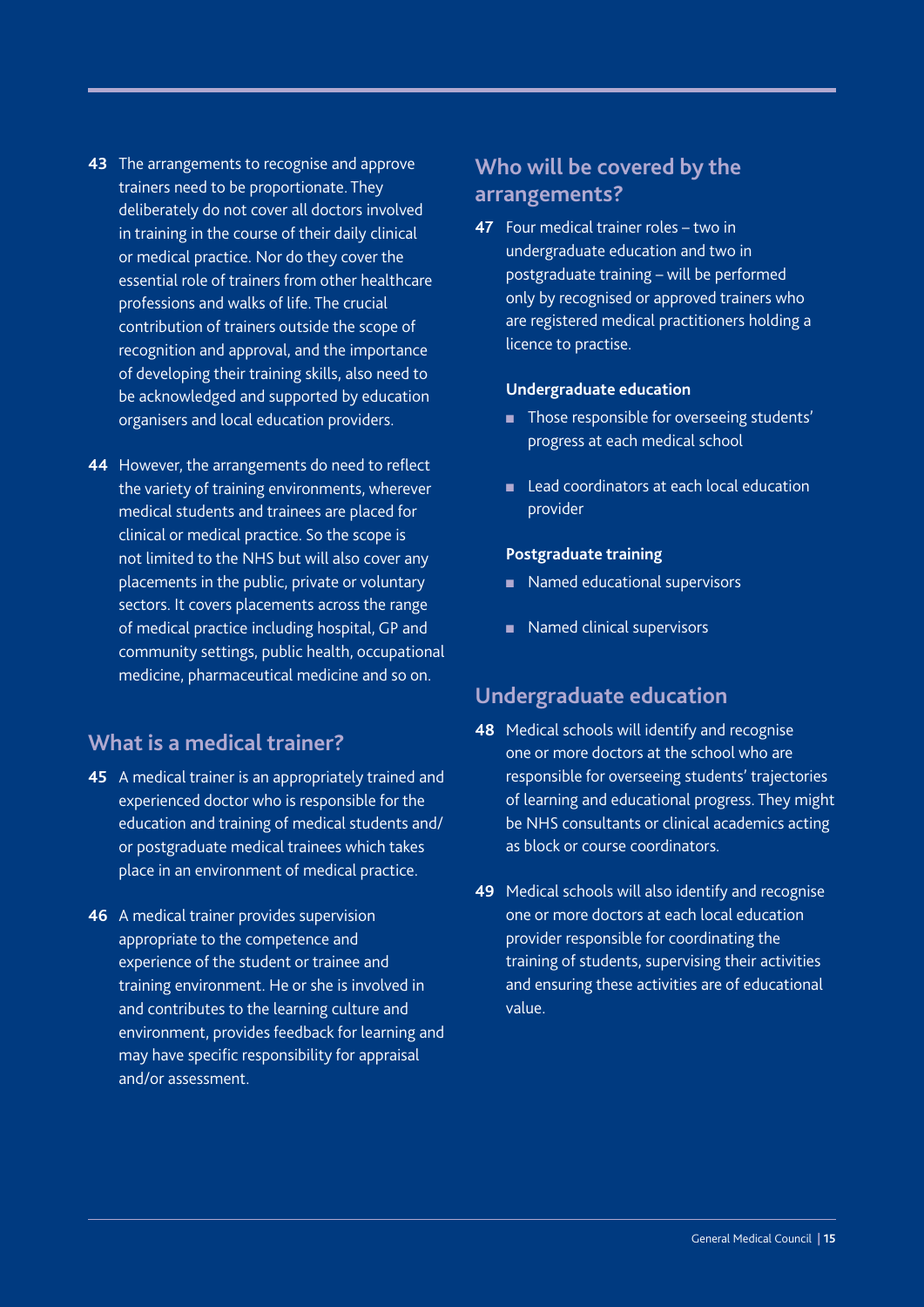- <span id="page-17-0"></span>**50** Medical schools may wish to recognise one lead coordinator with responsibility for their students' general practice placements, rather than a separate coordinator for each general practice. Similarly, medical schools may agree that in areas other than general practice a group of small LEPs will share a lead coordinator. By contrast, for a large LEP the medical school may think it appropriate to recognise more than one lead co-ordinator for example to cover specific sites or departments.
- **51** Medical schools may vary in their approach to recognising trainers and in the number of individuals they recognise. We hope that the benefits of recognition, such as ensuring that the individuals are appropriately trained, will discourage schools from a very restrictive approach. In any case, as *[Tomorrow's Doctors](http://www.gmc-uk.org/education/undergraduate/tomorrows_doctors.asp)*<sup>2</sup> states: 'Medical schools must make sure that everyone involved in educating medical students has the necessary knowledge and skills for their role' (paragraph 148).
- **52** Students should be able to name both the trainer at their medical school who is responsible for overseeing their progress and the LEP lead coordinator who is responsible for their training.

#### **Postgraduate training**

- **53** Recognition and approval of medical trainers in postgraduate training will be necessary for the roles of named clinical supervisor and named educational supervisor.
- **54** A named clinical supervisor is a trainer who is responsible for overseeing a specified trainee's clinical work throughout a placement in a clinical or medical environment and is appropriately trained to do so. He or she will provide constructive feedback during that placement. He or she will lead on providing a review of the trainee's clinical or medical practice throughout the placement that will contribute to the educational supervisor's report on whether the trainee should progress to the next stage of their training.
- **55** A named educational supervisor is a trainer who is selected and appropriately trained to be responsible for the overall supervision and management of a trainee's trajectory of learning and educational progress during a placement or series of placements. Every trainee must have a named educational supervisor. The educational supervisor helps the trainee to plan their training and achieve agreed learning outcomes. He or she is responsible for the educational agreement and for bringing together all relevant evidence to form a summative judgement at the end of the placement or series of placements.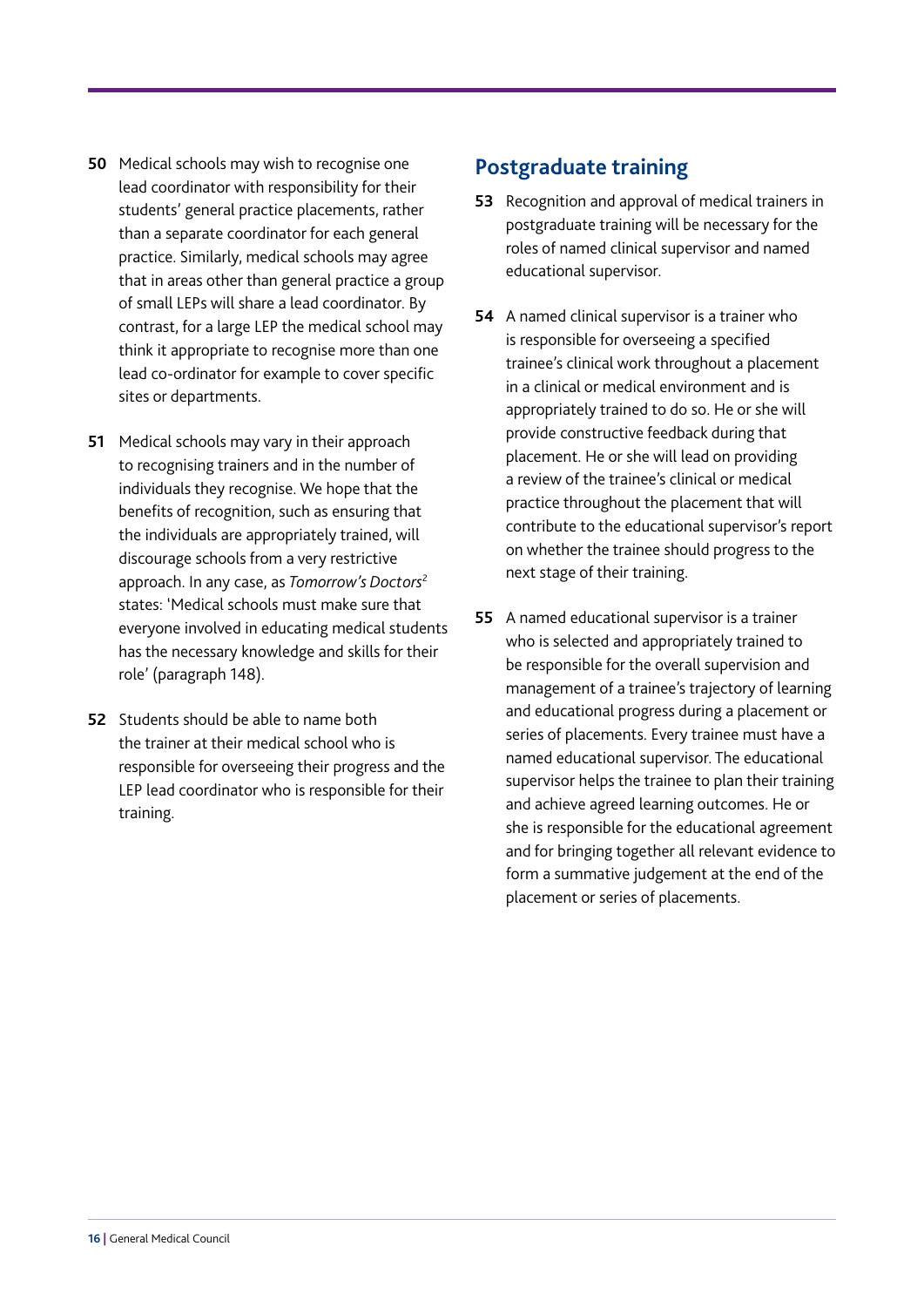- **56** Some training schemes appoint a named educational supervisor for each placement. The roles of clinical and educational supervisor may then be merged and only the merged role needs to be recognised.
- **57** Arrangements should fit with the requirements and definitions of educational supervisors and clinical supervisors in *[The Trainee Doctor](http://www.gmc-uk.org/education/postgraduate/standards_and_guidance.asp)*<sup>1</sup> , the *[Gold Guide](http://www.mmc.nhs.uk/pdf/Gold%20Guide%202010%20Fourth%20Edition%20v08.pdf)*10 and the *[UK Foundation Programme](http://www.foundationprogramme.nhs.uk/index.asp?page=home/keydocs)  [Reference Guide](http://www.foundationprogramme.nhs.uk/index.asp?page=home/keydocs)*. 11 However, the GMC is using the additional word 'named' in this context:
	- **a** To emphasise the responsibility of specific supervisors for specific trainees.
	- **b** Generally to encourage consistency in the coverage of the arrangements for recognition.
	- **c** More specifically to stress the boundary between the named clinical supervisors requiring recognition and the supervisors of trainees for particular sessions who will not require recognition (although they are, more loosely, providing 'clinical supervision').
- **58** Each trainee should be able to identify the named educational supervisor and named clinical supervisor currently responsible for their training.
- **59** Named educational supervisors and named clinical supervisors will sometimes work in areas of medical practice such as public health medicine, occupational medicine and pharmaceutical medicine. While the definitions above will identify who needs to be recognised, the GMC is not insisting on the universal use of terms that will fit most circumstances. In some areas, the word 'clinical' will not be appropriate so that a term other than 'named clinical supervisor' may be preferred. 'Named placement supervisor' is one possibility. Educational supervisors and clinical supervisors who are not doctors will fall outside the scope of the GMC's recognition and approval arrangements but it would be good practice for the education organisers to expect training of the same quality.
- **60** Recognised or approved trainers may be GPs, consultants or staff, associate specialist or specialty (SAS) doctors. Recognition and approval will underline their essential contribution and contribute to the fair and equitable appreciation of training responsibilities.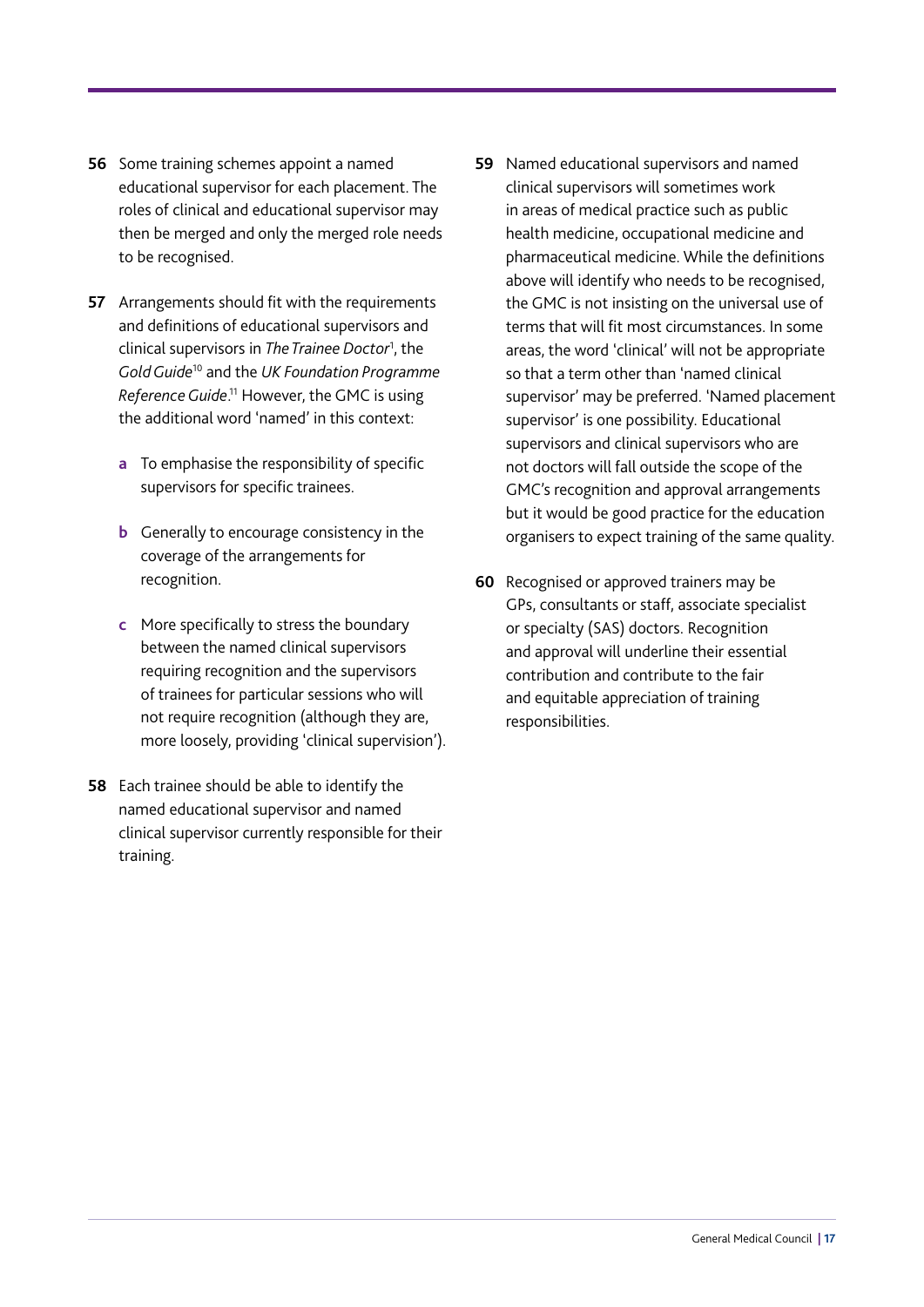- <span id="page-19-0"></span>**61** Criteria for recognition as named educational supervisors or named clinical supervisors will need to be determined by EOs in light of the GMC's standards, specialty expectations and other guidance. The criteria must be justifiable and non-discriminatory. The case for criteria restricting these two training roles to higher level posts or to specialist/GP registration is stronger:
	- **a** where the trainee is at a later stage of training
	- **b** in relation to named educational supervisors rather than named clinical supervisors.
- **62** Recognition will be a prerequisite for medical trainers acting as a named educational supervisor or named clinical supervisor. But individual recognised trainers may not be suitable to perform specific training roles.
- **63** GP trainers of GP registrars continue to be approved by the GMC. The postgraduate EOs need to identify the GP trainers who meet the GMC's standards, in the structure of AoME's seven areas, as determined through local processes and to submit their names to the GMC for approval.

#### **Other points to consider in recognising trainers**

- **64** Doctors can be recognised trainers without actively performing any of the four roles, if they comply with the requirements set by the relevant education organiser. Recognised trainers must, though, maintain their skills by continuing to reflect on training responsibilities – for example, through continuing professional development. This will need to be confirmed through their appraisal.
- **65** Some individuals may need to be recognised or approved for more than one role. Often one trainer acts as both a named clinical supervisor and a named educational supervisor at the same time, both roles requiring recognition by the relevant postgraduate EO in a single process. Or a trainer may be both a named educational supervisor for some trainees and also an LEP's lead coordinator for student placements, in which case he or she would need to be recognised by both the postgraduate EO (the postgraduate dean) and the undergraduate EO (the medical school). The dean and the medical school would work together to share information where possible and minimise inconvenience to the trainer.
- **66** Given the wide variety of training arrangements, including non-NHS and non-clinical environments, it will not always be clear whether a given role needs to be filled by a recognised or approved trainer. Wherever there is doubt, we would like to be contacted at [quality@gmc-uk.org](mailto:quality@gmc-uk.org) so that we can give advice and build up a log of borderline training responsibilities. With this evidence base we will be able to consider whether we need to provide more detailed guidance.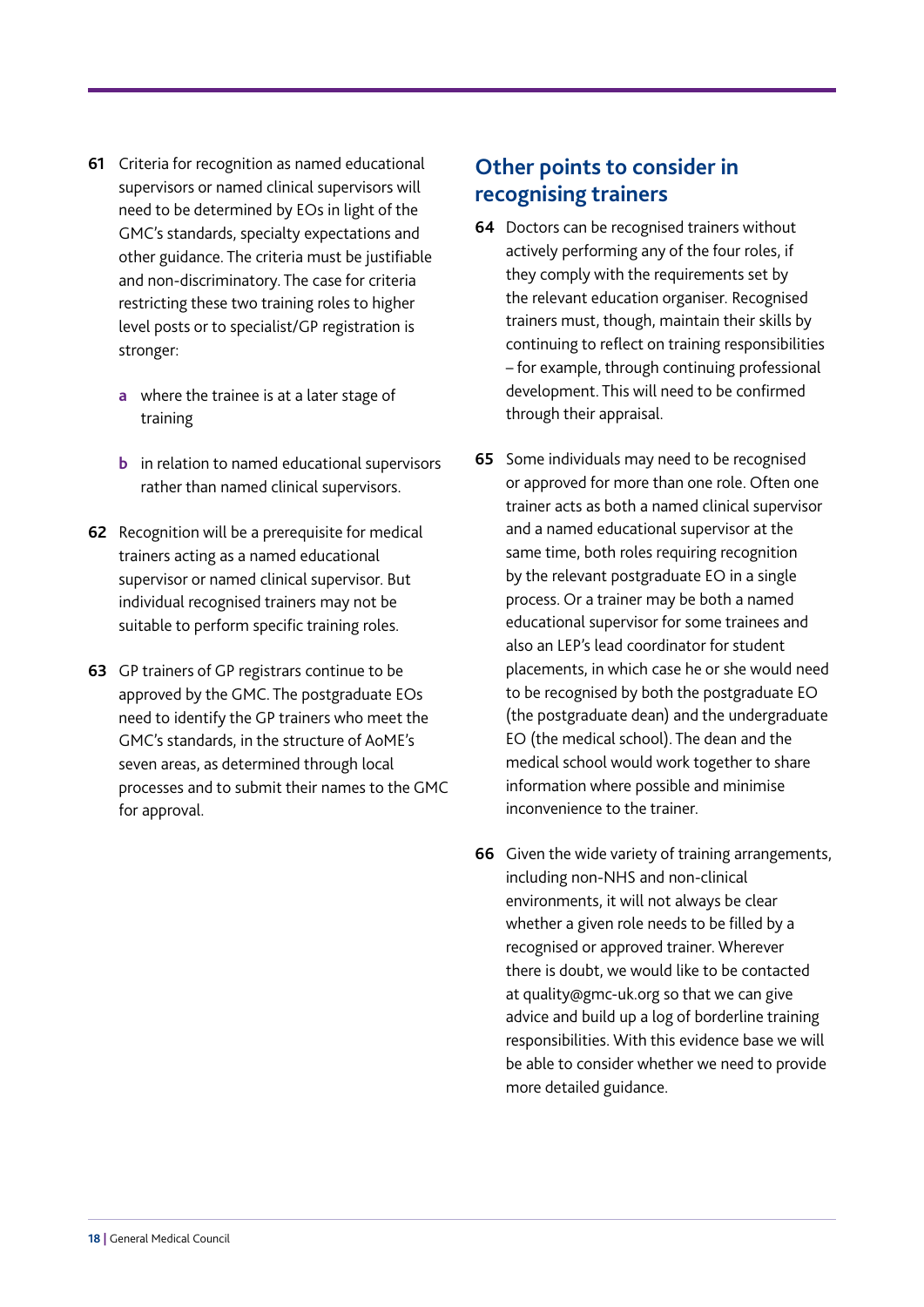### <span id="page-20-0"></span>**Training roles outside the scope of recognition**

- **67** Recognition and approval will be required only for doctors performing the four roles identified. They will not be required for other doctors who make important contributions as trainers.
- **68** In addition to the roles requiring recognition, medical trainers also include doctors with other formal roles in delivering undergraduate and postgraduate medical education locally in the clinical or medical environment, such as clinical teachers, clinical tutors, clinical lecturers, college tutors, specialty tutors, regional advisers, heads of schools, foundation programme directors, specialty (including GP) programme directors and directors of medical education. In addition, many doctors act informally as sessional supervisors, overseeing the work of trainees in a particular session, perhaps at night or in a very specialised aspect of clinical practice.
- **69** Individual doctors in these various formal and informal training roles – or not in any training role – may be recognised where they have met the criteria set by the education organiser. But recognition or approval is required by the GMC only in relation to the four roles identified.
- **70** In addition, students and trainees will be trained by non-medical trainers, from other healthcare professions and from other fields. Their contribution is essential to training for contemporary medical practice. Nothing in the arrangements for recognition and approval should prevent the widespread use of nonmedical trainers of a good quality, who are appropriately managed and supported.
- **71** It is important that all trainers feel that their contributions are valued and supported. EOs should ensure that all trainers are properly trained and may wish to establish systems parallel to recognition for specific roles or groups, bearing in mind the relevant professional standards and guidance. LEPs should provide all trainers with the time and other resources needed to carry out their training responsibilities and should review and support their performance through appraisals and opportunities for personal development.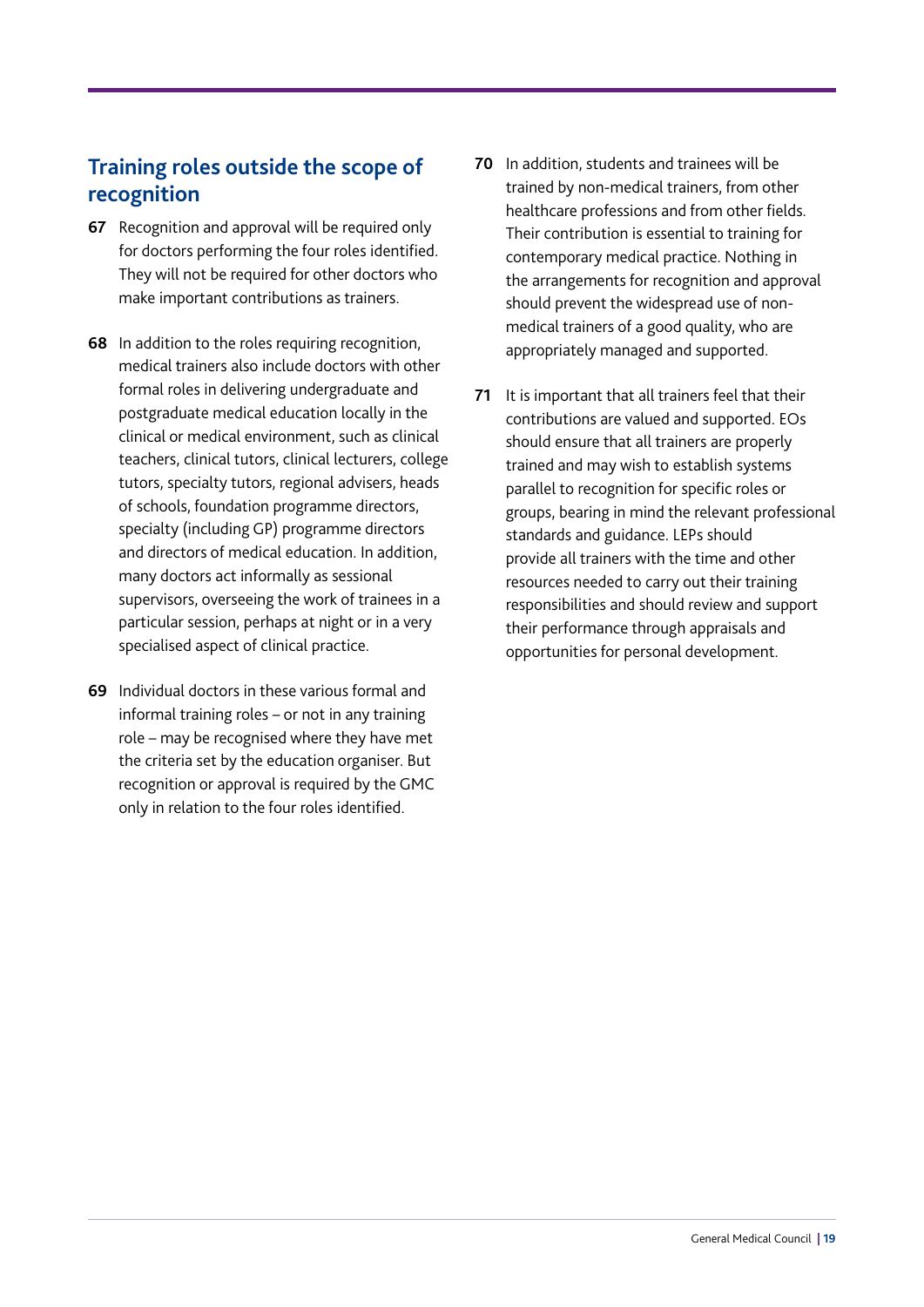## <span id="page-21-0"></span>**What counts:**  GMC standards, AoME areas, EO criteria

- **72** The keystone will be the GMC's standards for trainers as set out in *[The Trainee Doctor](http://www.gmc-uk.org/education/postgraduate/standards_and_guidance.asp)*<sup>1</sup> for postgraduate training and *[Tomorrow's Doctors](http://www.gmc-uk.org/education/undergraduate/tomorrows_doctors.asp)*<sup>2</sup> for undergraduate education. The standards apply across primary and secondary care and to training in NHS and non-NHS institutions. The standards will continue to apply to all medical trainers, whether they are approved, recognised or neither.
- **73** The broad approach of the GMC's standards is well-established. PMETB's 2006 *Generic standards for training*12 required that educational supervisors and GP trainers be trained, along with other professionals in supervisory roles. Indeed, PMETB required postgraduate deaneries to provide details of the training received by all educational supervisors and clinical supervisors. *The New Doctor*13 (which set the standards for the Foundation Programme) required that trainers in the Foundation Programme be appropriately appointed, trained and appraised

for their educational activities and the deaneries were assessed against that standard from August 2007. Similarly, the requirements in the current 2009 edition of *Tomorrow's Doctors*<sup>2</sup> followed the 2003 edition which stated that all staff should take part in development programmes to promote teaching and assessment skills.

**74** In addition to the current educational standards for trainers, all doctors need to comply with our professional guidance. *[Good Medical Practice](http://www.gmc-uk.org/guidance/good_medical_practice.asp)*<sup>4</sup> has been under review with publication of a new edition expected by the end of 2012. *[Leadership](http://www.gmc-uk.org/guidance/ethical_guidance/management_for_doctors.asp)  [and management for all doctors](http://www.gmc-uk.org/guidance/ethical_guidance/management_for_doctors.asp)*14, in effect from March 2012, also includes guidance on training. Medical trainers must follow the GMC's professional guidance as it touches on training and also, like all doctors, as it relates to clinical or medical practice more generally, particularly given that they are role models to their students and trainees.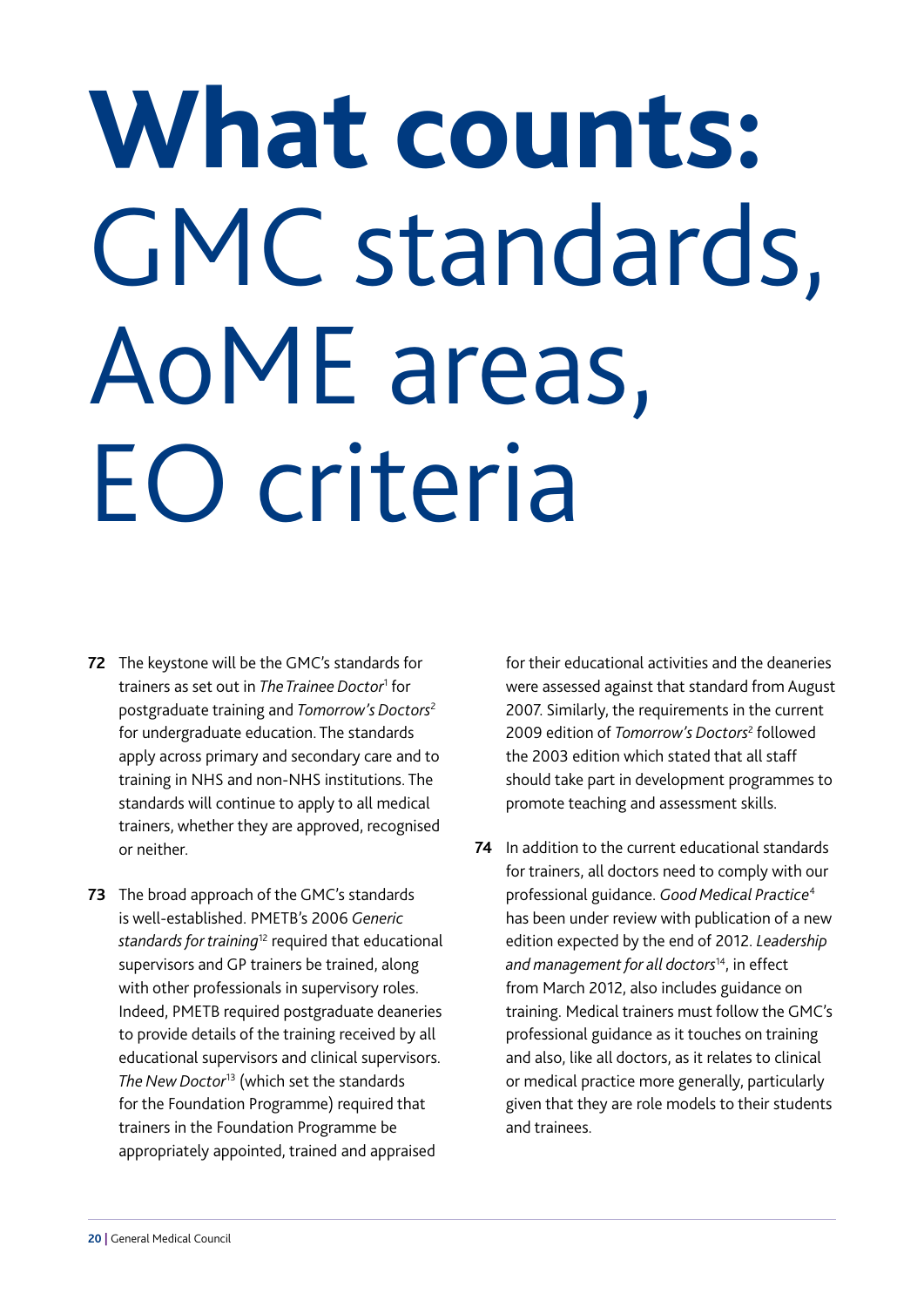- **75** To be recognised or approved, trainers will need to meet the standards we set, as mapped against the seven areas in *[A Framework for](http://www.medicaleducators.org/index.cfm/linkservid/C575BBE4-F39B-4267-31A42C8B64F0D3DE/showMeta/0/)  [the Professional Development of Postgraduate](http://www.medicaleducators.org/index.cfm/linkservid/C575BBE4-F39B-4267-31A42C8B64F0D3DE/showMeta/0/)  [Medical Supervisors](http://www.medicaleducators.org/index.cfm/linkservid/C575BBE4-F39B-4267-31A42C8B64F0D3DE/showMeta/0/)*<sup>3</sup> (available at www.medical educators.org) from AoME. AoME's framework was produced following a request from the UK departments of health to help define training requirements for educational supervisors and to explore options for accreditation and performance review.
- **76** AoME developed the framework from evidence including a literature review, focus groups, survey data and input from stakeholders.
- **77** AoME's framework covers seven areas:
	- **a** ensuring safe and effective patient care through training
	- **b** establishing and maintaining an environment for learning
	- **c** teaching and facilitating learning
	- **d** enhancing learning through assessment
	- **e** supporting and monitoring educational progress
	- **f** guiding personal and professional development
	- **g** continuing professional development as an educator.
- **78** Named clinical supervisors will need to meet the GMC's standards in relation to five of the seven AoME areas: the first four areas as well as the last one. Similarly, it will be possible for doctors not performing any of the four roles to become recognised by meeting the GMC's standards in those five areas. But trainers performing the other three roles requiring recognition (ie those responsible for overseeing students' progress at each medical school, lead coordinators of undergraduate education at each local education provider and named postgraduate educational supervisors) will need to meet the standards in relation to all seven areas of the AoME framework.
- **79** From 2013-14, GP trainers requiring GMC approval will need to be considered in the context of the seven AoME areas (or the five areas where they are acting as named clinical supervisors only).
- **80** The seven AoME areas apply to the training of medical students as much as trainee doctors. In [Appendix B,](#page-43-0) they have been mapped against the standards we set in both *[Tomorrow's](http://www.gmc-uk.org/education/undergraduate/tomorrows_doctors.asp)  [Doctors](http://www.gmc-uk.org/education/undergraduate/tomorrows_doctors.asp)*<sup>2</sup> and *[The Trainee Doctor](http://www.gmc-uk.org/education/postgraduate/standards_and_guidance.asp)*<sup>1</sup> . While AoME's framework includes additional detailed guidance on each of the seven areas, the standards for recognition and approval are those already determined by the GMC.
- **81** EOs have lead responsibility for trainer recognition. This includes developing criteria by which to determine whether trainers meet the GMC's standards, including requirements for the training of trainers and for reviewing and reflecting on their performance.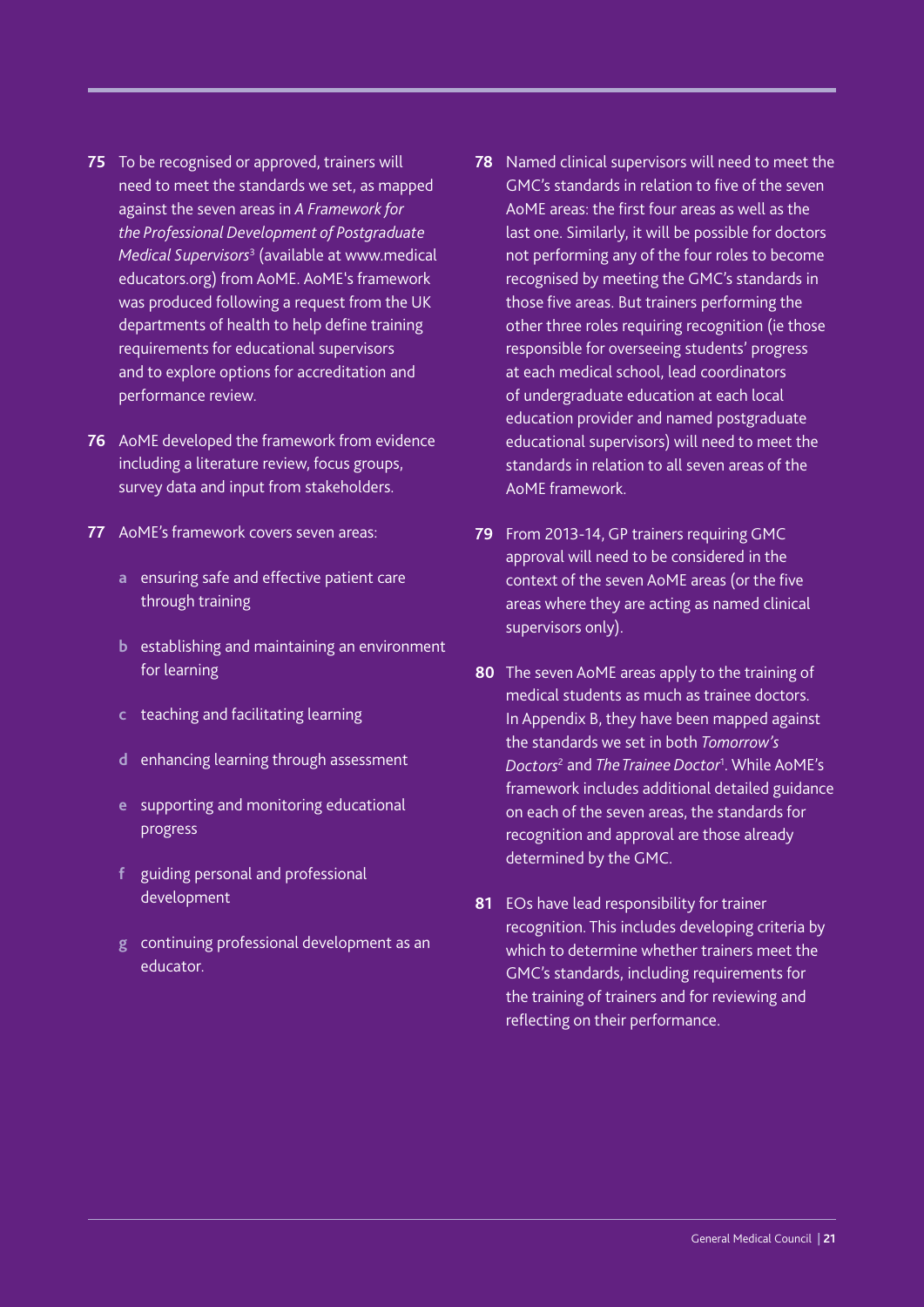# <span id="page-23-0"></span>**What trainers**  need to do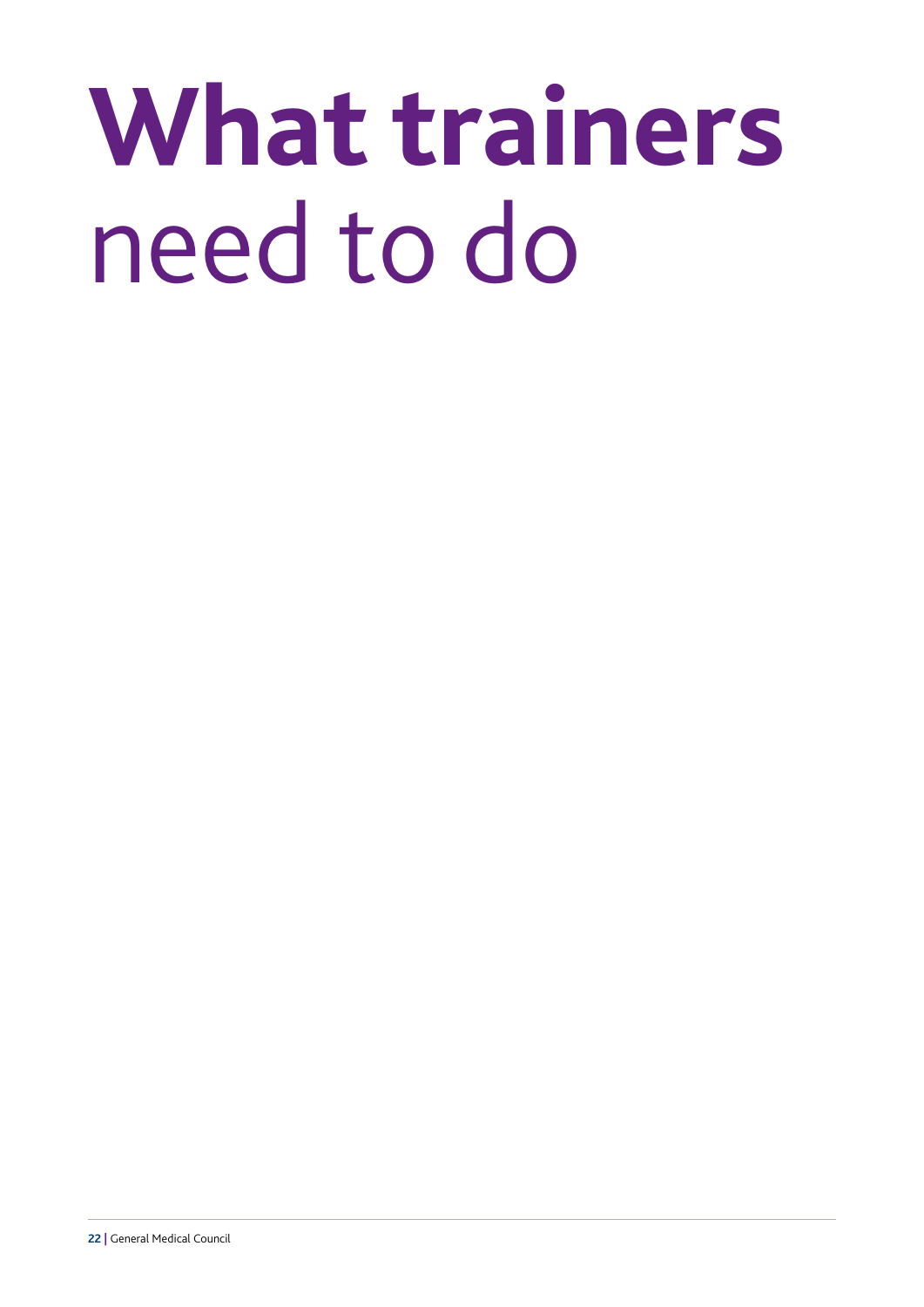- **82** The arrangements for recognition do not change the standards that trainers are expected to meet. These continue to be set out in *[Tomorrow's Doctors](http://www.gmc-uk.org/education/undergraduate/tomorrows_doctors.asp)*<sup>2</sup> and *[The Trainee Doctor](http://www.gmc-uk.org/education/postgraduate/standards_and_guidance.asp)*<sup>1</sup> as well as *[Good Medical Practice](http://www.gmc-uk.org/guidance/good_medical_practice.asp)*<sup>4</sup> and *[Leadership](http://www.gmc-uk.org/guidance/ethical_guidance/management_for_doctors.asp)  [and management for all doctors](http://www.gmc-uk.org/guidance/ethical_guidance/management_for_doctors.asp)*14.
- **83** In order to perform one of the four roles covered by recognition, medical trainers will need to comply with the arrangements set by the education organiser involved, which will be working with the local education provider. The EO will need information about the training received by trainers and about the processes for reviewing and reflecting on their performance (eg educational appraisal and/or whole-practice appraisal). The EOs may also draw upon other sources such as accreditation granted by professional bodies or organisations that support trainers.
- **84** Doctors who are not performing any of the four roles may also wish to seek recognition and, again, would need to comply with the arrangements set up by the EO.
- **85** Training is an aspect of *[Good Medical Practice](http://www.gmc-uk.org/guidance/good_medical_practice.asp)*<sup>4</sup> and an important element of doctors' scope of practice, covered by doctors' whole-practice appraisals. Doctors will therefore need to keep supporting information about their training which can be used both to support appraisal and to obtain recognition as a trainer. Appraisals will contribute to recognition as a trainer. Being a recognised trainer will be relevant to appraisal.
- **86** Revalidation will cover training activities in the same way as it will cover other aspects of medical practice. In due course, the GMC will consider the scope for bringing the processes of revalidation and recognition closer together.
- **87** Trainers will also need to agree job plans that are consistent with their responsibilities. These will need to be reviewed annually.
- **88** Trainer recognition is not a 'tick-box' exercise. Beyond meeting the minimum standards, trainers are expected to develop their skills and competence, and to consider opportunities for career progression as trainers, supported by the processes involved in trainer recognition.
- **89** The statutory requirements for GMC approval of GP trainers remain in place and the GPs concerned will need to comply with the requirements set by the EO.

#### **Recognition: What's in it for trainers?**

- $\blacksquare$  The status of official recognition
- $\blacksquare$  Support for training in job plans
- Help with appraisal and revalidation
- **n** CPD points through training as a trainer
- A stronger case for professional awards
- Career development.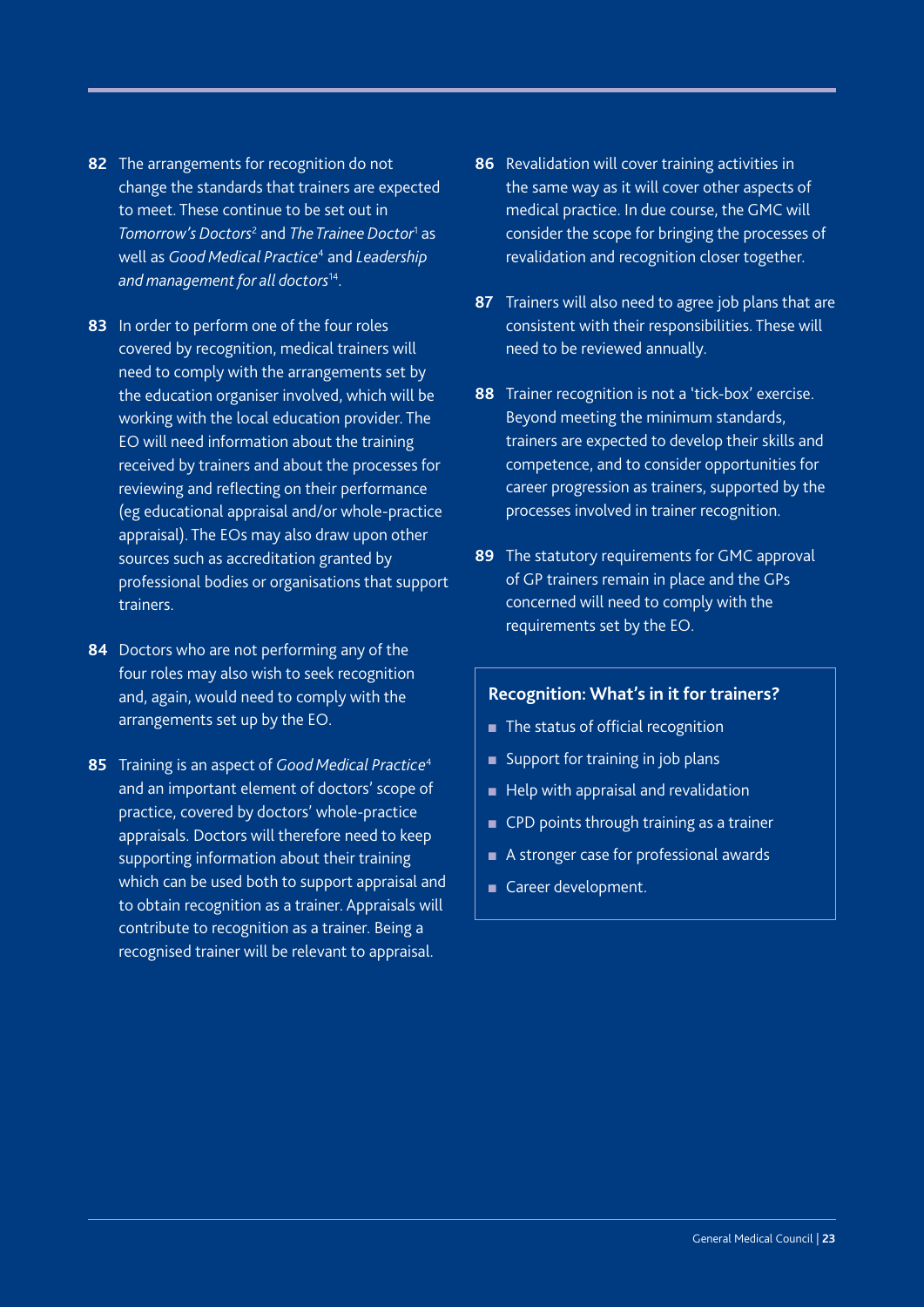## <span id="page-25-0"></span>**LEPs** managing trainers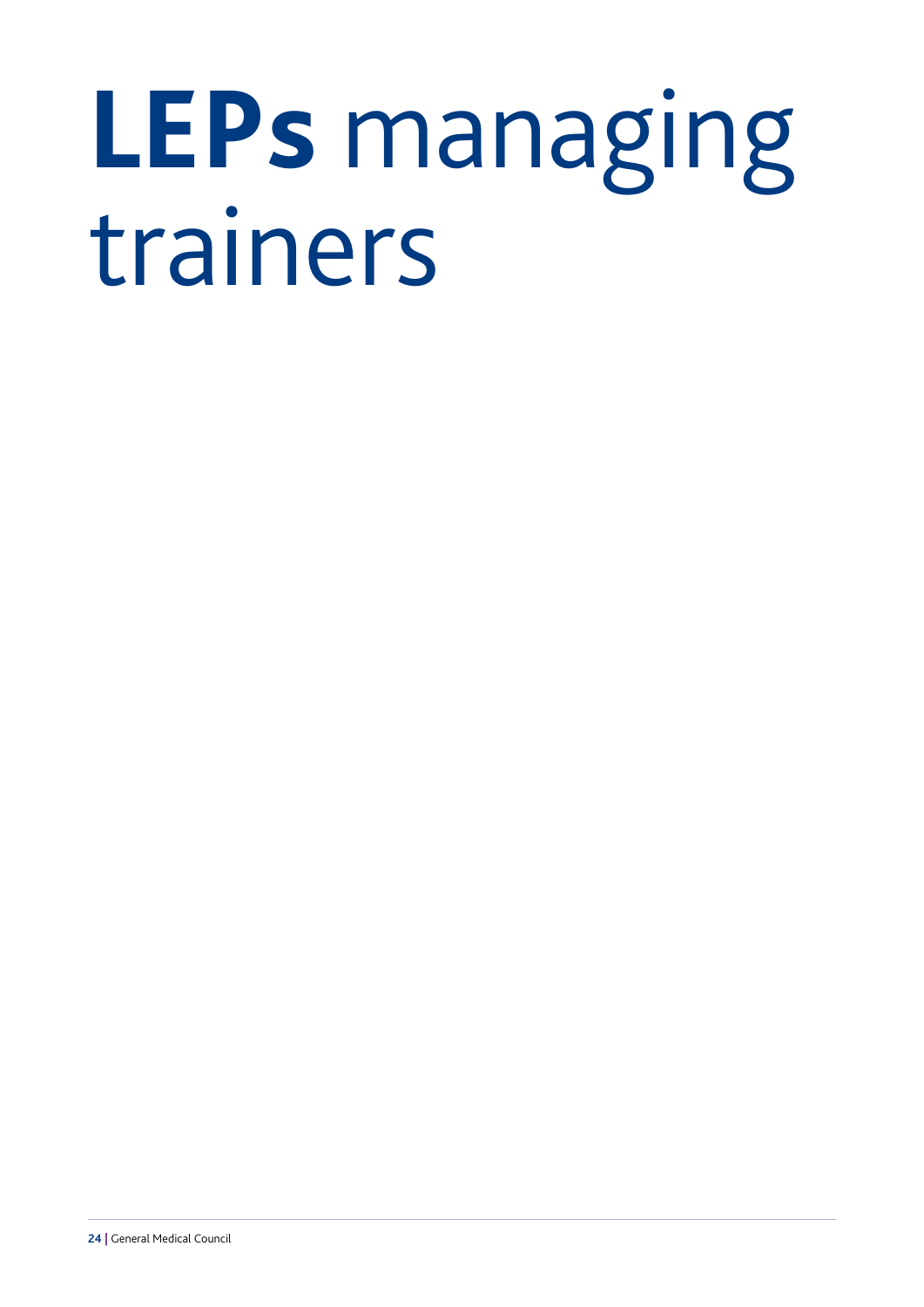- <span id="page-26-0"></span>**90** Local education providers are responsible for the settings in which training is delivered.
- **91** Local education providers therefore have key responsibilities for organising high quality training and will be critical to the implementation of the arrangements for recognising trainers.
- **92** Recognition of trainers will help to shine a light on how training responsibilities are supported, for example in job plans, appraisal, the availability of training for trainers and accountability for resources. This may be particularly helpful for trainers not in consultant or GP posts and for trainers of medical students.
- **93** The required processes should largely exist already. So the recognition and approval of trainers will help to ensure that current best practice becomes commonplace. We do not envisage that the recognition and approval of trainers will involve significant costs for local education providers, unless existing arrangements for managing the quality of training are not fully developed. There may be some costs in adapting systems to ensure that training arrangements can be mapped against the GMC's standards and the seven AoME areas.
- **94** Local education providers will need to cooperate with education organisers to ensure that the standards we set are achieved. Education organisers will need to agree with the local education providers where specific responsibilities lie.

**95** EOs may agree to take on some of the responsibilities of local education providers. Some small local education providers such as individual general practices will not have an appropriate internal infrastructure. The details of how the various responsibilities are fulfilled will be for the local education providers and the education organisers to agree – with the EOs accountable to the GMC.

#### **Information about trainers**

- **96** The LEP and the EO will need to agree arrangements for collecting key information for all trainers who are recognised or needing or seeking recognition. We do not wish to mandate specific responsibilities in ways that would disrupt arrangements that are working well.
- **97** The agreement should ensure that both the EO and the LEP have appropriate access to the information in real time. Some information should be in databases with shared access for appropriate individuals at the LEP and the EOs as well as the trainers concerned. Other information may not be available to all parties (whether or not held in the same system). Confidentiality and data protection must be respected.
- **98** It will be important to avoid unnecessary duplication of effort and where possible to make use of existing data eg from trainers' supporting information for appraisal, e-portfolios, HR systems and records of training received.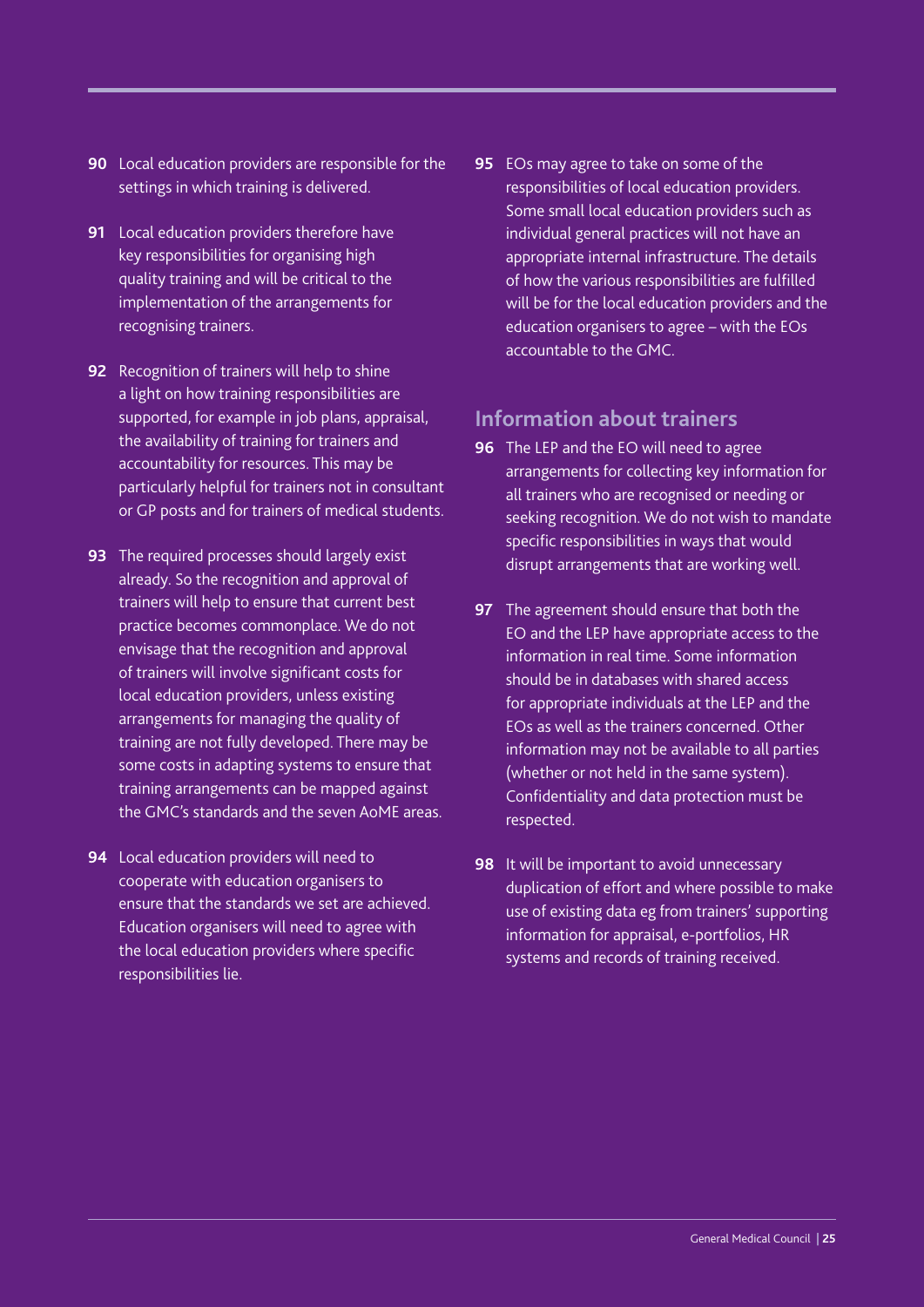- <span id="page-27-0"></span>**99** The agreements between LEPs and EOs will need to determine the information to be collected about individual trainers. While not wishing to be prescriptive, datasets could cover:
	- **a** name, GMC registration number and contact information
	- **b** dates of initial recognition/approval and of renewals or reviews
	- **c** specific training roles, covering the four roles requiring recognition, and dates of periods when these roles have been performed
	- **d** job planning (including supporting professional activities (SPAs) where relevant)
	- **e** training received
	- **f** qualifications or accreditation as a trainer including information related to the arrangements of royal colleges and faculties
	- **g** feedback from trainees/students and others
	- **h** any information for and from educational appraisals
	- **i** information for and from whole-practice appraisals
	- **j** other information bearing on suitability for recognition eg educational supervisor reports
	- **k** information to be required in the future by the GMC in relation to trainers requiring approval (see paragraph 151 below)
	- **l** information that would provide a base for the GMC trainer survey

**m** equality and diversity monitoring data – eg age, gender, ethnicity and disability of the trainer.

More generally, LEPs could consider the 'Recommended data set for reports on supervisor status in local education providers' at Annex B of the AoME *[Framework for the](http://www.medicaleducators.org/index.cfm/linkservid/C575BBE4-F39B-4267-31A42C8B64F0D3DE/showMeta/0/)  [Professional Development of Postgraduate](http://www.medicaleducators.org/index.cfm/linkservid/C575BBE4-F39B-4267-31A42C8B64F0D3DE/showMeta/0/)  [Supervisors](http://www.medicaleducators.org/index.cfm/linkservid/C575BBE4-F39B-4267-31A42C8B64F0D3DE/showMeta/0/)*. 3

#### **Running systems, meeting standards**

- **100** The local education providers will need to make sure that their arrangements satisfy the GMC's standards as mapped against the seven areas in AoME's document. This may have implications for:
	- **a** how trainers are chosen to carry out the four roles
	- **b** how their responsibilities are reflected in job plans
	- **c** how they are trained
	- **d** how they are appraised
	- **e** how the local education providers work and share information with the education organisers
	- **f** how the local education providers use the resources they receive to support training.
- **101** These processes will add the most value if they draw on sound evidence, bring together information generated from various sources and support existing and potential systems for review and professional development.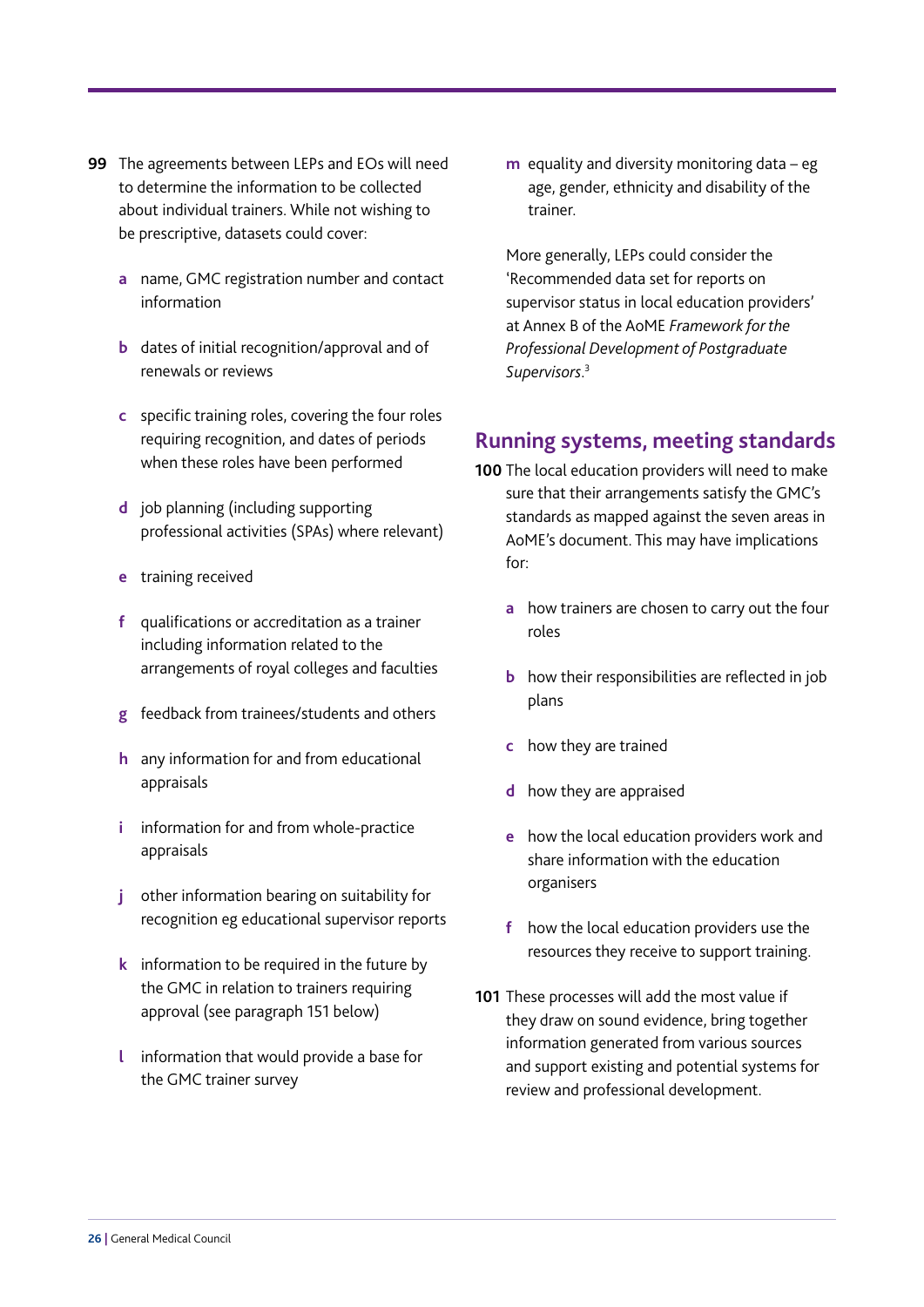- <span id="page-28-0"></span>**102** Guidance to help local education providers includes the GMC's documents *[The Good](http://www.gmc-uk.org/doctors/revalidation.asp)  [Medical Practice Framework for appraisal and](http://www.gmc-uk.org/doctors/revalidation.asp)  [revalidation](http://www.gmc-uk.org/doctors/revalidation.asp)*<sup>15</sup> and *[Supporting information for](http://www.gmc-uk.org/doctors/revalidation.asp)  [appraisal and revalidation](http://www.gmc-uk.org/doctors/revalidation.asp)*16 (available at www.gmc-uk.org/revalidation).
- **103** AoME's *[A Framework for the Professional](http://www.medicaleducators.org/index.cfm/linkservid/C575BBE4-F39B-4267-31A42C8B64F0D3DE/showMeta/0/)  [Development of Postgraduate Medical](http://www.medicaleducators.org/index.cfm/linkservid/C575BBE4-F39B-4267-31A42C8B64F0D3DE/showMeta/0/)  [Supervisors](http://www.medicaleducators.org/index.cfm/linkservid/C575BBE4-F39B-4267-31A42C8B64F0D3DE/showMeta/0/)*<sup>3</sup> includes examples of supporting evidence and training suggestions for each of the seven areas as well as other helpful guidance. It could assist with the support and development of training of medical students as well as doctors in training grades.
- **104** Local education providers could also consider the GMC's advice on *[Developing teachers and](http://www.gmc-uk.org/education/undergraduate/8837.asp)  [trainers in undergraduate medical education](http://www.gmc-uk.org/education/undergraduate/8837.asp)*. 17 This covers the selection of teachers and trainers, support and recognition, development and training, and appraisal. There is also advice on *[Clinical placements for medical students](http://www.gmc-uk.org/education/undergraduate/8837.asp)*18, which covers aspects such as patient safety, induction and supervision. While these documents relate to undergraduate education, they may give food for thought on arrangements for postgraduate training as well.
- **105** Local education providers will need to take appropriate action where poor training is identified or there are other relevant concerns about a trainer. Often remediation of the trainer will resolve the difficulties, especially if they are addressed promptly. If not, it may be possible to agree with the individual that he or she will no longer act as a named educational supervisor or named clinical supervisor. Where agreement is not possible, the local education provider will need to liaise with the education organiser. It may be necessary to prevent the individual from acting in a specific role or to remove him or her from the database of recognised trainers. Clear appeals procedures will need to be put in place locally building on existing arrangements.
- **106** Local education providers may need to work with the education organisers on interim arrangements in respect of previous training and development, and moving towards full recognition for all concerned.
- **107** Local education providers will need to share key information with the education organisers to ensure that good practice is recognised and that shortcomings are identified. In addition, the local education providers will need to consider and respond to questions, information and advice from EOs about the quality of the training provided.

### **Job planning for training**

- **108** GMC training surveys and other research demonstrate that trainers do not always have sufficient time to train. The 2011 *[Guide to](http://www.nhsemployers.org/Aboutus/Publications/Pages/AGuideToConsultantJobPlanning.aspx)  [consultant job planning](http://www.nhsemployers.org/Aboutus/Publications/Pages/AGuideToConsultantJobPlanning.aspx)*19 published by the BMA and NHS Employers for England clearly sets out an appropriate framework for addressing the problem. Among other things, job planning should be 'reflective of the professionalism of being a doctor…consistent with the objectives of the NHS, the organisation, teams and individuals…flexible and responsive to changing service needs during each job plan year.' The guide explains that SPAs may include participation in training, medical education, continuing professional development and formal teaching.
- **109** While the 2011 guide applies to consultants in the NHS in England, all LEPs must be able to demonstrate that all trainers are granted the time they need to train and that time identified for training is used for training.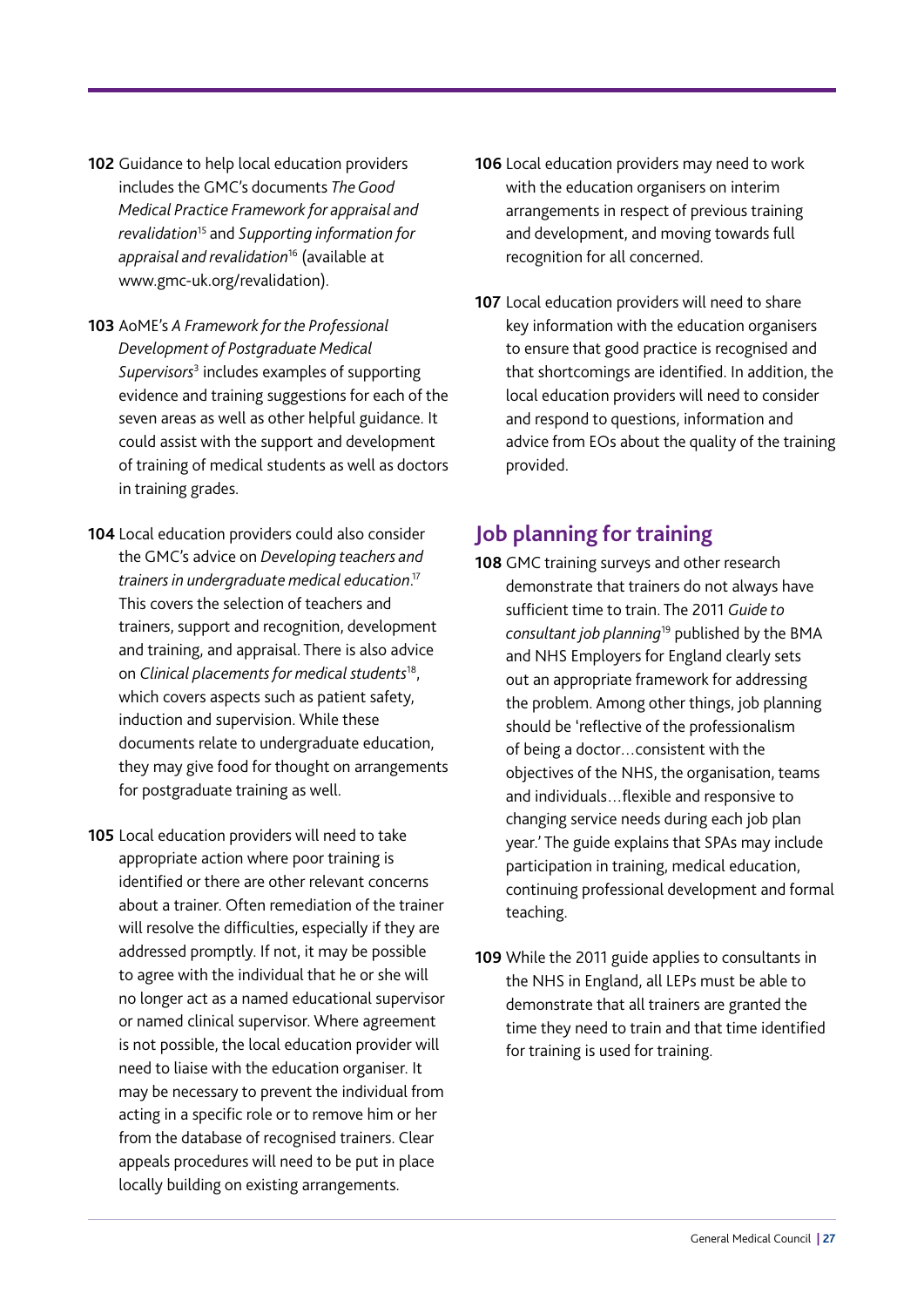- **110** The time commitments will vary from individual to individual but must be clearly spelled out in job plans for all trainers active in any of the roles requiring recognition and also where relevant for other trainers (eg sessional supervisors).
- **111** As the guide states: 'time set aside for SPA activity should only be spent on those elements identified within the job plan'. Time actually spent training must be monitored against the expectations in the job plans. Job plans must be reviewed annually to ensure that training is protected.
- **112** Clearly LEPs and EOs will be concerned not only to ensure that appropriate time is available for training but also that the time is well used – effective systems for quality control and management need to sit alongside arrangements for job planning. 'Like direct clinical care, all SPAs should be based on SMART [specific, measurable, achievable, realistic, timed] objectives and measurable outcomes. There should be clarity on the core content and expectations…'
- **113** LEPs must also ensure that sufficient numbers of trainers are available bearing in mind the job plans agreed and the willingness of senior medical staff to train. This may in turn have implications for the SPAs that LEPs are content to agree.
- **114** LEPs should identify and share good practice eg in relation to the provision of time in job plans as well as accountability for that provision. For example, psychiatric training involves an allocation of one hour per week of personal supervision<sup>20</sup>. Also, job planning may incorporate a team or departmental perspective allowing consideration of the extent to which training time should be spread around the available trainers or concentrated on particular individuals. Dr Ian Wilson usefully categorised aspects of training in four levels: active, intrinsic, trainee administration and programme organisation. He suggested auditing the uses and categories of SPAs.<sup>6</sup>
- **115** The need to identify and protect time must be clearly covered in the agreements between EOs and LEPs. The agreements should also refer to the funding received by LEPs to support education and training.
- **116** At the time of writing, the BMA and NHS Employers were negotiating a companion volume on job planning for SAS doctors based on similar principles to those set out in the consultant version.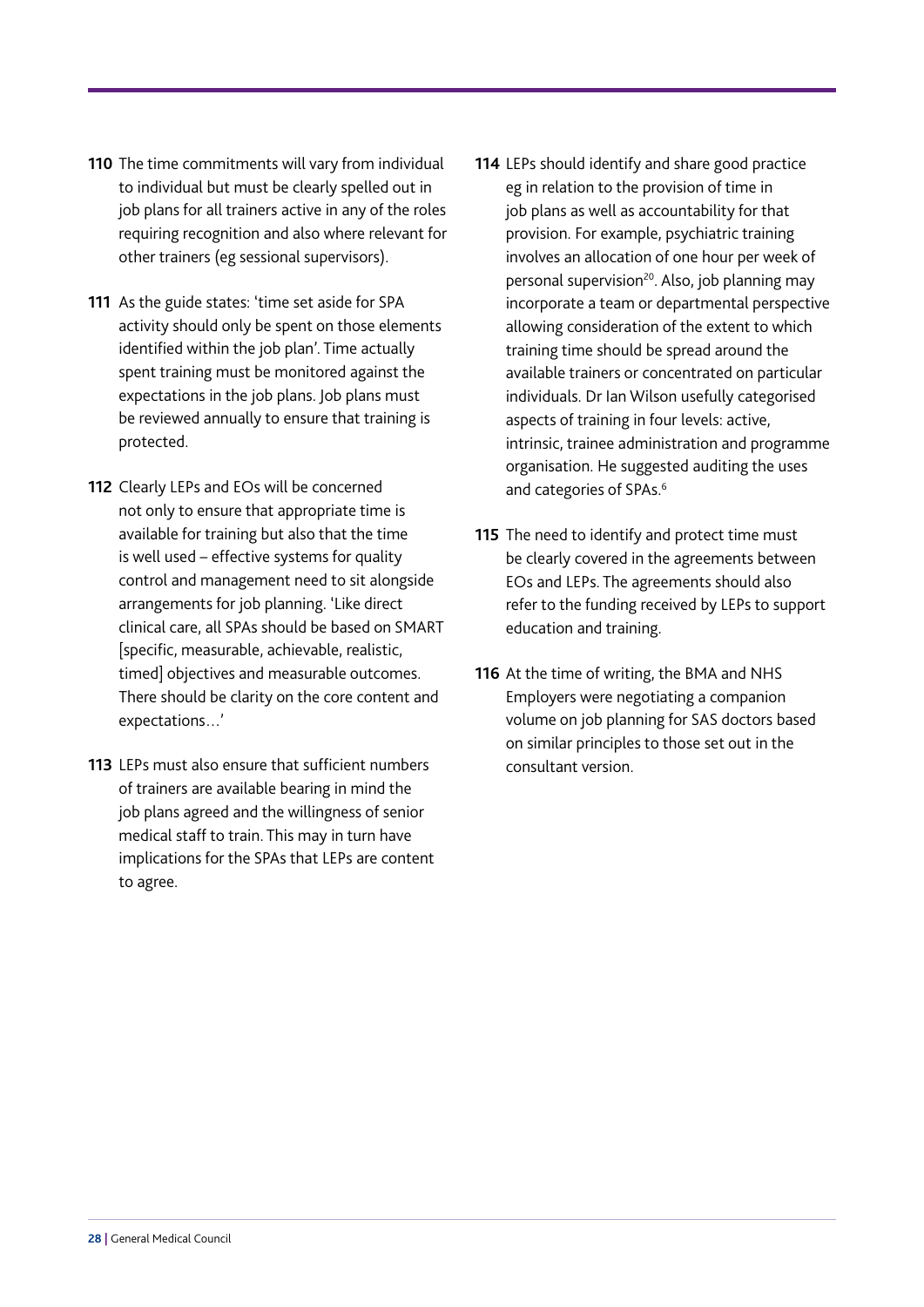#### **Recognition: what's in it for LEPs?**

Dr Ian Wilson pointed out that employers benefit from being good training organisations:

- <sup>n</sup> 'Recruitment and retention of the best consultants is likely to be enhanced by ensuring that training and education are core, supported objectives.'
- $n$  'Employers do gain both credibility and expertise from providing high quality training and having high quality trainees.'
- **Effective LEPs avoid 'sanctions for poorly** performing organisations such as removal of training status where an organisation is not providing sufficient support for training departments, or collecting and acting on quality or monitoring data.'6

And in any case:

- $\blacksquare$  trainees make a major contribution to service
- $\blacksquare$  LEPs receive funding to support their training functions
- $\blacksquare$  clarifying the responsibilities of individual trainers may enable LEPs to take a more focused approach to job planning and training trainers
- $\blacksquare$  LEPs' contributions to the NHS Litigation Authority in England may be discounted where training is provided effectively.

Most fundamentally, as NHS Employers stated in their response to the consultation:

 $\blacksquare$  'It is likely that appropriate training and supervision for trainees will reflect in improved patient outcomes across a raft of quality measures.'

#### **The responsibilities of local education providers include:**

- **a** Identifying trainers currently in the roles requiring recognition and choosing recognised trainers to perform the four roles.
- **b** Ensuring that sufficient trainers are in post and available to train.
- **c** Supporting trainers through:
	- **i** job plans
	- **ii** appraisal and revalidation
	- **iii** support for the training and professional development of trainers
	- **iv** dealing effectively with concerns and difficulties.
- **d** Taking effective action where training is poor and remediation is not sufficient.
- **e** Mapping their arrangements against the seven areas of AoME's *[A Framework for the](http://www.medicaleducators.org/index.cfm/linkservid/C575BBE4-F39B-4267-31A42C8B64F0D3DE/showMeta/0/)  [Professional Development of Postgraduate](http://www.medicaleducators.org/index.cfm/linkservid/C575BBE4-F39B-4267-31A42C8B64F0D3DE/showMeta/0/)  [Medical Supervisors](http://www.medicaleducators.org/index.cfm/linkservid/C575BBE4-F39B-4267-31A42C8B64F0D3DE/showMeta/0/)*<sup>3</sup> and ensuring that the GMC's standards are met.
- **f** Liaising with EOs in accordance with agreed arrangements eg on establishing databases of recognised trainers which can be accessed by both LEPs and EOs.
- **g** Being accountable for the use of the resources received to support medical education and training.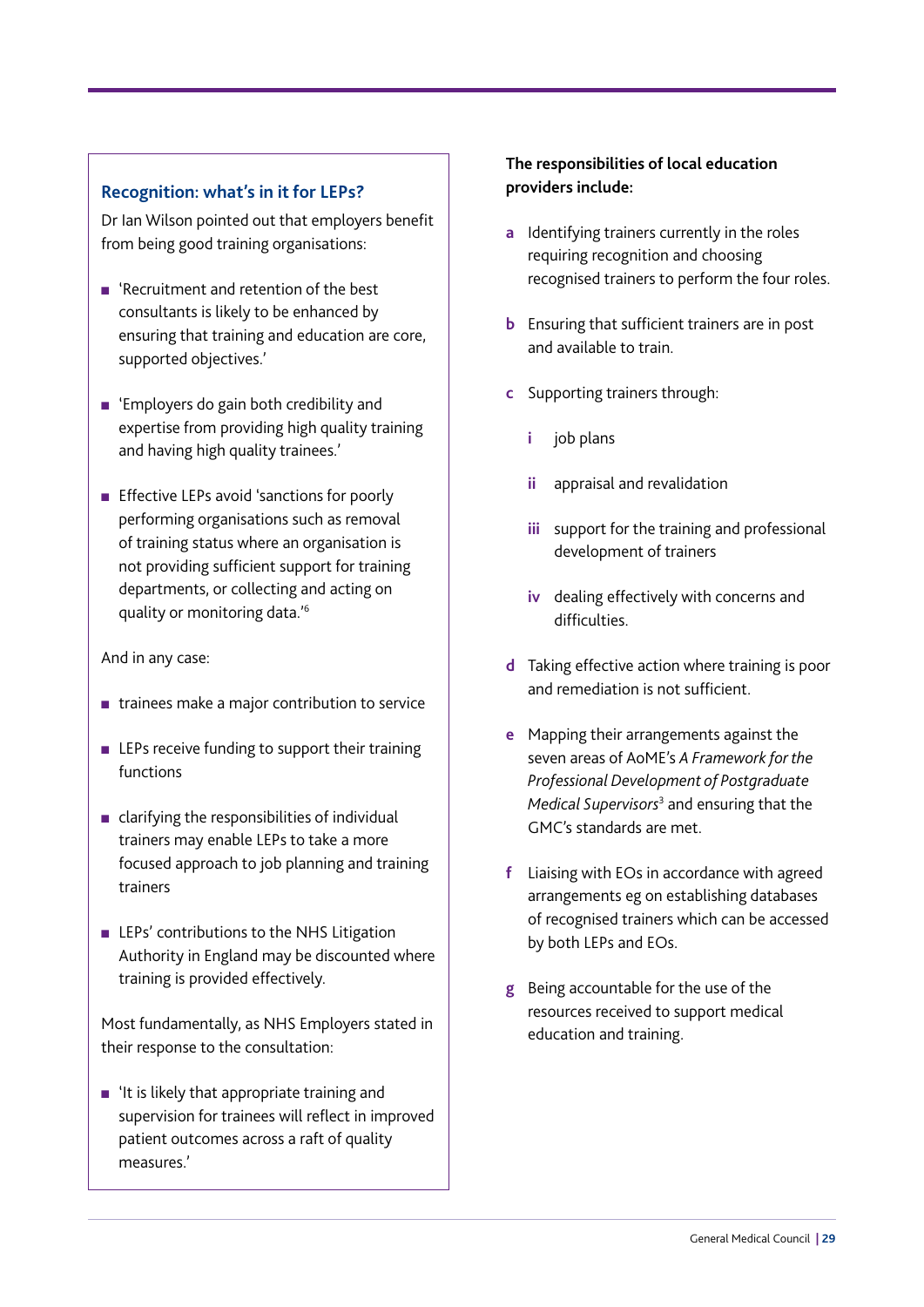## <span id="page-31-0"></span>**EOs** recognising trainers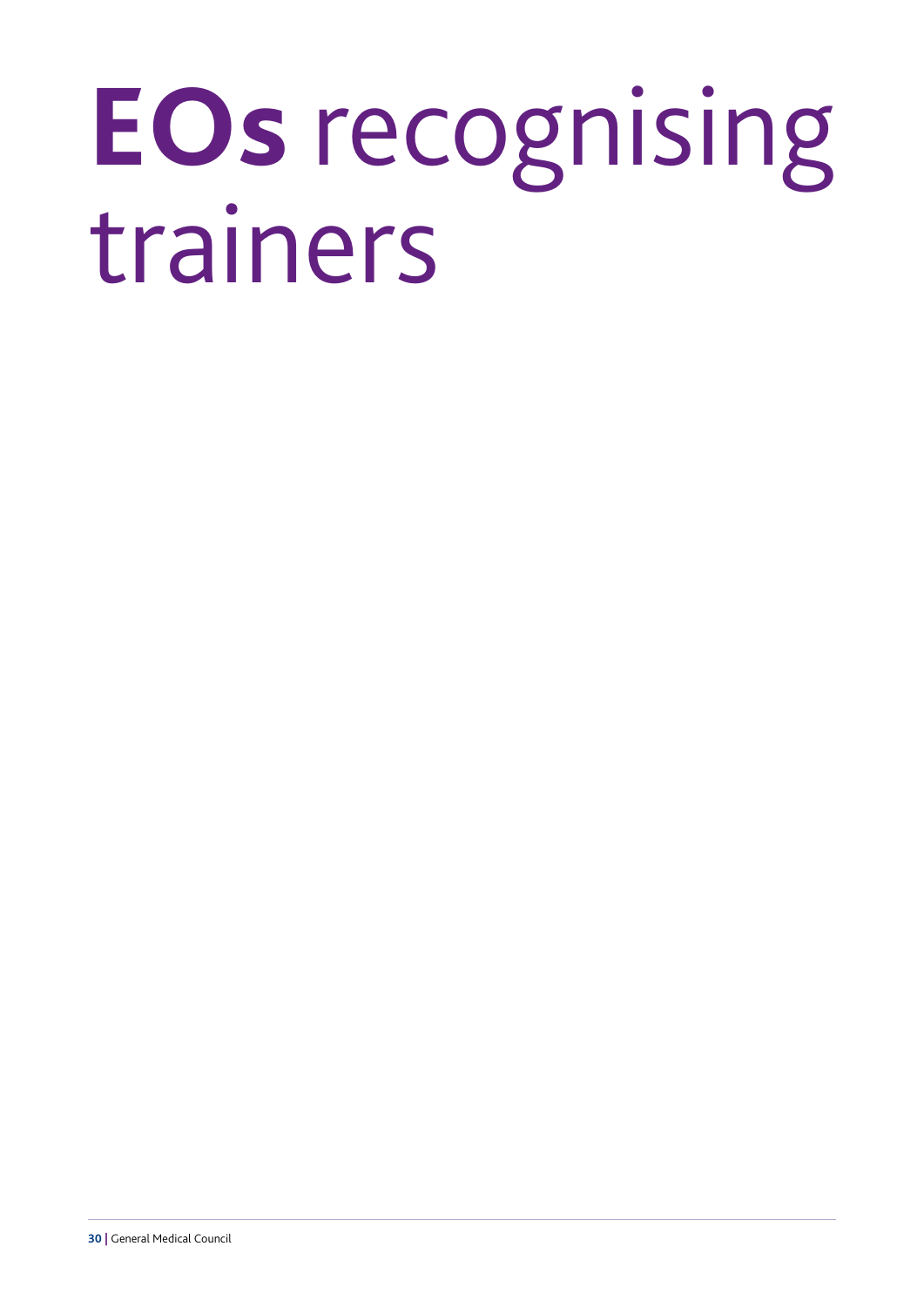- <span id="page-32-0"></span>**117** The term education organiser (EO) covers medical schools and postgraduate deans. (We use the term 'postgraduate dean' to acknowledge the various and developing arrangements across the UK for postgraduate training. The deans will need to make sure that the responsibilities we set out are met but need not be personally involved in running the processes.)
- **118** EOs will have lead responsibility for recognising trainers eligible for the four roles. Once the legal powers are in place, EOs will pass information to the GMC so that we can approve the trainers, subject to our own checks (as described later – paragraphs 145 to 150). In the meantime, the postgraduate deans will continue to provide us with information only about GP trainers requiring approval.

#### **Setting criteria**

**119** The GMC's standards for trainers and the AoME's seven areas provide a structure and a set of principles for recognition and approval. However, it is for the EOs to determine the precise criteria by which to judge whether those standards have been met by trainers, including any requirements for specific skills or qualifications or for training, accreditation by external agencies or review and reflection. The GMC will not be mandating specific training courses or approaches. These detailed requirements should be determined by the EOs in light of best practice and guidance eg from specialty or professional organisations. The criteria must be demonstrably fair and equitable and not set indefensible hurdles for particular groups of doctors eg in relation to disability, external responsibilities, the hours that trainers work or their career path.

### **Making decisions about trainers**

- **120** In identifying the trainers needing recognition or approval, EOs will rely largely upon the databases kept by the local education providers and they will need access to that information (unless they hold the database, in which case the LEPs will need access).
- **121** However, EOs may not be able to rely solely on the information in the local education providers' databases. They will need to be confident that their recognition of trainers draws also on any other sources of information which may not have been available to or fully considered by the LEP in populating the database or in employer appraisals eg where concerns have been raised with a postgraduate dean.
- **122** Also, EOs will draw on any information available about the accreditation of trainers by appropriate bodies or derived from periodic professional reviews of the quality of training, which may or may not be fully covered by the LEP database. The royal colleges and faculties have well established systems for training trainers and the RCGP is closely involved in the existing systems for approval of GP trainers. Information could also be drawn from arrangements associated for example with AoME or the Higher Education Academy. The recognition and approval of trainers does not interfere with these arrangements, given their important contribution to the standard of training. On the contrary, recognition and approval will sit alongside, be informed by and emphasise the importance of local, specialty and other professional arrangements for supporting trainers that comply with the GMC's standards. The EOs will need to ensure that there are processes for considering these sources of information eg through wholepractice appraisals by LEPs or through review of e-portfolios.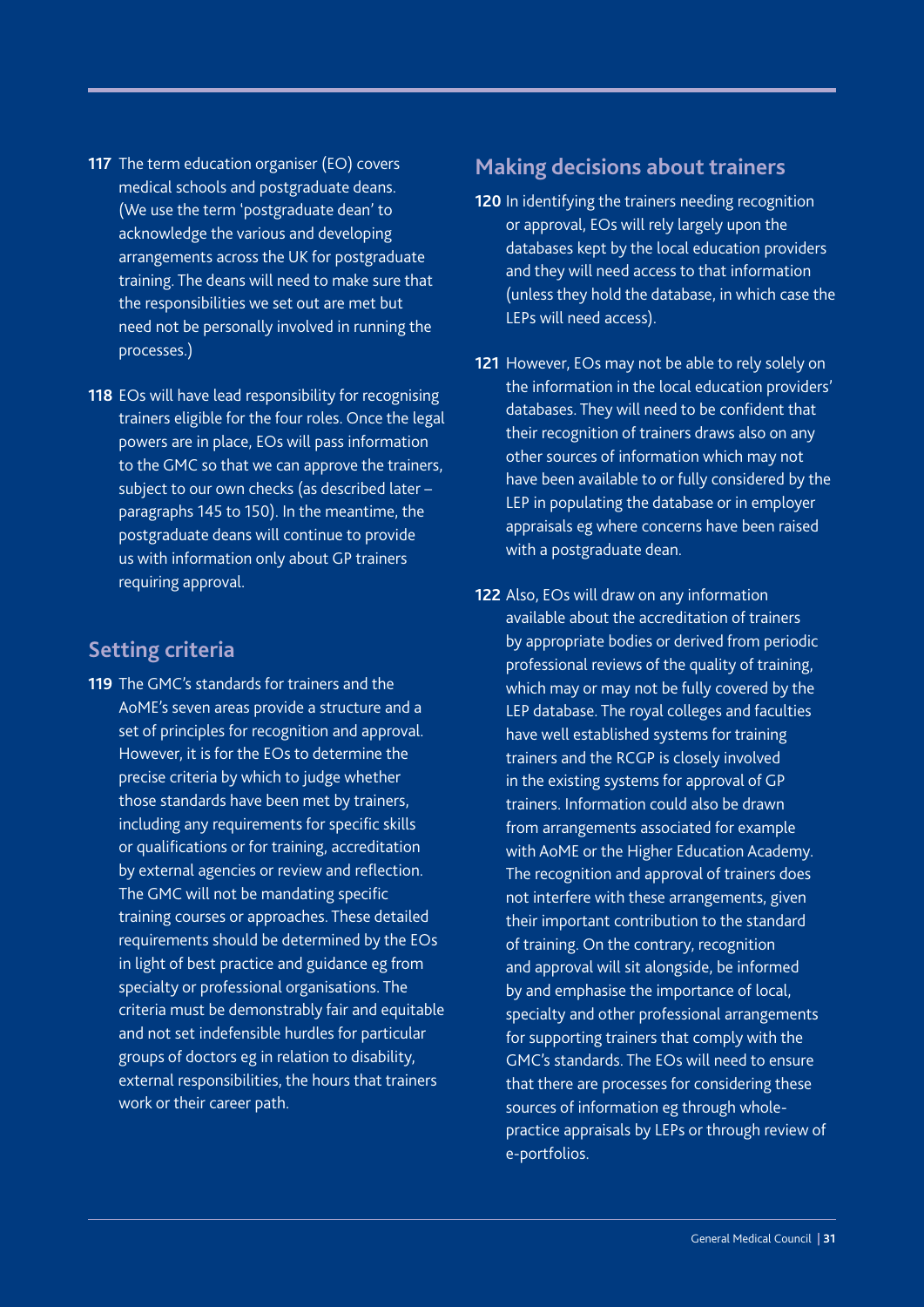<span id="page-33-0"></span>**123** EOs may have concerns about particular trainers who are included in databases held by LEPs. The EOs will need to liaise with the LEPs to address these concerns. As stated above, remediation may be appropriate or it may be possible to agree with the individuals concerned that they should no longer act in specific training roles. In the end, EOs must recognise only trainers who they are satisfied meet the standards we set and must keep the trainers and the LEPs informed about developments. EOs will need to establish procedures for appeals against decisions not to recognise individuals as trainers, building on existing arrangements.

#### **Coordinating responsibilities**

- **124** To carry out their functions effectively, EOs will need clear agreements with LEPs about their respective roles and responsibilities, not least in relation to responding to concerns about individual trainers and maintaining information about recognised trainers.
- **125** The undergraduate EOs (medical schools) will need to recognise the trainers who oversee students' progress at their school and also the lead coordinators of training at each LEP where their students have placements. The postgraduate EOs (deans) will need to recognise the named educational supervisors and the named clinical supervisors based at the LEPs in their geographical area. Where a postgraduate EO arranges a placement with a supervisor outside their area, the responsibility for recognising the supervisor will lie with the EO covering the LEP where the placement is held.
- **126** Where trainers carry out both undergraduate and postgraduate roles requiring recognition, they will need to be covered by both the relevant undergraduate EO and the relevant

postgraduate EO. While each EO is responsible for granting, denying, renewing or withdrawing recognition to or from its trainers, in practice EOs will need to work together and share information where possible to avoid unnecessary duplication of effort for the trainers. The same applies should a trainer work in more than one LEP which are covered by different EOs. Similarly, where a trainer moves between LEPs covered by different EOs, the EOs should minimise the demands on trainers that arise from transferring the responsibility for recognition, recognising that there may be some variation between EOs in their criteria for recognition.

**127** GMC approval for GP trainers (and, in due course, other trainers) applies UK-wide. However, the responsible postgraduate dean may decide it is necessary to inform the GMC that an individual GP trainer should no longer be approved. A GP trainer will not be approved by the GMC without a positive recommendation from the relevant dean.

### **Quality management of training**

- **128** EOs will have contracts or agreements with LEPs giving them opportunities to ensure that LEPs manage training in accordance with the standards we set. Working with the GMC, EOs will be prepared to take effective action where necessary to maintain standards, which may even involve removing trainees or students from particular LEPs.
- **129** LEPs will need to satisfy education organisers that their processes, such as appraisal, relate to the standards required by mapping their processes to the seven areas. Some LEPs may be covered by more than one education organiser – both a postgraduate dean and a medical school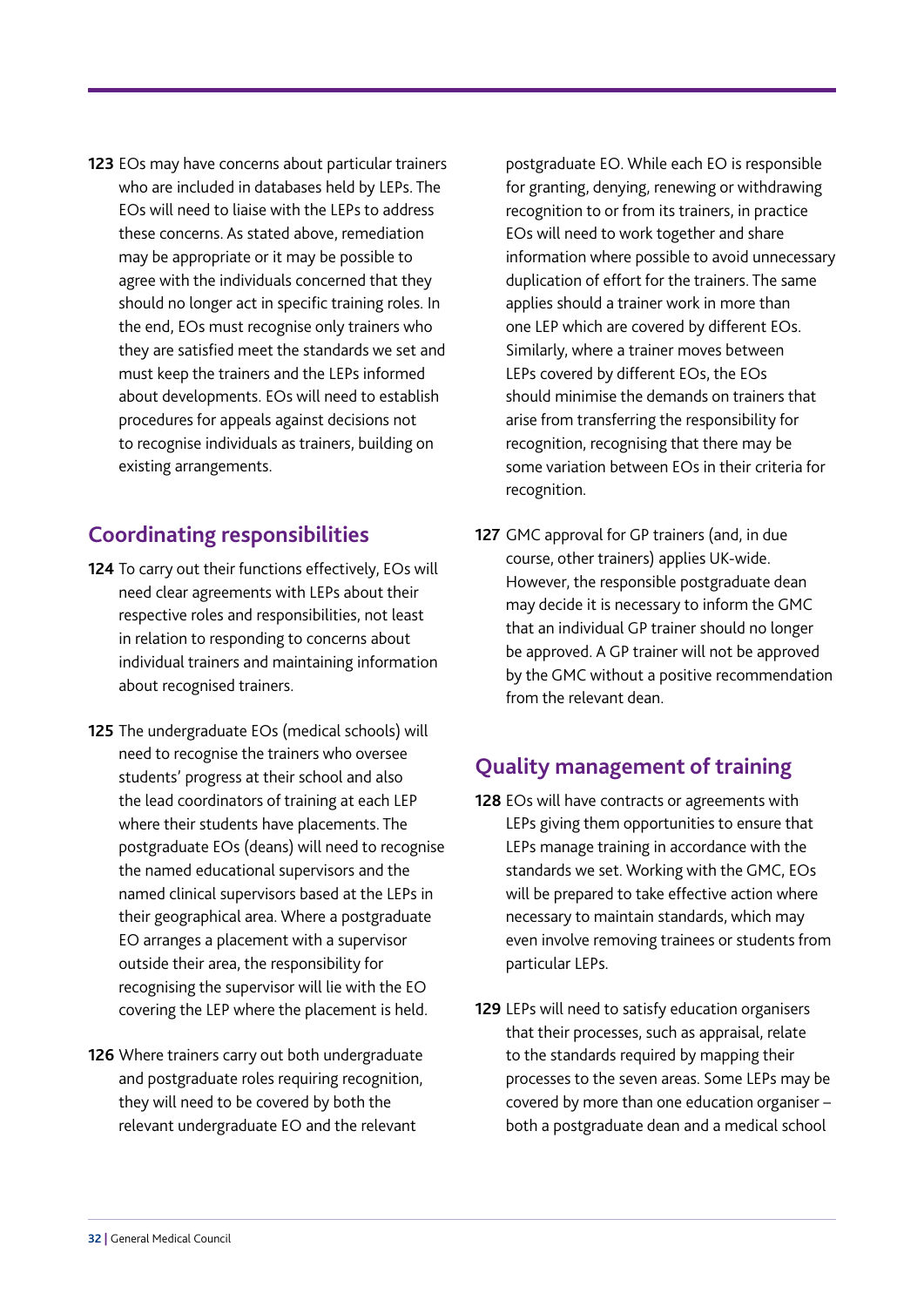– in which case it would not be necessary for the EOs' quality management activities to be duplicated. EOs will continue to be subject to regulation by the GMC.

- **130** EOs need to consider the time available for training thoroughly through their visits and other quality management activity. They should regularly collect information from LEPs about the adequacy of the time for training in job plans and report their findings to the GMC (see paragraph 138).
- **131** EOs should ensure that LEPs clearly set out how the funding they receive to support education and training is used for that purpose.
- **132** The GMC will then expect EOs to report regularly on the adequacy of job planning for training and also to demonstrate that:
	- **a** their agreements with LEPs cover job plans and the adequacy of time as well as transparency in the use of funding for education and training
	- **b** LEPs effectively monitor trainers' job plans and the time doctors devote to training and report findings to the EO
	- **c** EOs know what happens to the funding that LEPs receive for education and training.

**133** Some training may fall outside the scope of these specific arrangements eg where trainers are not subject to NHS arrangements for job planning, or where LEPs do not receive funding for education and training through the normal routes. Nevertheless, EOs must ensure that all LEPs can demonstrate that trainers have the time they need, including LEPs across the UK and LEPs both within and outside the NHS. This relates to all trainers whether or not they are consultants and whether or not they are recognised/approved.

#### **The responsibilities of education organisers include the following:**

- **a** Taking the lead role in recognising trainers, including establishing criteria and processes consistent with the GMC's standards and requirements.
- **b** Reaching agreements with local education providers on respective roles and responsibilities.
- **c** Quality managing training arrangements at local education providers and their job planning for training in light of the GMC's standards and the seven AoME areas.
- **d** Reviewing available information before deciding to recognise individual trainers.
- **e** Passing on information to the GMC about the GP trainers identified; and, once the GMC has the necessary statutory powers, also passing on information about other trainers requiring GMC approval.
- **f** Reporting regularly to the GMC on the adequacy of the job planning at each LEP in their area and generally cooperating with quality assurance by the GMC.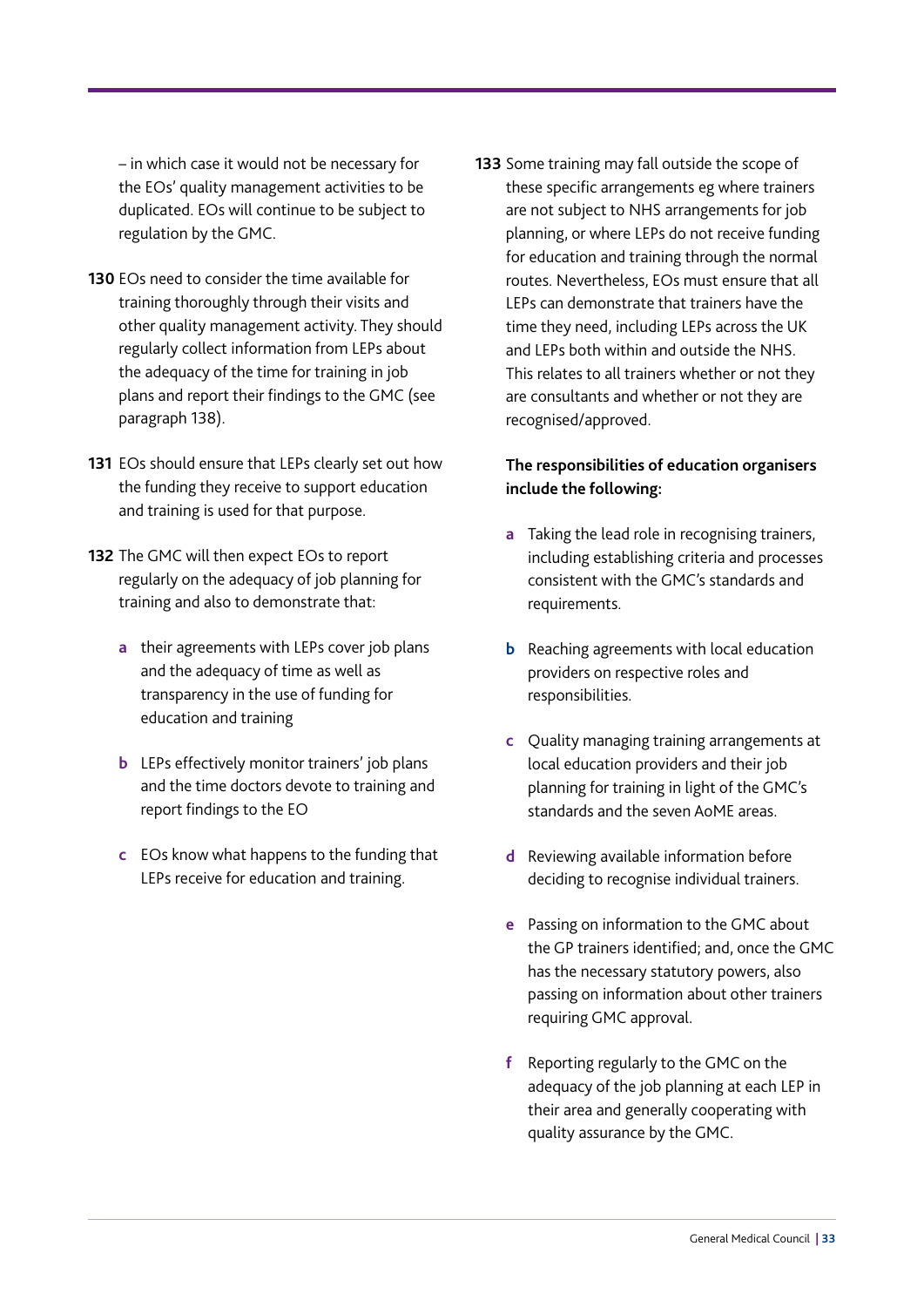# <span id="page-35-0"></span>**The GMC's role**  in regulating trainers

### **Standards and guidance**

- **134** The GMC sets the standards that must be achieved by individual trainers and organisations responsible for training. These standards are currently set out in the documents *[Tomorrow's](http://www.gmc-uk.org/education/undergraduate/tomorrows_doctors.asp)  [Doctors](http://www.gmc-uk.org/education/undergraduate/tomorrows_doctors.asp)*<sup>2</sup> for undergraduate education and *[The Trainee Doctor](http://www.gmc-uk.org/education/postgraduate/standards_and_guidance.asp)*<sup>1</sup> for postgraduate training. We will not be setting new standards for the purpose of recognition and approval of trainers. By 2013, we will begin a thorough review of our standards to ensure that they support excellence and are clear, proportionate, measurable and coherent. This may involve some changes to the standards for trainers.
- **135** In addition, we issue guidance that might assist local education providers and education organisers. This includes the supplementary advice that we have provided on undergraduate education and the advice to support appraisal.

### **Quality assurance**

- **136** We quality assure education organisers against the standards that we have set. With the recognition and approval of trainers in place, this will involve examining how well the local processes satisfy our standards and have been mapped against the seven areas.
- **137** We take a range of approaches to quality assure postgraduate deans' processes for the recognition and approval of GP trainers.
	- **a** We conduct annual training surveys.
	- **b** We can receive information from the deanery reports or the annual specialty reports from the RCGP.
	- **c** A concern could be identified through our responses to concerns process.
	- **d** During visits we interview trainees and local faculty who might have a view on the appropriateness of the educational or clinical supervision provided by GP trainers or the process of trainer approval.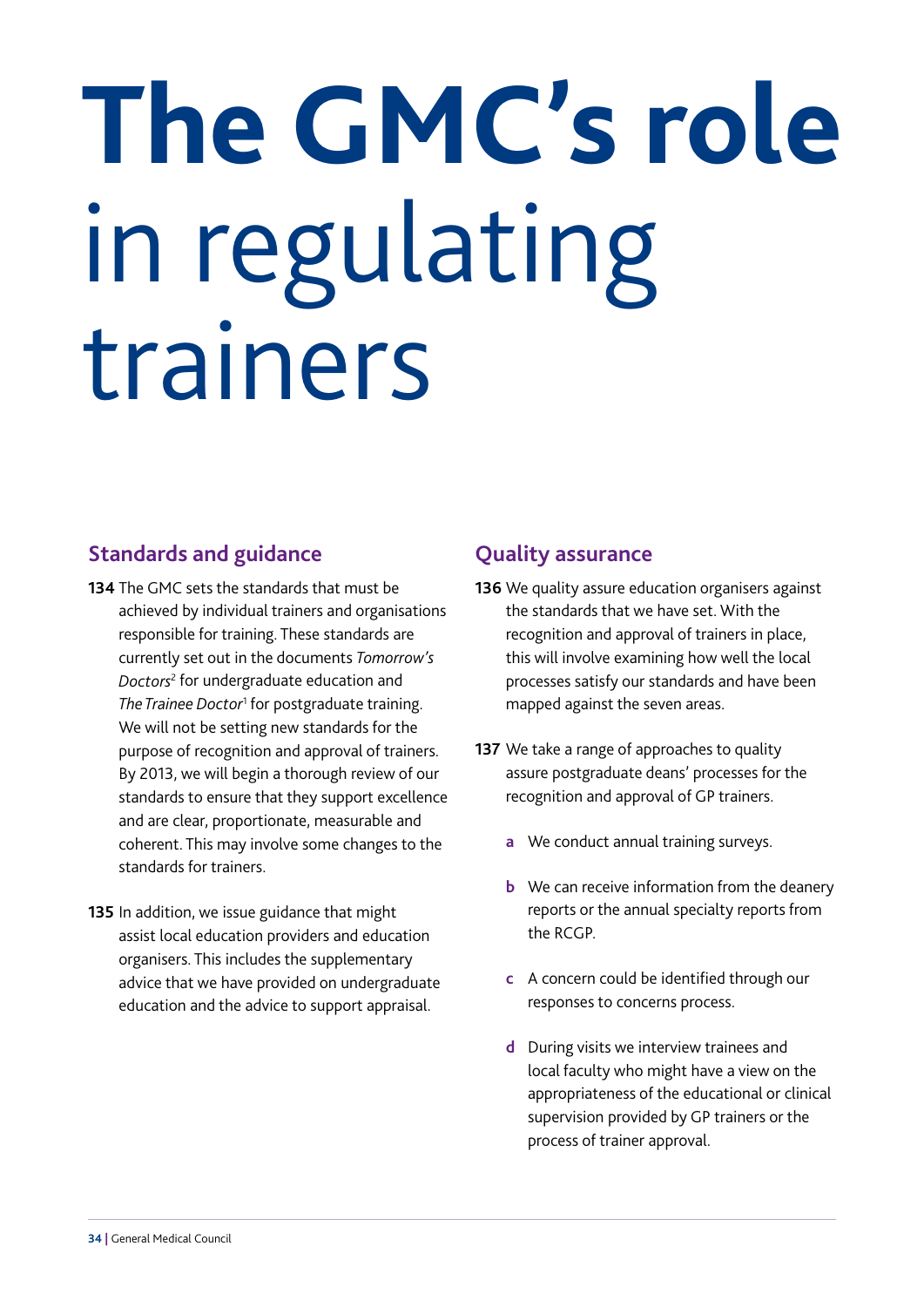- <span id="page-36-0"></span>**138** Recognition and approval of trainers will focus attention on relevant arrangements including the identification and training of trainers and the associated issues of job planning and financial transparency. These issues will be reviewed through the quality assurance systems set out in our *[Quality Improvement Framework](http://www.gmc-uk.org/education/assuring_quality.asp)*. 21 For example, regional programmes of visits will cover the systems set in place by medical schools and postgraduate deans. Training arrangements could be addressed through a thematic review of the arrangements across undergraduate and postgraduate education and throughout the UK. The national training surveys will continue to produce evidence that can be considered at both national and regional levels. The periodic returns from postgraduate deans and medical schools could produce data on readiness and the implementation of arrangements for the recognition and approval of trainers including job planning. Any problems could be addressed through our responses to concerns process.
- **139** In any case, postgraduate deans must let the GMC know about some specific situations: when there are trainee or patient safety issues, when the deanery is planning to withdraw trainees from an NHS or other site due to concerns about the quality of training or patient or trainee safety, or when NHS or non-NHS partners are defaulting on action plans to address gaps in meeting our standards. Medical schools should also inform the GMC about poor standards found on undergraduate placements.
- **140** The GMC can take effective action to maintain compliance with our standards. If we had concerns about training or supervision at an LEP, we would seek information from the education organiser about the quality management mechanisms they have in place. We might ask for specific information and suggest that the LEP be jointly visited by the EO and the GMC.

In any case, we publish the results of our quality assurance visits and associated activities on our website and lay down recommendations or requirements as appropriate. Where necessary we have the statutory power to withdraw approval for postgraduate programmes and training posts as well as GP trainers and we can prevent medical schools from issuing primary medical qualifications.

- **141** Conversely, the developmental and decentralised approach that the GMC is taking to the recognition of trainers will allow us to identify and disseminate good and interesting practice.
- **142** We will in any case monitor progress on implementation of the arrangements for trainer recognition (see paragraphs 160–164). The separate equality analysis sets out our intentions with regard to monitoring from the perspective of equality and diversity, for example through the national training surveys.
- **143** The GMC will continue to ensure that time for training is considered at the UK level drawing on the information to be collected from the EOs and other sources.
- **144** In 2012 we started a review of our approach to quality assurance which may result in changes in due course.

### **Considering trainers for approval**

**145** The Medical Act provides a role for the GMC to decide whether to approve GP trainers identified by education organisers. It is anticipated that approval will continue to be granted to the vast majority of GP trainers. We intend that the requirement for GMC approval will be extended to non-GP trainers once we acquire the necessary statutory powers.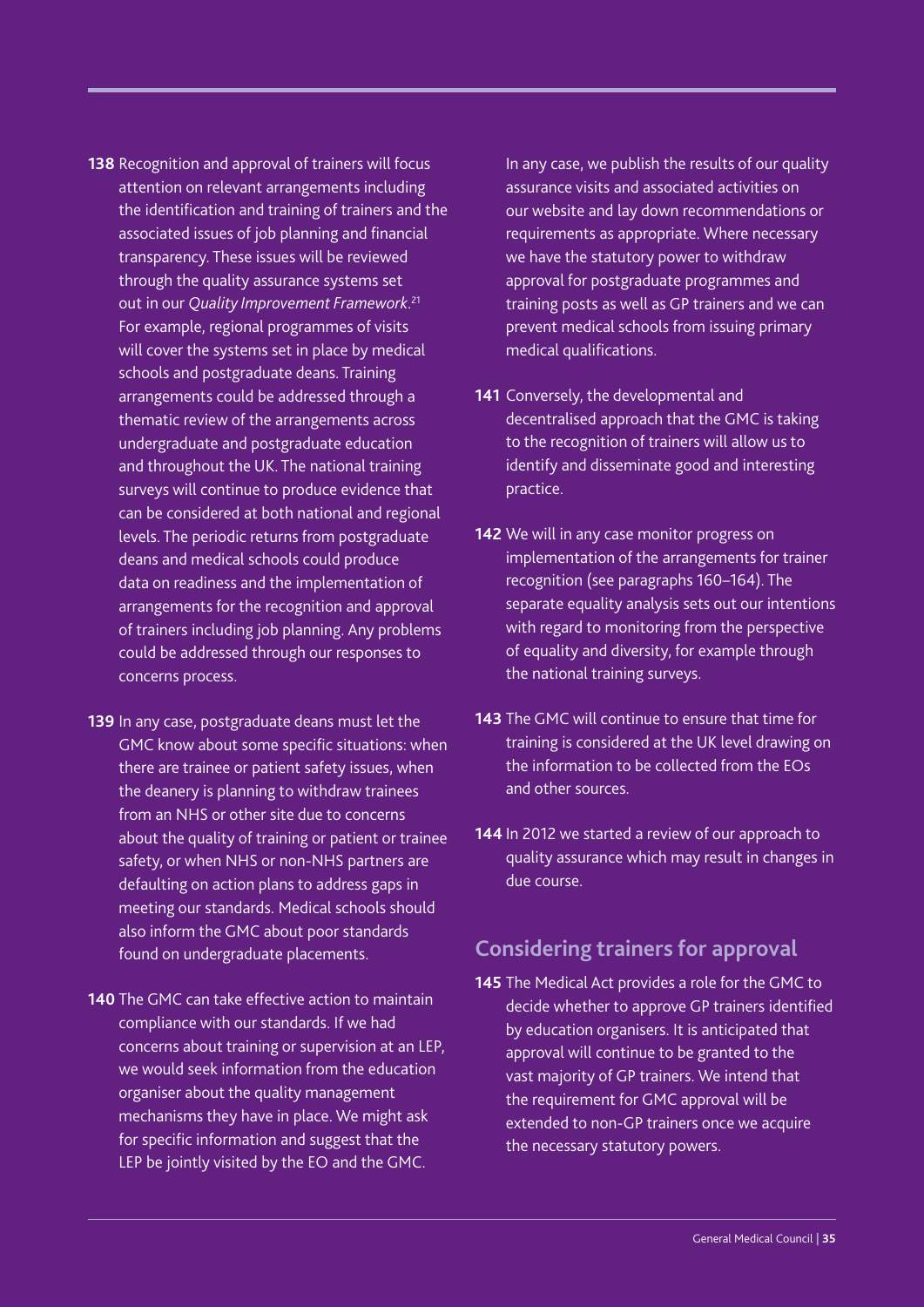- <span id="page-37-0"></span>**146** There will be some circumstances in which we might need to withhold or withdraw approval, particularly given trainers' responsibilities as role models to students and trainees. In particular, approval of a trainer might be delayed, denied or removed if:
	- **a** the trainer does not hold valid registration and a licence to practise
	- **b** the trainer's registration has been removed or suspended by an interim orders panel (IOP) or a fitness to practise (FTP) panel
	- **c** following an IOP or a FTP panel decision, the trainer is subject to conditions or undertakings that make approval inappropriate
	- **d** the information supplied for approval is not full or correct.
- **147** We might withhold or withdraw approval from some doctors in relation to FTP investigations. We will check the registration status of trainers identified for approval and those already approved, and consider the outcomes of any IOP or FTP panel hearings. If registration has been removed or suspended, a trainer will no longer be eligible for approval. Also, if following an IOP or a FTP panel decision there are conditions or undertakings on a doctor's registration that rule out training, the doctor could not be approved as a trainer.
- **148** We will also need to consider the position should quality assurance processes establish that local arrangements and/or approved trainers do not satisfy the GMC's standards. Should this be the case, we would liaise with the education organisers to resolve the problems. That might occasionally result in the education organisers deciding no longer to recommend particular individuals for GMC approval as trainers.
- **149** We also need to be able to withdraw approval from individual trainers where the standards are demonstrably not being met, although we hope and expect that education organisers would always take effective action to prevent this being necessary. Such a decision by the GMC, especially if affecting a collection of trainers, could clearly have serious consequences and would be wholly exceptional. Should we be minded to deny or remove approval of a trainer whose fitness to practise is questioned, it would be necessary for the doctor to be referred to FTP proceedings and a decision on approval would be made in light of the findings.
- **150** In addition, issues may arise when we process an application for approval. For example, we may find inaccuracies when we review the information provided or there may be inconsistencies with other information we hold on the doctor.

### **The information to be submitted about trainers requiring GMC approval**

- **151** Once the statutory powers are in place to approve non-GP trainers, we propose that the following categories of information will be required by the GMC for each approved trainer.
	- **a** The trainer's name and registration number – to avoid any confusion about the individual concerned.
	- **b** Where the training is delivered so that links can be drawn with good practice or concerns at individual sites and action taken where necessary. Trainers may train at more than one site.
	- **c** The education organiser responsible for the trainer – so that we can contact the education organiser where necessary. More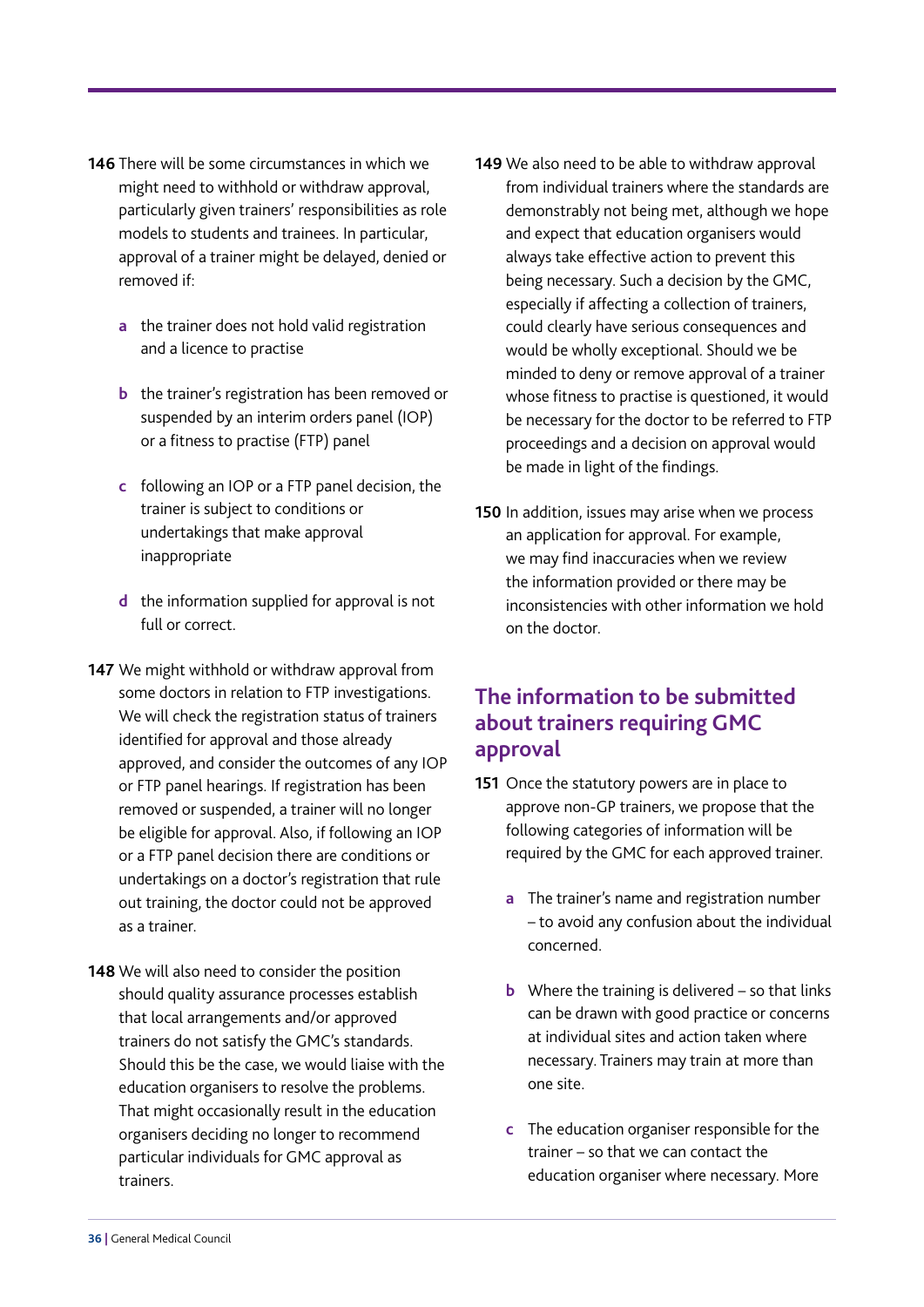<span id="page-38-0"></span>than one EO may be responsible where the trainer trains both students and trainee doctors or works at more than one LEP under different EOs.

- **d** Whether the training is provided in general practice, in a hospital setting or elsewhere – to help the GMC to analyse trends and focus regulatory attention on areas of greatest risk or potential benefit.
- **e** Whether the training is provided to medical students, foundation trainees, specialty including GP trainees or some combination – to help us to analyse trends and focus our attention on areas of greatest risk or potential benefit.
- **152** Providing this information should not be overly demanding for EOs. Some of this information will already be required for revalidation and identifying doctors' scope of practice. Also, information will be needed by postgraduate deans and medical schools for their own purposes.
- **153** We will in any case review our information requirements before extending GMC approval beyond GP trainers.
- **154** These intentions do not affect the current arrangements relating to the information required from postgraduate deaneries about GP trainers.

### **The scope of practice and revalidation**

**155** Separate from the recognition of trainers by education organisers, doctors have been collecting information about their scope of practice, including their role in delivering training, in preparation for the implementation of revalidation in late 2012. Training is clearly an aspect of medical practice relevant to revalidation as well as appraisal.

**156** It may in future be possible to align the process of recognising and approving trainers with the revalidation process. This will need further work and discussion following implementation of the recognition and approval of trainers. It is not necessary to achieve that alignment at this stage.

### **Indicating approval**

- **157** Currently, we do not publish the names of the approved GP trainers, although in the interest of transparency and promoting the importance of training we intend to do so in due course.
- **158** We are aiming for a position where approved trainers can be identified through the online List of Registered Medical Practitioners as this is developed in the future. This would help to enhance the profile, standing and visibility of training as a clear statement of the importance we attach to the responsibilities of trainers.
- **159** However, this is potentially quite complex and will be taken forward in a later phase of work.

#### **The responsibilities of the GMC include:**

- **a** Setting the standards for trainers and education organisers and keeping them up to date.
- **b** Providing guidance where appropriate.
- **c** Quality assuring training against the standards and taking effective action where training is poor.
- **d** Making reasonable and evidence-based decisions on the approval of GP trainers who have been identified by education organisers (which will apply to non-GP trainers once the necessary statutory powers are in place).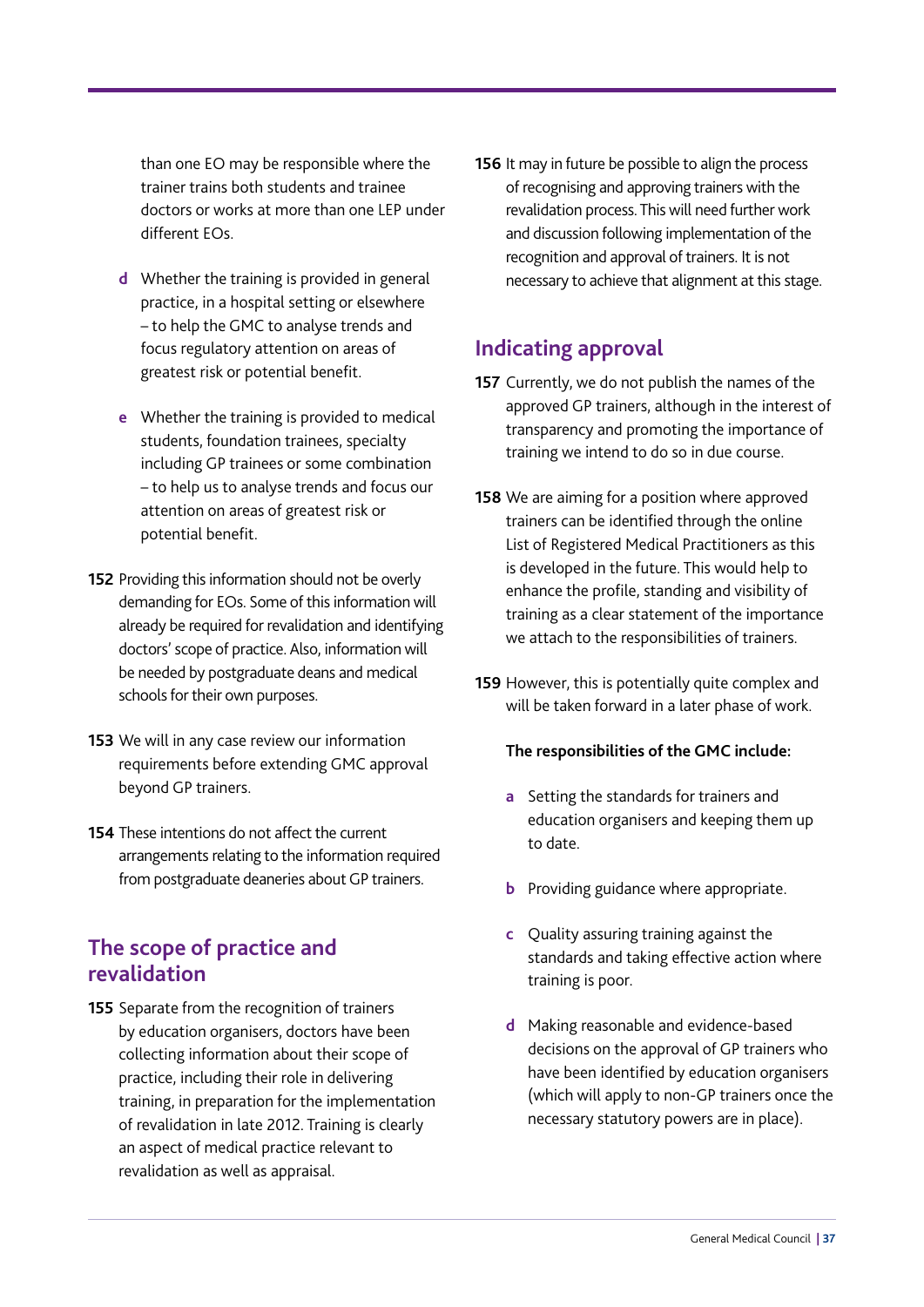# <span id="page-39-0"></span>**Implementing**  recognition

- **160** The GMC will take a realistic and staged approach to recognising and approving trainers in light of the consultation response and appreciating the other pressures on trainers, EOs and LEPs.
- **161** Key principles have been identified for implementation:
	- **a** Trainers are already required to meet the standards set by the GMC in *[The Trainee](http://www.gmc-uk.org/education/postgraduate/standards_and_guidance.asp)  [Doctor](http://www.gmc-uk.org/education/postgraduate/standards_and_guidance.asp)*<sup>1</sup> and *[Tomorrow's Doctors](http://www.gmc-uk.org/education/undergraduate/tomorrows_doctors.asp)*<sup>2</sup> and the regulator (the GMC and formerly PMETB) has required evidence of training for trainers. EO and LEPs must take effective action

immediately if they are concerned that any trainers do not meet those standards. EOs need to ensure that arrangements for all trainers in the four roles are brought into line with those generally in place for educational supervisors and GP trainers.

**b** The statutory arrangements for GMC approval of GP trainers of GP registrars remain in place and are developing. Nothing in the implementation of trainer recognition should compromise EOs' commitment to the system for approving GP trainers.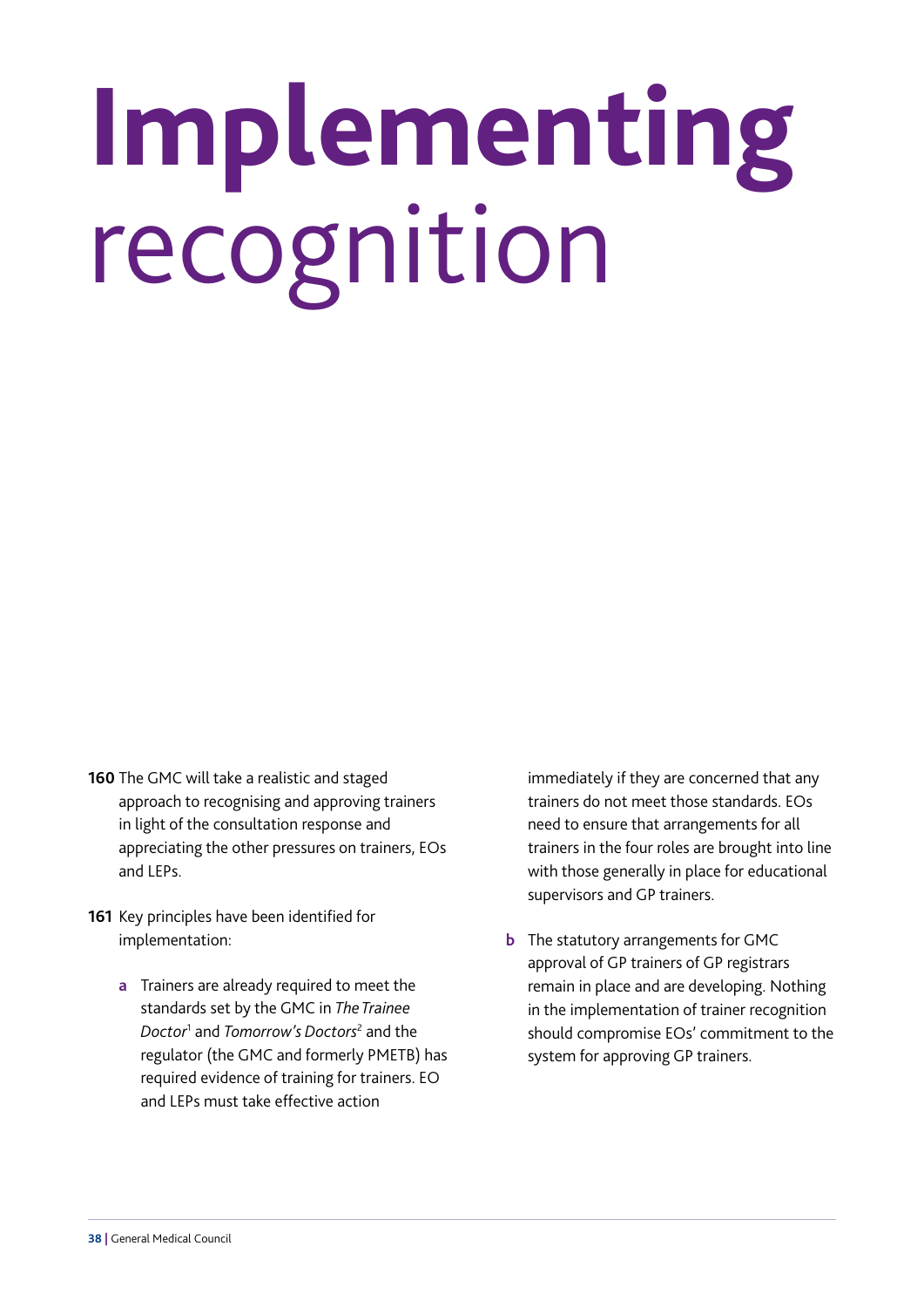- **c** EOs will develop criteria by which to determine whether trainers meet the GMC's standards, including requirements for the training of trainers. EOs may also define interim concessions to acknowledge previous receipt of relevant training and development (but not simply to accept past experience of providing training as a substitute for demonstrable skills development). These would incorporate the need for effective arrangements to review and reflect on training performance and link to the collection of supporting information for appraisal. It may be appropriate to provide or require top-up training for established clinical supervisors or educational supervisors. And EOs will need to establish systems to collect data in light of their criteria and any interim concessions. They will also need to provide support to trainers requiring recognition to help them understand and comply with the new EO arrangements eg to compile the information required.
- **d** Some trainers in the four roles may not be able to meet all the EO criteria in the short term and will need to be 'provisionally recognised'. EOs will need to monitor their progress so that all trainers in the four roles are fully recognised by 31 July 2016.
- **e** EOs will also record information about other doctors who are recognised or moving towards recognition as trainers.
- **f** The GMC needs to be satisfied that steady progress is made on trainer recognition and on EOs being able to confirm that their own criteria are being met.
- **162** The GMC has identified the following milestones for EOs:
	- **a** to submit to the GMC a timeline for implementation for trainer recognition – by 31 December 2012
	- **b** to confirm that criteria and systems are in place and ready for data entry – by 31 July 2013
	- **c** to confirm that full information has been entered for all medical trainers in the four roles in light of the EO criteria and that the trainers have all been categorised as provisionally or fully recognised – by 31 July 2014
	- **d** to confirm that all medical trainers in the four roles, or entering any of the four roles, are fully recognised ie have met the EO criteria, without use of interim concessions – by 31 July 2016.
- **163** In due course, once the statutory powers are achieved, EOs will need to submit for GMC approval the names of all recognised trainers. All doctors in or entering any of the four roles will need to have been approved by the GMC.
- **164** The GMC intends to review and publish the timelines submitted by the EOs and to monitor and publish information about their progress against the EO timelines and GMC milestones.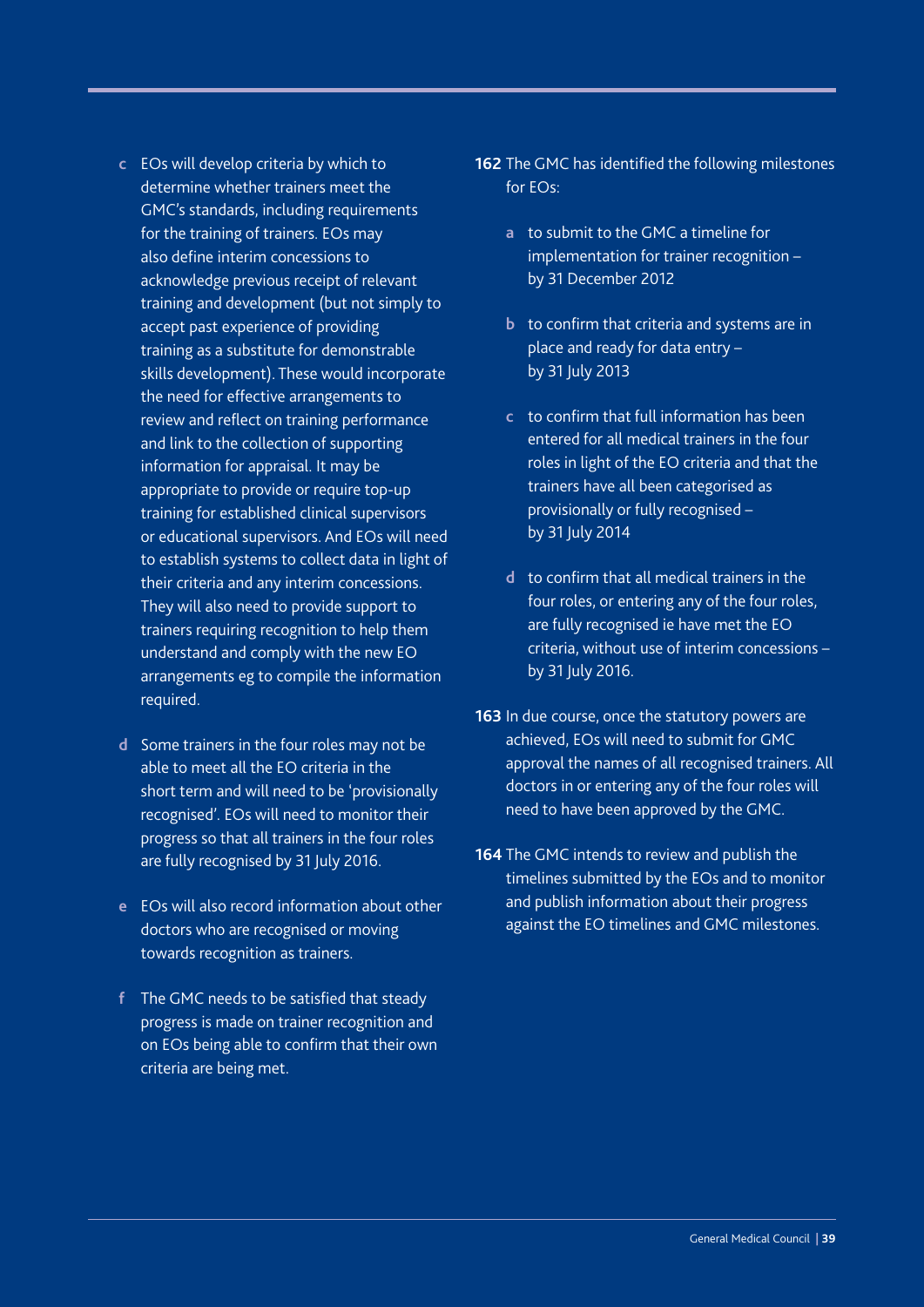<span id="page-41-0"></span>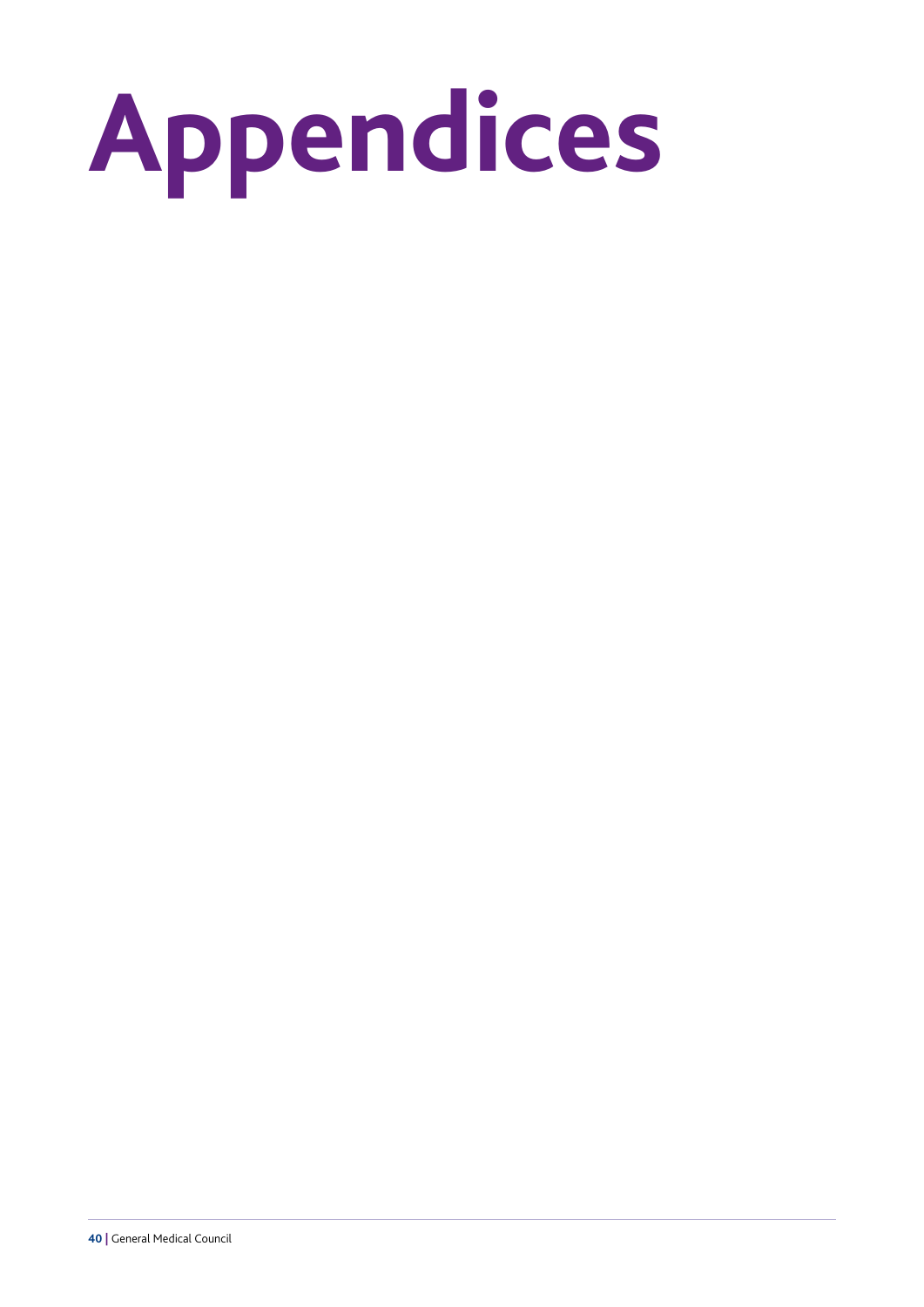<span id="page-42-0"></span>We do not currently have statutory powers to approve trainers other than GPs providing training for GP registrars. However, we have powers to promote and establish standards, to secure effective instruction for medical students, to recognise programmes for training of provisionally registered doctors and to approve courses and programmes for postgraduate training. These powers are enough for us to take significant steps to enhance the recognition of trainers while we obtain the legal authority to approve trainers beyond general practice.

Section 5(1) of the Medical Act states: 'The General Council shall have the general function of promoting high standards of medical education and coordinating all stages of medical education.' Section 5(2)(a) states that the GMC shall 'determine the extent of the knowledge and skill which is to be required for the granting of primary United Kingdom qualifications and secure that the instruction given in or under the direction of bodies or combinations of bodies in the United Kingdom to persons studying for such qualifications is sufficient to equip them with knowledge and skill of that extent.'

#### Section 10A states:

'(1) For the purposes of this Act, "acceptable programme for provisionally registered doctors" means a programme that is for the time being recognised by the General Council as providing a provisionally registered person with an acceptable foundation for future practice as a fully registered medical practitioner.

'(2) In connection with recognising programmes for provisionally registered doctors as mentioned in subsection (1) above, the General Council may determine...

'(c) the content and standard of programmes for provisionally registered doctors…'

Section 34H(1) of the Medical Act states:

'The General Council shall—

(a) establish standards of, and requirements relating to, postgraduate medical education and training, including those necessary for the award of a CCT in general practice and in each recognised specialty;

(b) secure the maintenance of the standards and requirements established under paragraph (a); and

(c) develop and promote postgraduate medical education and training in the United Kingdom.'

#### Section 34I(1) states:

'In order to secure the maintenance of the standards and requirements established under section 34H(1) (a), the General Council may approve—

(a) courses or programmes of postgraduate medical education and training (or part of such a course or programme) which the General Council are satisfied meet, or would meet, the standards and requirements established under section 34H(1)(a);

(b) training posts which the General Council are satisfied meet, or would meet, the standards and requirements established under section 34H(1)(a);

(c) general practitioners whom the General Council consider to be properly organised and equipped for providing training for GP Registrars;

(d) examinations, assessments or other tests of competence.'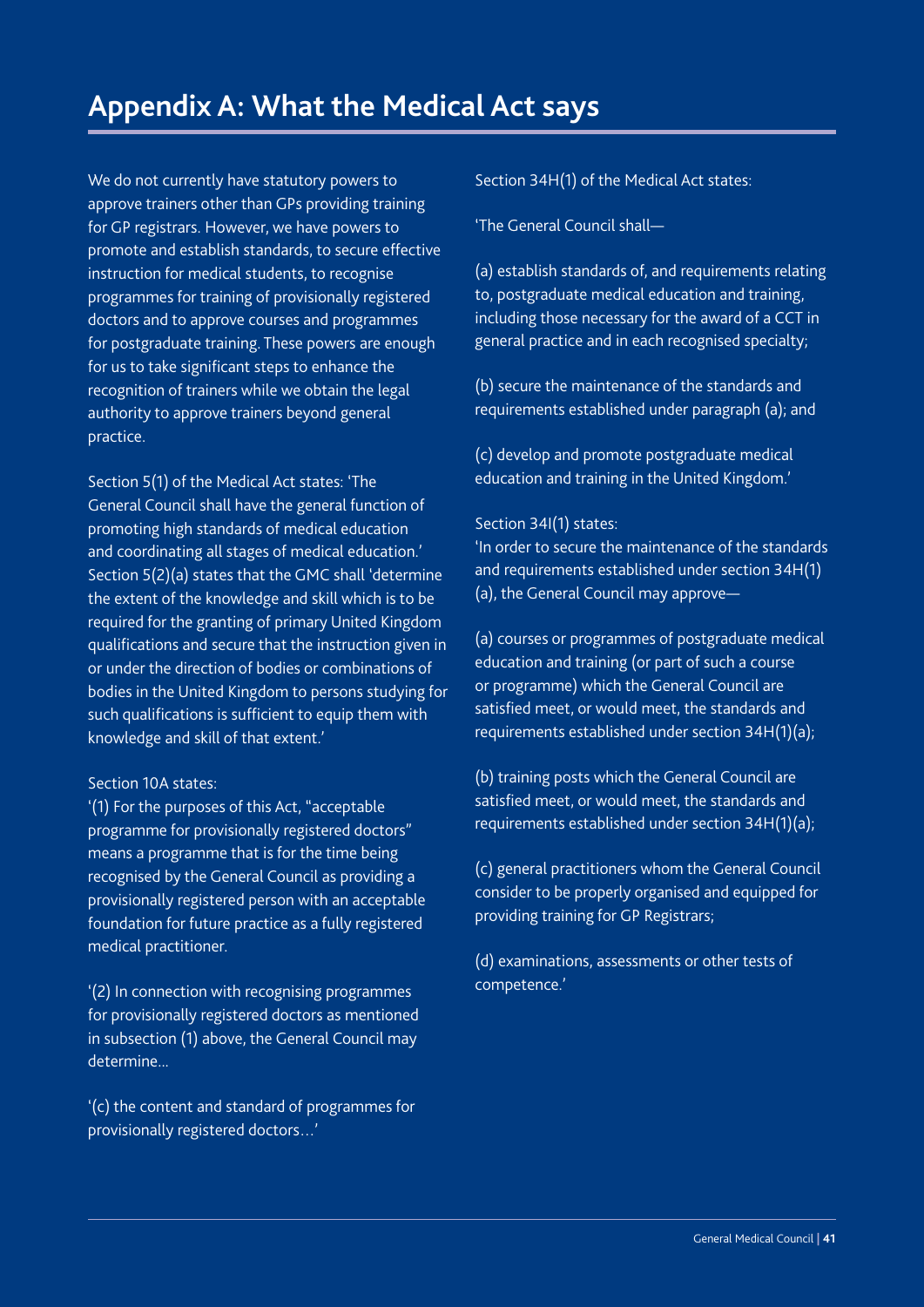## <span id="page-43-0"></span>**Appendix B: Mapping of the seven AoME areas against GMC educational standards**

| AoME, the seven areas |                                                                                                                                                                                                             | <b>GMC, The Trainee Doctor</b>                                                                                                                                   | <b>GMC, Tomorrow's Doctors</b>                     |
|-----------------------|-------------------------------------------------------------------------------------------------------------------------------------------------------------------------------------------------------------|------------------------------------------------------------------------------------------------------------------------------------------------------------------|----------------------------------------------------|
| 1                     | Ensuring safe and<br>'Trainers must provide a level of supervision<br>appropriate to the competence and experience<br>effective patient care<br>through training<br>of the trainee' (paragraphs 6.29-6.31). | Paragraph 5                                                                                                                                                      |                                                    |
|                       |                                                                                                                                                                                                             |                                                                                                                                                                  | Domain 1:<br>paragraphs 26, 27, 28(e)              |
| $\overline{2}$        | Establishing and<br>maintaining an<br>environment for<br>learning                                                                                                                                           | 'Trainers must provide a level of supervision<br>appropriate to the competence and experience<br>of the trainee' (paragraphs 6.29-6.31).                         | Paragraph 5                                        |
|                       |                                                                                                                                                                                                             |                                                                                                                                                                  | Domain 7:<br>paragraphs 150, 155                   |
|                       |                                                                                                                                                                                                             | 'Trainers must be involved in, and contribute<br>to, the learning culture in which patient care<br>occurs' (paragraphs 6.32-6.33).                               | Domain 8:<br>paragraphs 159, 162,<br>164, 166, 167 |
| 3                     | Teaching and<br>facilitating learning                                                                                                                                                                       | 'Trainers must provide a level of supervision<br>appropriate to the competence and<br>experience of the trainee' (paragraphs 6.29-6.31).                         | Paragraph 5                                        |
|                       |                                                                                                                                                                                                             |                                                                                                                                                                  | Domain 6:<br>paragraphs 122, 128                   |
| 4                     | <b>Enhancing learning</b><br>through assessment                                                                                                                                                             | 'Trainers must provide a level of supervision<br>appropriate to the competence and experience<br>of the trainee' (paragraphs 6.29-6.31).                         | Paragraph 5                                        |
|                       |                                                                                                                                                                                                             |                                                                                                                                                                  | Domain 5:<br>paragraph 88                          |
|                       |                                                                                                                                                                                                             |                                                                                                                                                                  | Domain 7                                           |
| 5                     | Supporting and<br>monitoring educational<br>progress                                                                                                                                                        | Mandatory requirements for educational<br>supervision: paragraphs 6.3-6.9                                                                                        | Domain 9:<br>paragraphs 171, 172                   |
|                       |                                                                                                                                                                                                             | 'Trainers must provide a level of supervision<br>appropriate to the competence and experience<br>of the trainee' (paragraphs 6.29-6.31).                         |                                                    |
|                       |                                                                                                                                                                                                             | 'Trainers must understand the structure<br>and purpose of, and their role in, the training<br>programme of their designated trainees'<br>(paragraphs 6.38-6.39). |                                                    |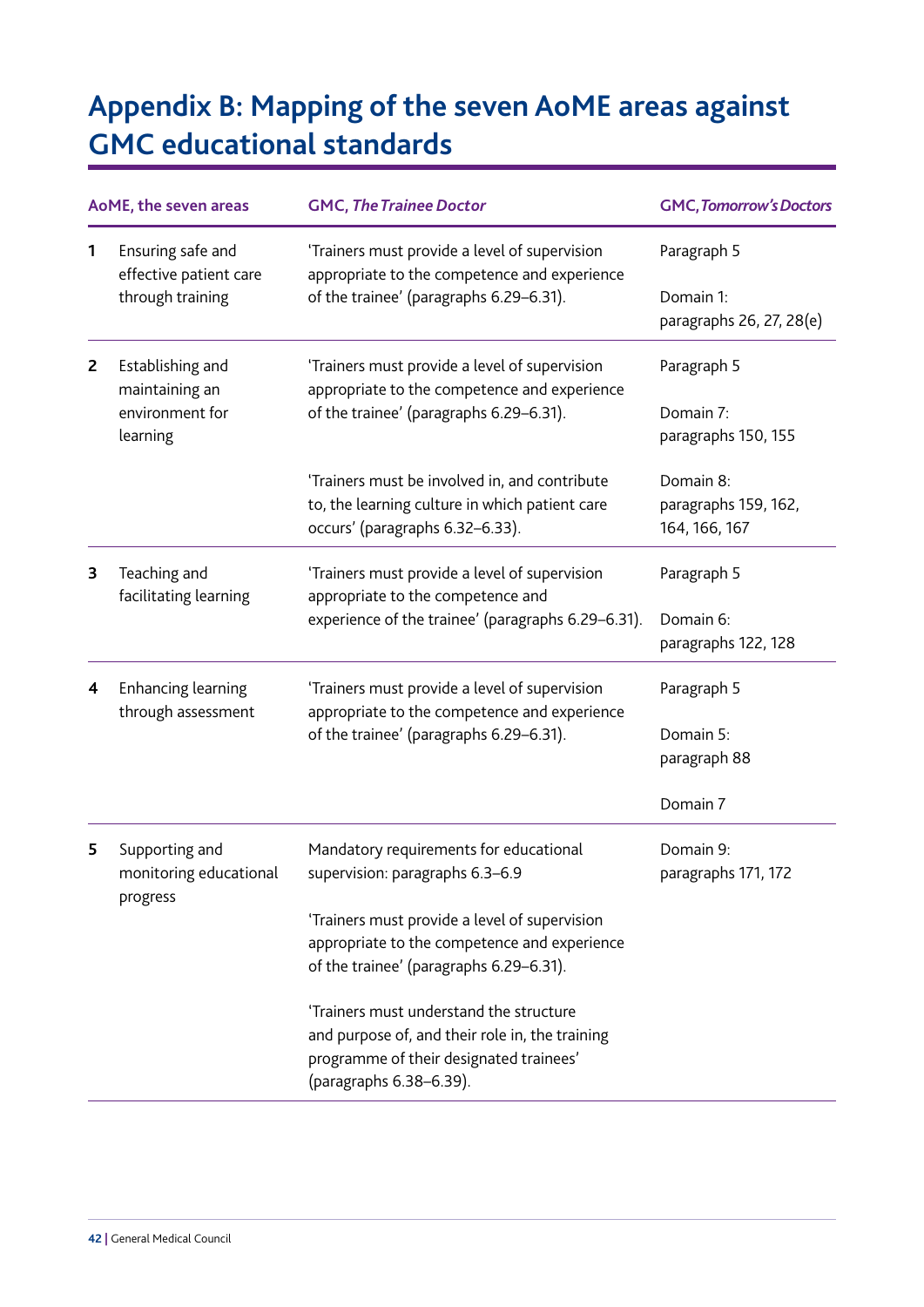| AoME, the seven areas |                                                  | <b>GMC, The Trainee Doctor</b>                                                                                                                                                                                                                                                | <b>GMC, Tomorrow's Doctors</b> |
|-----------------------|--------------------------------------------------|-------------------------------------------------------------------------------------------------------------------------------------------------------------------------------------------------------------------------------------------------------------------------------|--------------------------------|
| 6                     | Guiding personal and<br>professional development | Mandatory requirements for educational<br>supervision: paragraphs 6.3-6.9                                                                                                                                                                                                     | Domain 6                       |
|                       |                                                  | 'Trainers must understand the structure and<br>purpose of, and their role in, the training<br>programme of their designated trainees'<br>(paragraphs 6.38-6.39).                                                                                                              |                                |
| $\overline{7}$        | Continuing professional<br>development as an     | 'Trainers must be involved in, and contribute<br>to, the learning culture in which patient care                                                                                                                                                                               | Paragraph 5                    |
|                       | educator                                         | occurs' (paragraphs 6.32-6.33).                                                                                                                                                                                                                                               | Domain 5:<br>paragraph 88      |
|                       |                                                  | 'Trainers must be supported in their role by a<br>postgraduate medical education team and have<br>a suitable job plan with an appropriate workload<br>and sufficient time to train, supervise, assess and<br>provide feedback to develop trainees'<br>(paragraphs 6.34-6.37). | Domain 6:<br>paragraph 128     |
|                       |                                                  | 'Trainers must understand the structure and<br>purpose of, and their role in, the training<br>programme of their designated trainees'<br>(paragraphs 6.38-6.39).                                                                                                              |                                |

The mapping of the seven areas against *[The Trainee Doctor](http://www.gmc-uk.org/education/postgraduate/standards_and_guidance.asp)*<sup>1</sup> draws from Annex A of AoME's *A [Framework for the](http://www.medicaleducators.org/index.cfm/linkservid/C575BBE4-F39B-4267-31A42C8B64F0D3DE/showMeta/0/)  [Professional Development of Postgraduate Medical Supervisors](http://www.medicaleducators.org/index.cfm/linkservid/C575BBE4-F39B-4267-31A42C8B64F0D3DE/showMeta/0/)*<sup>3</sup> *.*

AoME's Annex also maps the seven areas against:

- **a** the Higher Education Academy's *[The UK Professional Standards Framework for teaching and](http://www.heacademy.ac.uk/ukpsf)  [supporting learning in higher education](http://www.heacademy.ac.uk/ukpsf)*<sup>22</sup>
- **b** AoME's *[Professional Standards](http://www.medicaleducators.org/index.cfm/profession/profstandards/)*<sup>23</sup>
- **c** the GMC's *[Good Medical Practice framework for appraisal and revalidation.](http://www.gmc-uk.org/doctors/revalidation.asp)*<sup>15</sup>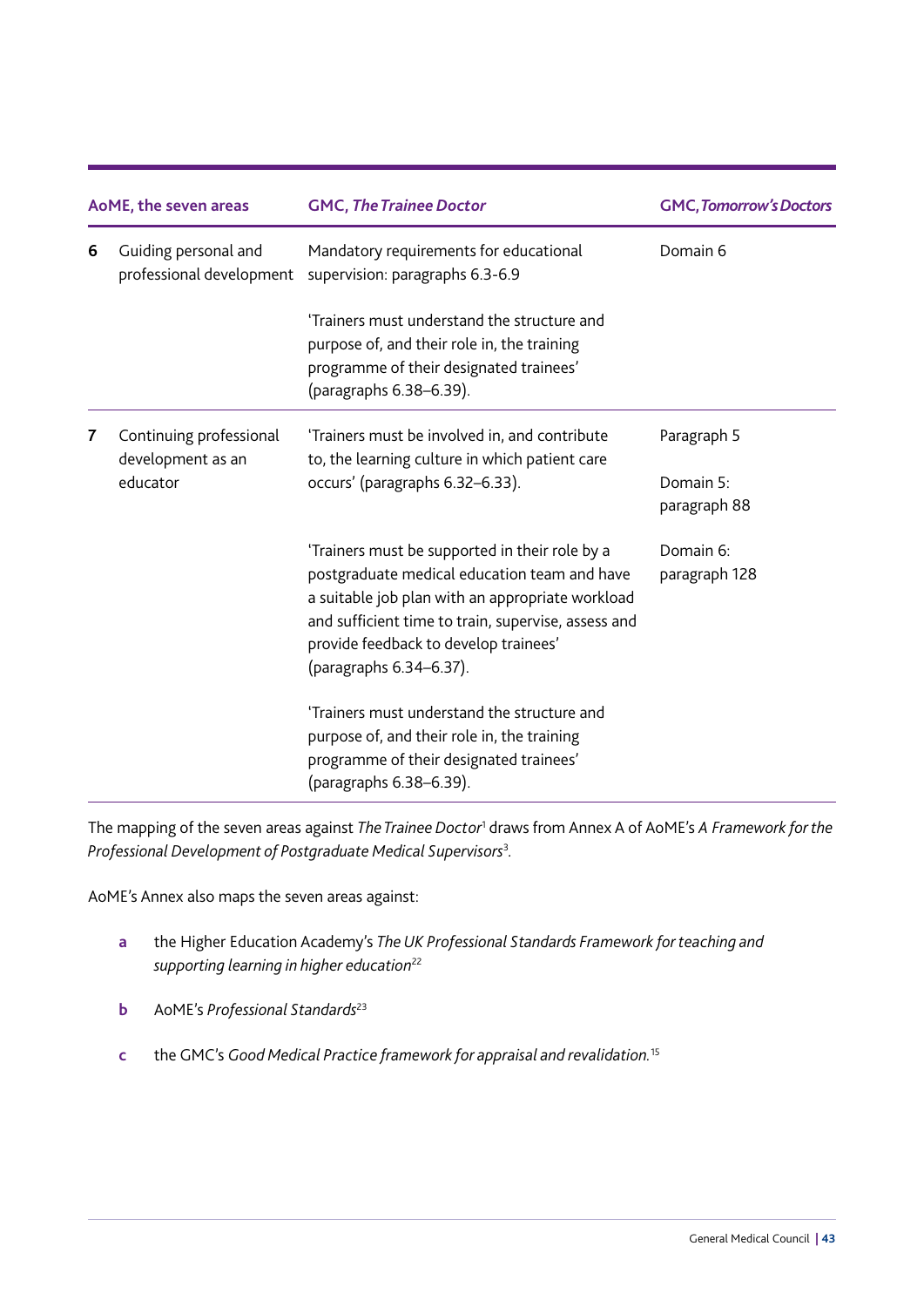## <span id="page-45-0"></span>**References**

- 1. [General Medical Council \(2011\)](http://www.gmc-uk.org/education/postgraduate/standards_and_guidance.asp) *The Trainee Doctor* London, GMC
- 2. [General Medical Council \(2009\)](http://www.gmc-uk.org/education/undergraduate/tomorrows_doctors.asp) *Tomorrow's Doctors* London, GMC
- 3. Academy of Medical Educators (2010) *[A Framework for the Professional Development](http://www.medicaleducators.org/index.cfm/linkservid/C575BBE4-F39B-4267-31A42C8B64F0D3DE/showMeta/0/) of Postgraduate Medical Supervisors* London, AoME
- 4. [General Medical Council \(2006\)](http://www.gmc-uk.org/guidance/good_medical_practice.asp) *Good Medical Practice* London, GMC
- 5. Collins J (2010) *Foundation for Excellence [an Evaluation of the Foundation Programme](http://www.mee.nhs.uk/pdf/401339_MEE_FoundationExcellence_acc.pdf)* London, Medical Education England
- 6. Wilson I (2009) *Maintaining Quality of Training [in a Reduced Training Opportunity Environment](http://www.mee.nhs.uk/PDF/Quality%20of%20Training%20FINAL.pdf)* London, Modernising Medical Careers
- 7. Temple J (2010) *Time for Training, A review of the [impact of the European Working Time Directive on](http://www.mee.nhs.uk/PDF/14274%20Bookmark%20Web%20Version.pdf)  the quality of training* London, Medical Education England
- 8. [Postgraduate Medical Education and Training](http://www.gmc-uk.org/Future_Doctors_Policy_Statement_20090923.pdf_30375088.pdf)  Board (2009) *Future Doctors: A statement on the future of postgraduate medical education and training* London, PMETB
- 9. [General Medical Council \(2011\)](http://www.gmc-uk.org/education/key_resources.asp) *GMC Education Strategy 2011-2013* London, GMC
- 10. UK Health Departments (2010) *A Reference [Guide for Postgraduate Specialty Training in the](http://www.mmc.nhs.uk/pdf/Gold%20Guide%202010%20Fourth%20Edition%20v08.pdf)  UK: The Gold Guide* UK, UK Health Departments
- 11. UK Foundation Programme Office (2011), *[The UK Foundation Programme Reference Guide](http://www.foundationprogramme.nhs.uk/index.asp?page=home/keydocs)* London, UK Foundation Programme Office
- 12. Postgraduate Medical Education and Training Board (2006), *Generic standards for training*  London, PMETB
- 13. General Medical Council and Postgraduate Medical Education and Training Board (2009) *The New Doctor* London, GMC and PMETB
- 14. [General Medical Council \(2012\)](http://www.gmc-uk.org/guidance/ethical_guidance/management_for_doctors.asp) *Leadership and management for all doctors* London, GMC
- 15. General Medical Council (2011) *Good Medical [Practice framework for appraisal and revalidation](http://www.gmc-uk.org/doctors/revalidation.asp)* London, GMC
- 16. General Medical Council (2011) *Supporting [information for appraisal and revalidation](http://www.gmc-uk.org/doctors/revalidation.asp)* London, GMC
- 17. General Medical Council (2011) *Developing [teachers and trainers in undergraduate medical](http://www.gmc-uk.org/education/undergraduate/8837.asp)  education* London, GMC
- 18. [General Medical Council \(2011\)](http://www.gmc-uk.org/education/undergraduate/8837.asp) *Clinical placements for medical students* London, GMC
- 19. [NHS Employers, the British Medical Association](http://www.nhsemployers.org/Aboutus/Publications/Pages/AGuideToConsultantJobPlanning.aspx)  (2011) *A guide to consultant job planning* London, NHS Employers and the BMA
- 20. [Royal College of Psychiatrists \(2010\)](http://www.rcpsych.ac.uk/PDF/OP69%2011%20January%202010.pdf) *Specialist training in psychiatry* London, the Royal College of Psychiatrists
- 21. [General Medical Council \(2011\)](http://www.gmc-uk.org/education/assuring_quality.asp) *Quality Improvement Framework* London, GMC
- 22. Higher Education Academy (2011) *The UK [Professional Standards Framework for teaching and](http://www.heacademy.ac.uk/ukpsf)  supporting learning in higher education* York, HEA
- 23. [Academy of Medical Educators \(2011\)](http://www.medicaleducators.org/index.cfm/profession/profstandards/)  *Professional Standards* London, AoME